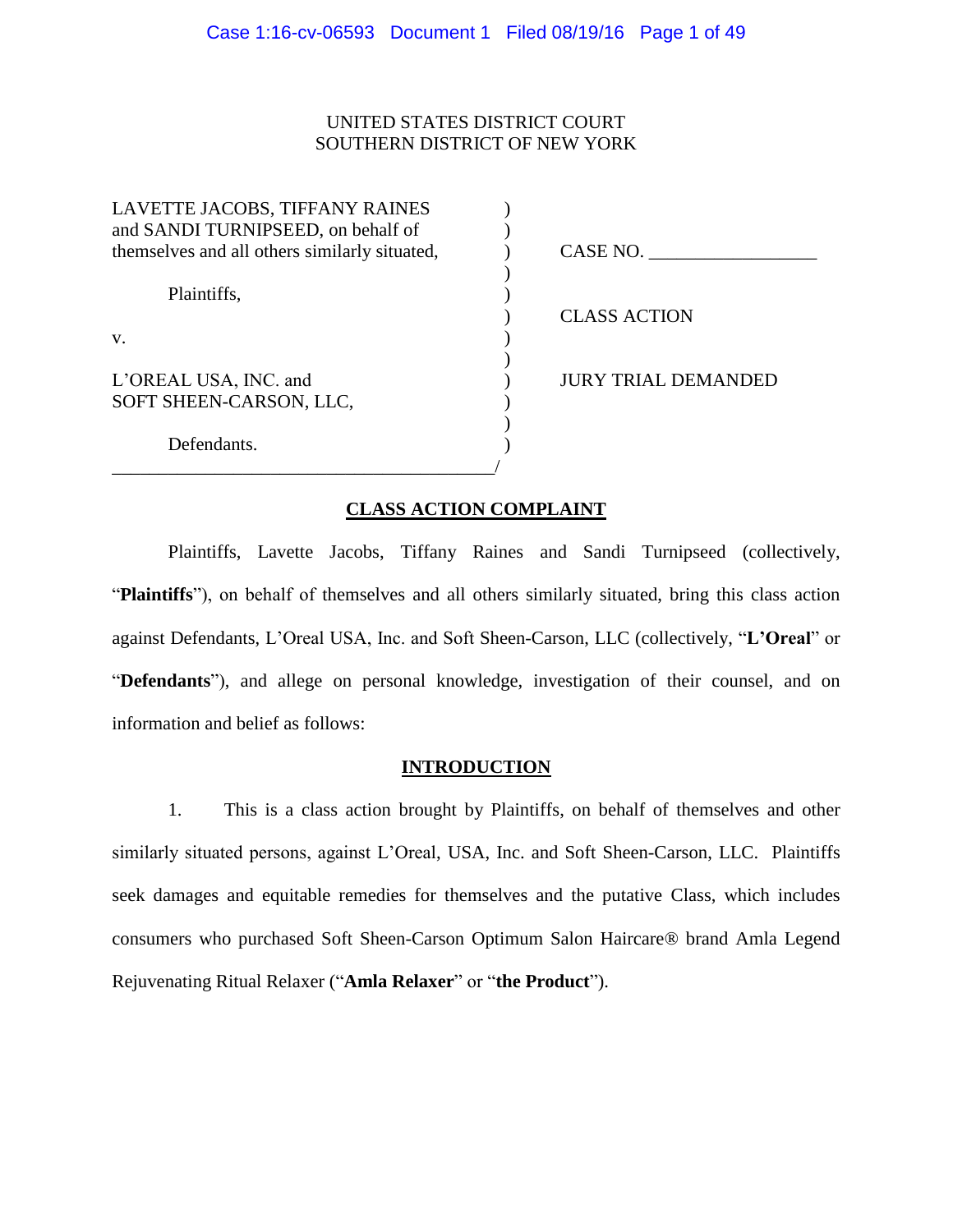#### Case 1:16-cv-06593 Document 1 Filed 08/19/16 Page 2 of 49

2. L'Oreal and its consumer products divisions specifically market Amla Relaxer to African American women as an "easy no-mix, no-lye relaxer kit that ensures an easier relaxing process for unified results and superior respect for hair fiber integrity."

3. Amla Relaxer is sold through the Soft Sheen-Carson website and other online and "brick and mortar" retailers, including, but not limited to, Amazon, Wal-Mart, Target, CVS, Walgreens, Sally Beauty Supply, and other mass drug and beauty supply stores nationwide.

4. As described herein, an inherent design and/or manufacturing defect in Amla Relaxer causes significant hair loss and skin and scalp irritation, including burns and blistering (collectively, "**the Injuries**"). Defendants provide absolutely no disclosure or warning about these severe consequences of which Defendants have knowledge. Instead, Defendants make several assertions regarding the Product's purported safe and gentle qualities in their marketing and advertising materials, including that Amla Relaxer is a "rejuvenating ritual" that "refills as it relaxes for amazingly lively-looking hair", "protects [the] scalp & skin", has "anti-breakage" properties, provides "unified results and superior respect for hair fiber integrity," and contains a "powerful anti-oxidant rich in vitamins and minerals." Amla Relaxer is part of Defendants' Amla Legend product line, as indicated by the large, bold letters on the front and center of every Amla Relaxer package. In their marketing and advertising materials, Defendants represent that their Amla Legend products, which include Amla Relaxer, are a "secret ritual for hair rejuvenation," and that "Amla oil's intense moisture will rejuvenate every strand, leaving you with thickerlooking, healthier hair," with "unique properties [that] prevent breakage, restore shine, manageability and smoothness."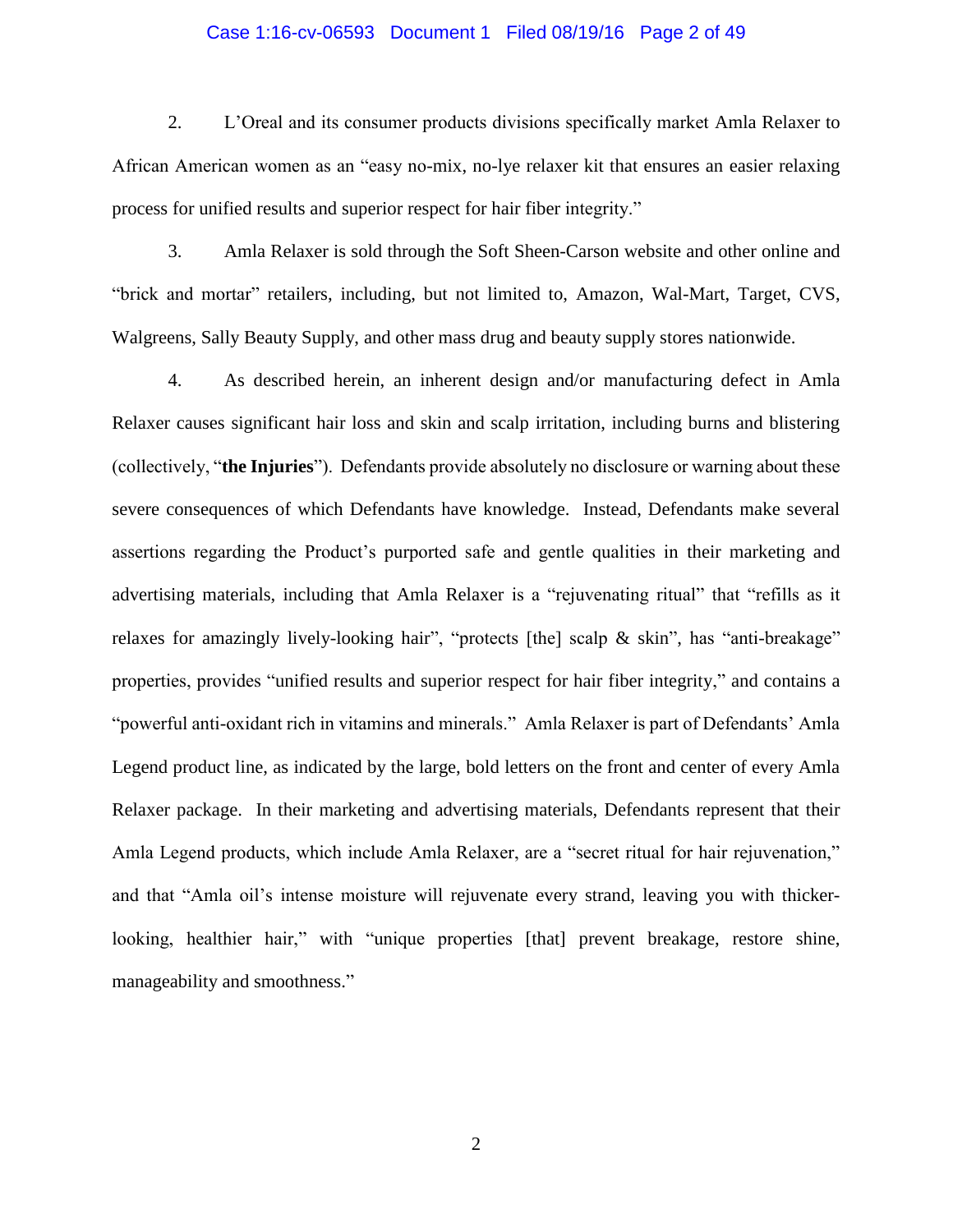#### Case 1:16-cv-06593 Document 1 Filed 08/19/16 Page 3 of 49

5. The Injuries caused by Amla Relaxer are not *de minimus*. Consumers damaged by the Product often have permanent hair loss. Plaintiffs and putative Class Members have suffered injury in fact and loss of money and/or property as a result of using Amla Relaxer.

6. Unknown to Plaintiffs and putative Class Members at the time of purchase, and known to Defendants, Amla Relaxer contains caustic ingredients or combination of ingredients that causes Injuries upon proper application.

7. While Amla Relaxer is marketed as safe and gentle and containing no lye, it contains numerous caustic ingredients that can and do cause Injuries, including significant hair loss, skin and scalp irritation, burns and blistering, and may also compromise the immune system. Several of the Product ingredients have been banned or found unsafe for use in cosmetics by the European Union, including Diethylhexyl Maleate, Limonene, and Benzyl Salicylate. In addition, the Cosmetic Ingredient Review panel, which reviews and assesses the safety of ingredients used in cosmetics in the United States, found that Methylisothiazolinone is unsafe for use on the skin. As a result of the defective nature of Amla Relaxer, the Product is unfit for its intended use and purpose.

8. Defendants are aware that, when used as instructed, the Product causes Injuries due to a known material design or manufacturing defect. Despite Defendants' longstanding knowledge, Defendants failed to take reasonable steps to disclose to and/or warn Plaintiffs and putative Class Members of the dangers associated with the use of Amla Relaxer.

9. Instead of warning consumers of the detrimental effects of using Amla Relaxer, Defendants worked to conceal information regarding consumer injuries caused by the Product. Specifically, Defendants initiated private communications with consumers who posted online comments regarding Injuries resulting from their use of Amla Relaxer, and offered to pay for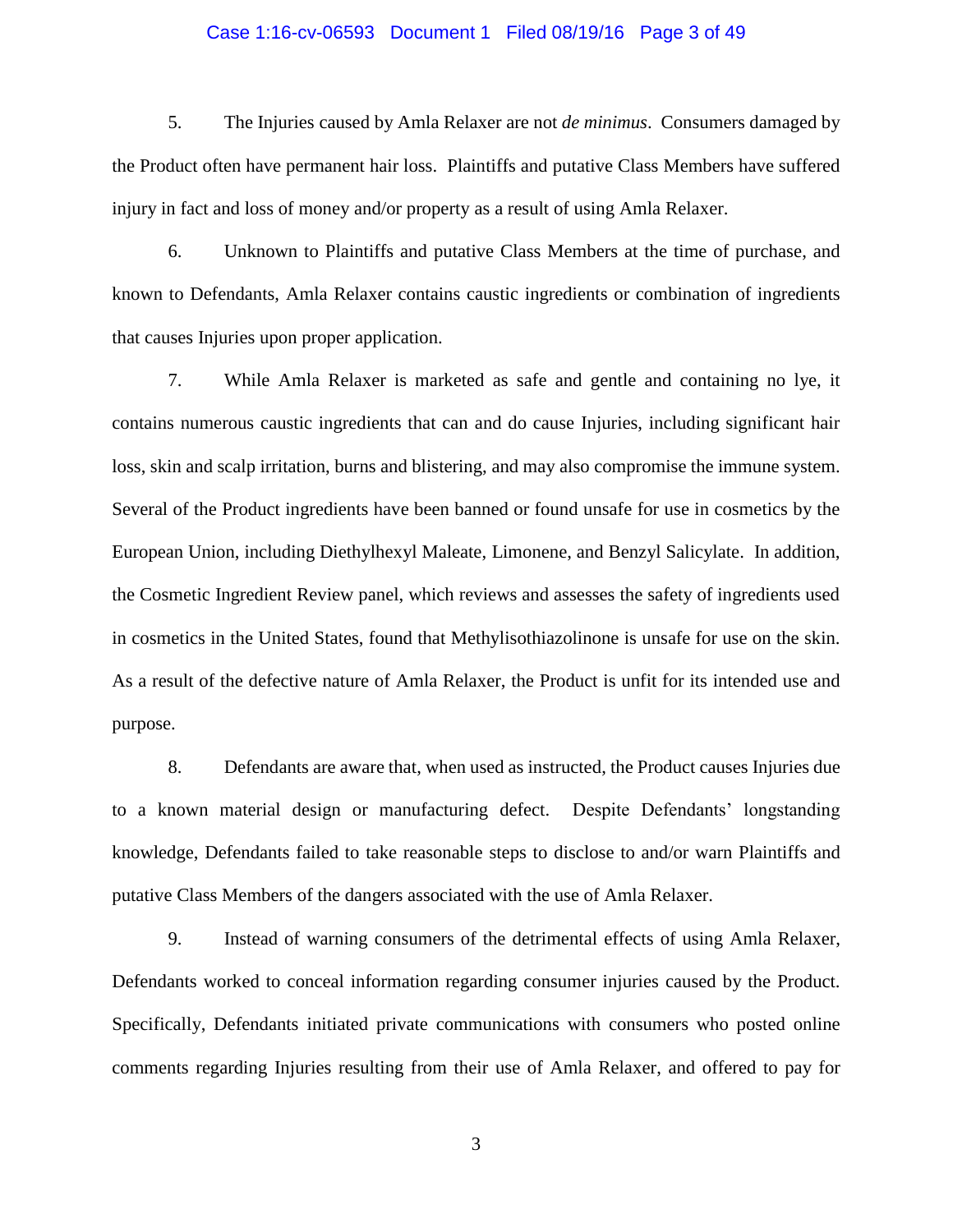#### Case 1:16-cv-06593 Document 1 Filed 08/19/16 Page 4 of 49

consumers' medical bills, wigs and other injury-related expenses resulting from the use of Amla Relaxer. Following these private communications, which provided further notice to Defendants of the dangers associated with using Amla Relaxer, Defendants continued to market, distribute and sell Amla Relaxer with no warnings about the consequences of using the Product as directed by Defendants.

10. As a result of the inherent design and/or manufacturing defects of Amla Relaxer, Defendants knew or should have known that the Injuries caused by the Product constitute a breach of the Product warranties. Defendants knew or should have known that Plaintiffs and putative Class Members would suffer damages as a result of the Injuries caused by Amla Relaxer. Notwithstanding, Defendants concealed these facts from Plaintiffs and putative Class Members. Defendants' failure to disclose the inherent design and/or manufacturing defects of Amla Relaxer, which were known to Defendants and unknown to Plaintiffs and putative Class Members at the time of purchase, constitutes both an actionable misrepresentation and omission and an unfair, unlawful, fraudulent, and deceptive business practice.

11. Because the FDA has limited enforcement ability to regulate cosmetic companies under the Food, Drug & Cosmetic Act, 21 U.S.C. § 301, consumers, including Plaintiffs and Class Members, are at the mercy of cosmetic companies who have the autonomy to decide whether to manufacture and distribute safe products. Here, Plaintiffs and Class Members relied, to their detriment, on Defendants, who opted to manufacture and distribute a hair product that is defective in design and/or manufacture. This practice must stop, and Defendants must be subjected to meaningful consequences for their abhorrent conduct.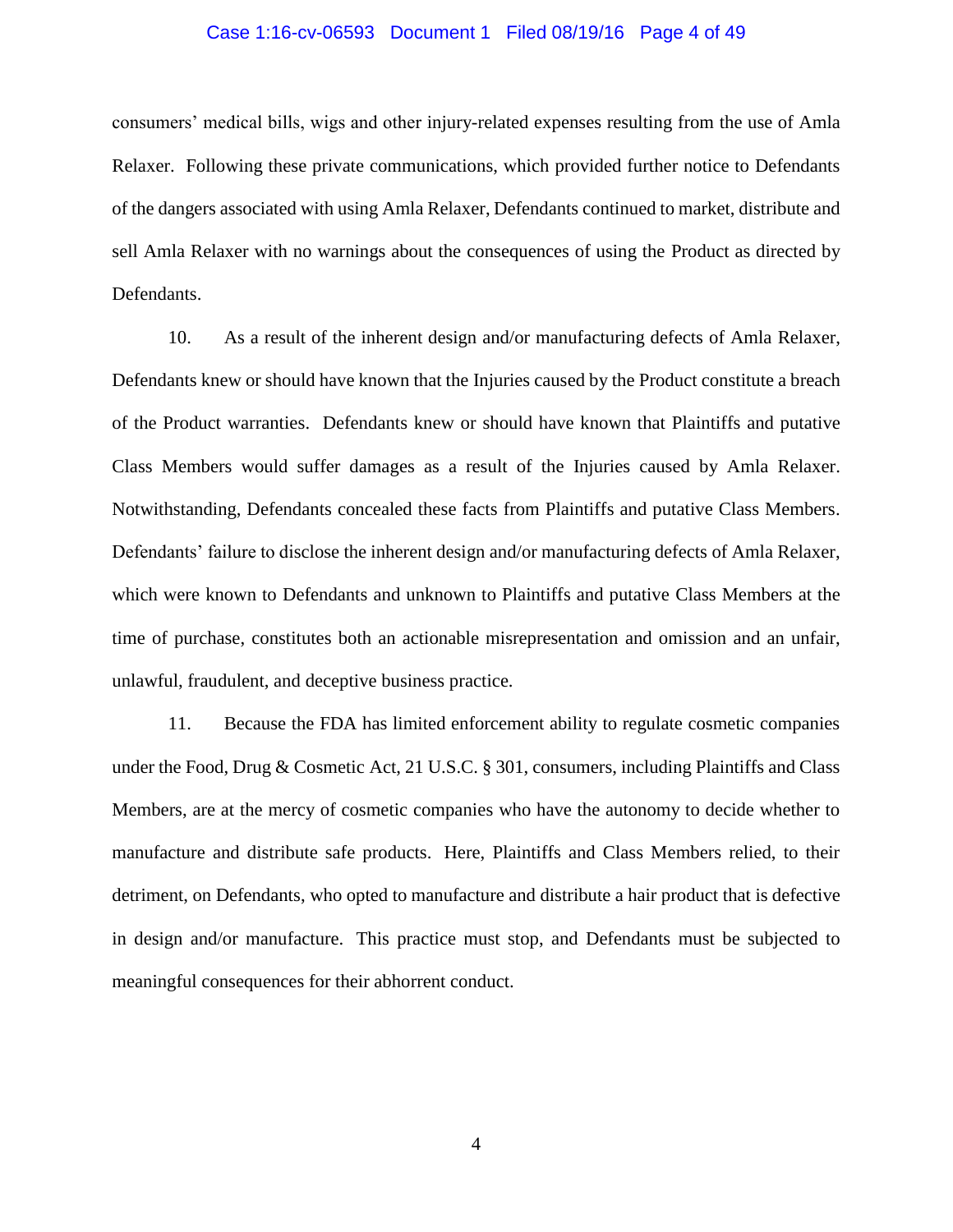#### Case 1:16-cv-06593 Document 1 Filed 08/19/16 Page 5 of 49

12. Plaintiffs and putative Class Members have been damaged by Defendants' concealment and non-disclosure of the defective nature of Amla Relaxer because they were misled regarding the safety and value of the Product.

13. Based on the dates of the online consumer complaints regarding Amla Relaxer, Defendants have known about the inherent design and/or manufacturing defects of the Product for at least three years. There are hundreds of similar consumer complaints, including on Defendants' Facebook page, regarding Injuries caused by the Product. Notwithstanding these complaints, which are described in detail below, Defendants have failed and/or refused to provide an adequate remedy for the systemic Injuries caused by Amla Relaxer.

14. Rather than address the systemic problems inherent to Amla Relaxer, Defendants have paid off and/or attempted to pay off individual consumers injured by the Product and covered up the problems – all while continuing to market, distribute and sell Amla Relaxer without warning consumers about the dangers of using the Product as directed by Defendants.

15. Despite notice and knowledge of the problems caused by Amla Relaxer from the numerous consumer complaints directly received and publicly available on the Internet, Defendants have not recalled the Product or warned consumers about the dangers associated with using the Product as directed by Defendants.

16. If Defendants had disclosed to Plaintiffs and putative Class Members that Amla Relaxer could cause and has caused Injuries when used as directed by Defendants, they would not have purchased the Product.

17. As a result of Defendants' misconduct, Plaintiffs and putative Class Members have suffered injury in fact, including economic damages.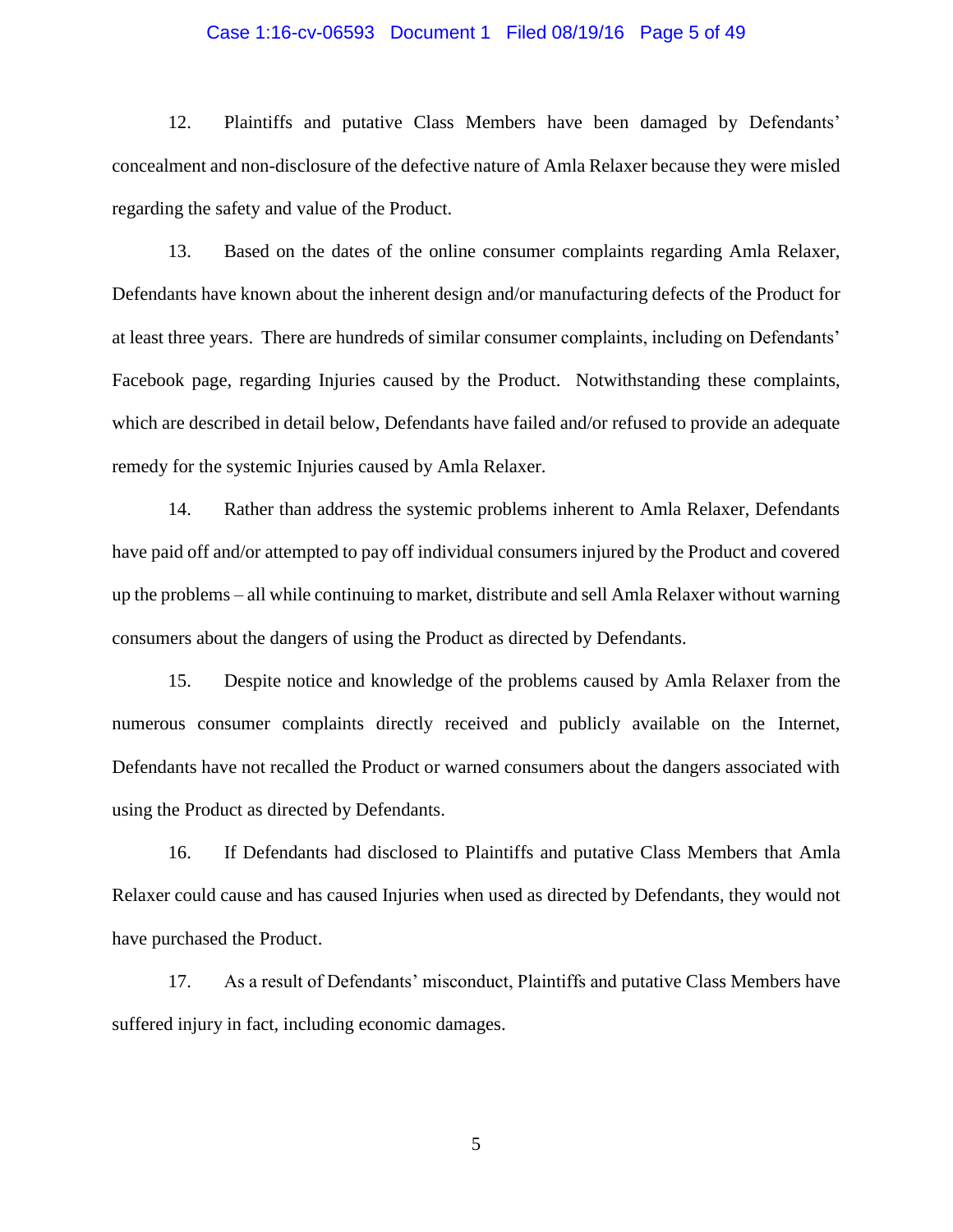#### **PARTIES**

18. Plaintiff, Lavette Jacobs, is and was at all times relevant to this matter a resident of the state of Kentucky.

19. Plaintiff, Tiffany Raines, is and was at all times relevant to this matter a resident of the state of Florida.

20. Plaintiff, Sandi Turnipseed, is and was at all times relevant to this matter a resident of the state of New York.

21. Defendant, L'Oréal USA, Inc., is a Delaware corporation. At all times relevant to this matter, L'Oreal USA, Inc. was a citizen of the state of New York with a principal place of business in New York, New York. At all times relevant to this complaint, L'Oréal USA, Inc. has transacted business in this judicial district and throughout the United States, including Florida, Kentucky and New York.

22. Defendant, Soft Sheen-Carson, LLC, is a New York domestic limited liability company. At all times relevant to this matter, Soft Sheen-Carson, LLC was a citizen of the state of New York with a principal place of business in New York, New York. At all times relevant to this complaint, Soft Sheen-Carson, LLC has transacted business in this judicial district and throughout the United States, including Florida, Kentucky and New York.

### **JURISDICTION AND VENUE**

23. This Court has personal jurisdiction over Defendants in this matter. The acts and omissions giving rise to this action occurred in the state of New York. Defendants have been afforded due process because they have, at all times relevant to this matter, individually or through their agents, subsidiaries, officers and/or representatives, operated, conducted, engaged in and carried on a business venture in this state and/or maintained an office or agency in this state, and/or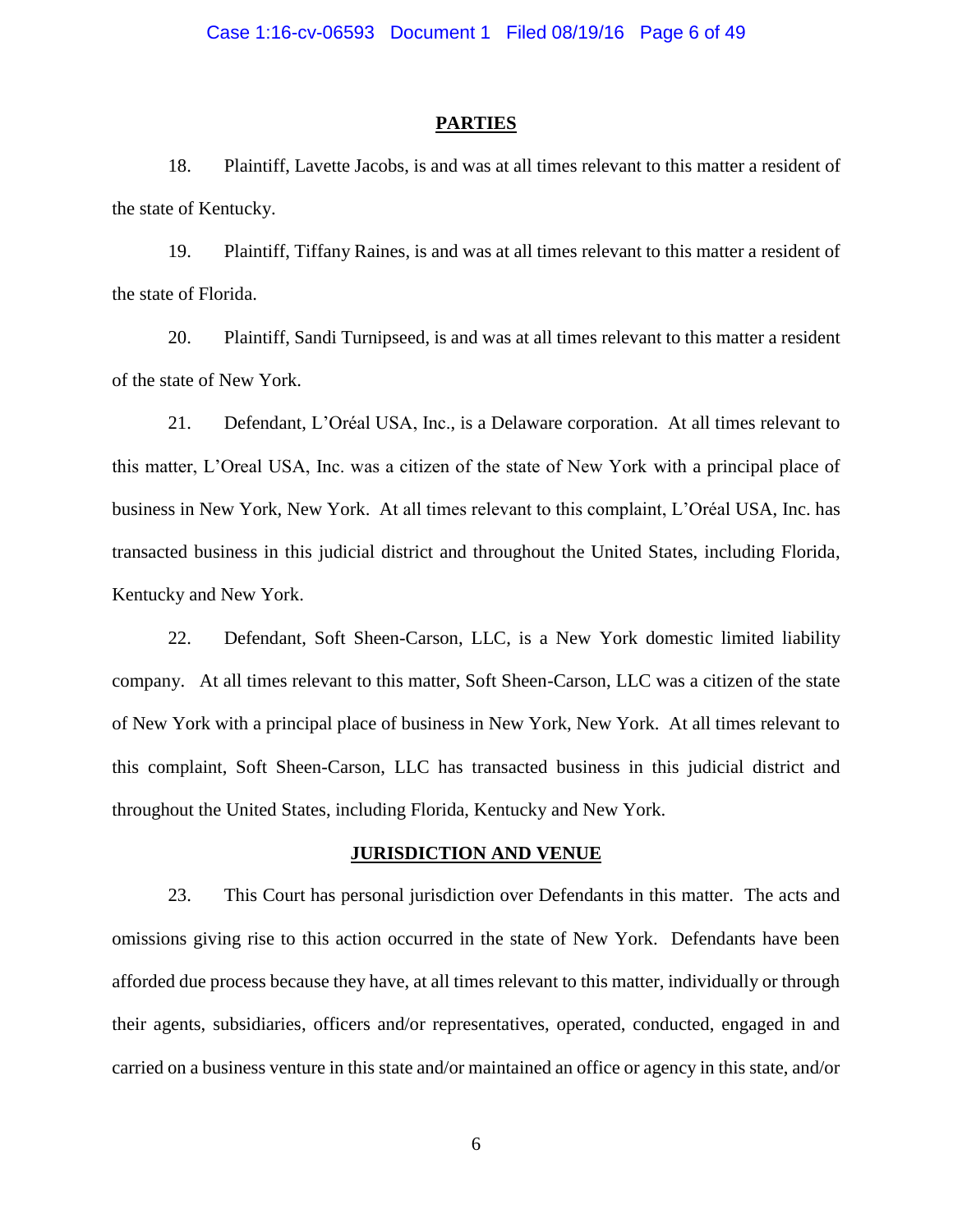#### Case 1:16-cv-06593 Document 1 Filed 08/19/16 Page 7 of 49

sold products, committed a statutory violation within this state related to the allegations made herein, and caused injuries to Plaintiffs and putative Class Members, which arose out of the acts and omissions that occurred in the state of New York, during the relevant time period, at which time Defendants were engaged in business activities in the state of New York.

24. Under 28 U.S.C. § 1391, venue is proper in the Southern District of New York because Defendants conduct business in this District, maintain principal places of business in this District, and have intentionally availed themselves of the laws and markets within this District.

### **FACTS COMMON TO ALL CLASS MEMBERS**

25. At all times relevant to this matter, Defendants created, developed, marketed, sold and distributed Amla Relaxer to consumers throughout the United States.

26. AMLA Relaxer was first marketed, sold and distributed throughout the United States beginning in 2013. The Product is sold through the Soft Sheen-Carson website, and through other online and "brick and mortar" retailers, including Amazon, Wal-Mart, Target, CVS, Walgreens, Sally Beauty Supply, and other mass drug and beauty supply stores nationwide. SOFTSHEEN-CARSON, [http://www.softsheen-carson.com/optimum-salon-haircare/amla](http://www.softsheen-carson.com/optimum-salon-haircare/amla-legend-no-mix-no-lye-relaxer?upc=0752850088423)[legend-no-mix-no-lye-relaxer?upc=0752850088423](http://www.softsheen-carson.com/optimum-salon-haircare/amla-legend-no-mix-no-lye-relaxer?upc=0752850088423) (last visited Aug. 18, 2016).

27. In connection with the marketing and promotion of Amla Relaxer, Defendants made the following representations via the Product's Facebook page:

- "Try our new AMLA Legend No-Mix, No-Lye Relaxer for **a finish that leaves hair visibly fuller, silkier and nourished.**" https://www.facebook.com/search/top/?q=amla%20relaxer&filters\_rp\_creation\_time=%7 B%22start\_year%22%3A%222013%22%2C%22end\_year%22%3A%222013%22%7D. (last visited August 19, 2016) (emphasis added).
- "For a relaxer infused with amla oil that **leaves your hair with more body and bounce**  try our AMLA Legend Relaxer."<https://www.facebook.com/AmlaLegend> (last visited May 13, 2016) (emphasis added).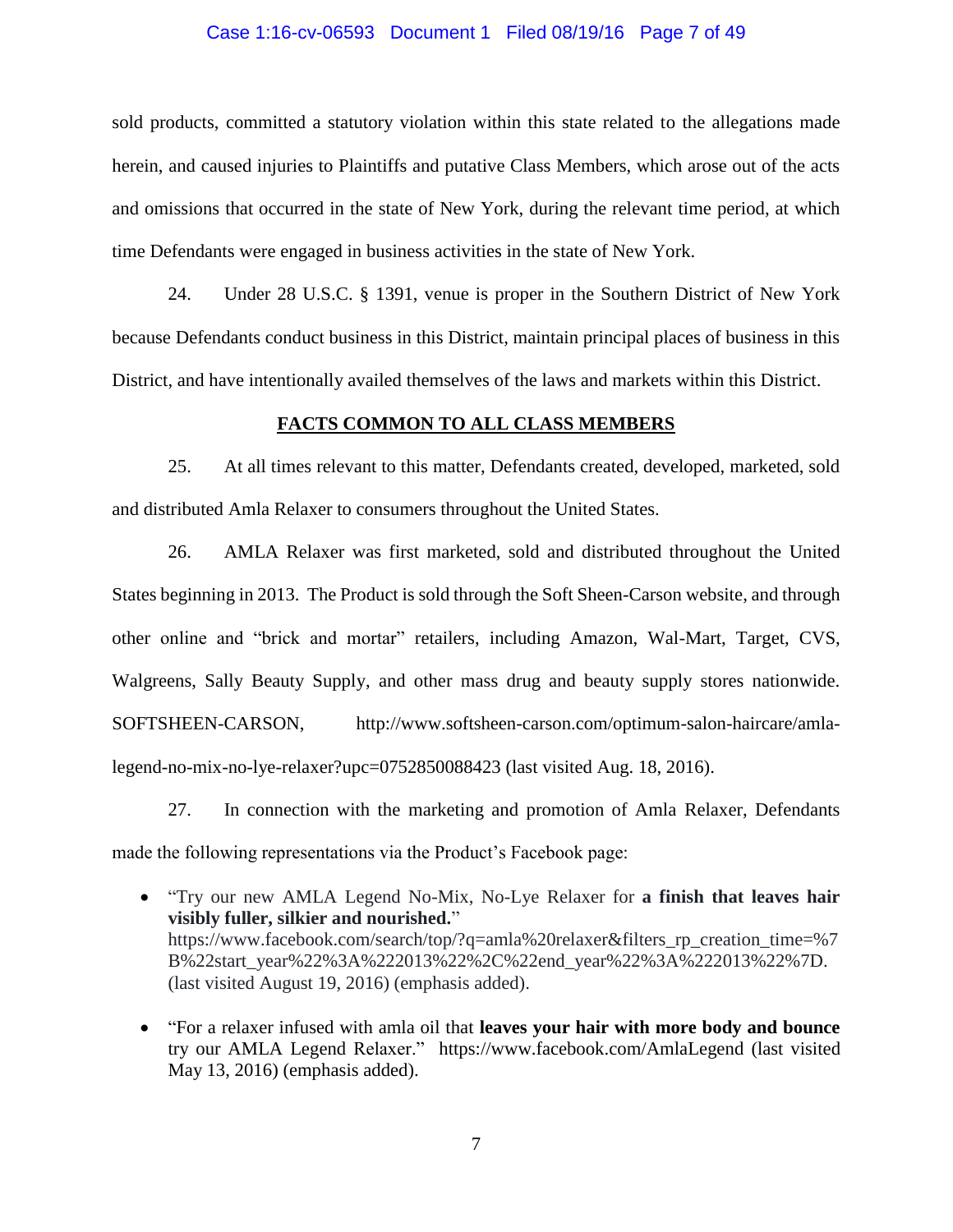- **"Retain body and gain amazing inner strength of fibers** using our new AMLA Legend Relaxer." <https://www.facebook.com/AmlaLegend> (last visited May 13, 2016) (emphasis added).
- "Our new AMLA Legend Oil Infusion Cream Relaxer is our first no-mix, no-lye relaxer kit consisting of a lithium base infused with **amla oil in each step enhancing nourishment and oil penetration to the hair**." [https://www.facebook.com/AmlaLegend/photos/a.339409049451191.79225.3226498844](https://www.facebook.com/AmlaLegend/photos/a.339409049451191.79225.322649884460441/473449459380482/) [60441/473449459380482/](https://www.facebook.com/AmlaLegend/photos/a.339409049451191.79225.322649884460441/473449459380482/) (last visited August 18, 2016).
	- 28. On Defendants' website, Defendants have promoted Amla Relaxer with the

following representations:

- "An easy no-mix, no-lye cream relaxer kit that ensures an easier relaxing process for unified results and **superior respect for hair fiber integrity**. Our oil infusion technology is fast acting and long lasting." [https://web.archive.org/web/20150419014200/http://www.softsheen](https://web.archive.org/web/20150419014200/http:/www.softsheen-carson.com/Optimum-Salon-Haircare/Amla-Legend-No-Mix-No-Lye-Relaxer?UPC=0752850088423)[carson.com/Optimum-Salon-Haircare/Amla-Legend-No-Mix-No-Lye-](https://web.archive.org/web/20150419014200/http:/www.softsheen-carson.com/Optimum-Salon-Haircare/Amla-Legend-No-Mix-No-Lye-Relaxer?UPC=0752850088423)[Relaxer?UPC=0752850088423](https://web.archive.org/web/20150419014200/http:/www.softsheen-carson.com/Optimum-Salon-Haircare/Amla-Legend-No-Mix-No-Lye-Relaxer?UPC=0752850088423) (last visited August 18, 2016) (emphasis added).
- **"Superior straightening, amazing body & shine**. **Rejuvenate** with the 1st no-mix relaxer with amla oil." [https://web.archive.org/web/20150419014200/http://www.softsheen](https://web.archive.org/web/20150419014200/http:/www.softsheen-carson.com/Optimum-Salon-Haircare/Amla-Legend-No-Mix-No-Lye-Relaxer?UPC=0752850088423)[carson.com/Optimum-Salon-Haircare/Amla-Legend-No-Mix-No-Lye-](https://web.archive.org/web/20150419014200/http:/www.softsheen-carson.com/Optimum-Salon-Haircare/Amla-Legend-No-Mix-No-Lye-Relaxer?UPC=0752850088423)[Relaxer?UPC=0752850088423](https://web.archive.org/web/20150419014200/http:/www.softsheen-carson.com/Optimum-Salon-Haircare/Amla-Legend-No-Mix-No-Lye-Relaxer?UPC=0752850088423) (last visited August 18, 2016) (emphasis added).
- 29. In addition, the Wal-Mart website contains the following representations regarding

Amla Relaxer:

 "Optimum Salon Haircare unveils its first Rejuvenating Ritual for your hair, Optimum Amla Legend No-Mix, No-Lye Relaxer. It's infused with a legendary Indian beauty secret: amla oil. Amla is derived from the amla superfruit, and is known as a powerful anti-oxidant, rich in vitamins and minerals, and **renowned for its natural rejuvenating properties of intense nourishment and conditioning**. Experience the legendary power of amla oil!"

WAL-MART, [https://www.walmart.com/ip/Optimum-Amla-Legend-No-Mix-No-Lye-](https://www.walmart.com/ip/Optimum-Amla-Legend-No-Mix-No-Lye-Relaxer/)[Relaxer/](https://www.walmart.com/ip/Optimum-Amla-Legend-No-Mix-No-Lye-Relaxer/) 24548828 (last visited Aug. 18, 2016) (emphasis added).

 **"Superior Straightening, Amazing Body & Shine** An easy no-mix, no-lye cream relaxer kit that ensures **an easier relaxing process for unified results and superior respect for hair fiber integrity**. Our oil infusion technology is fast acting and long lasting."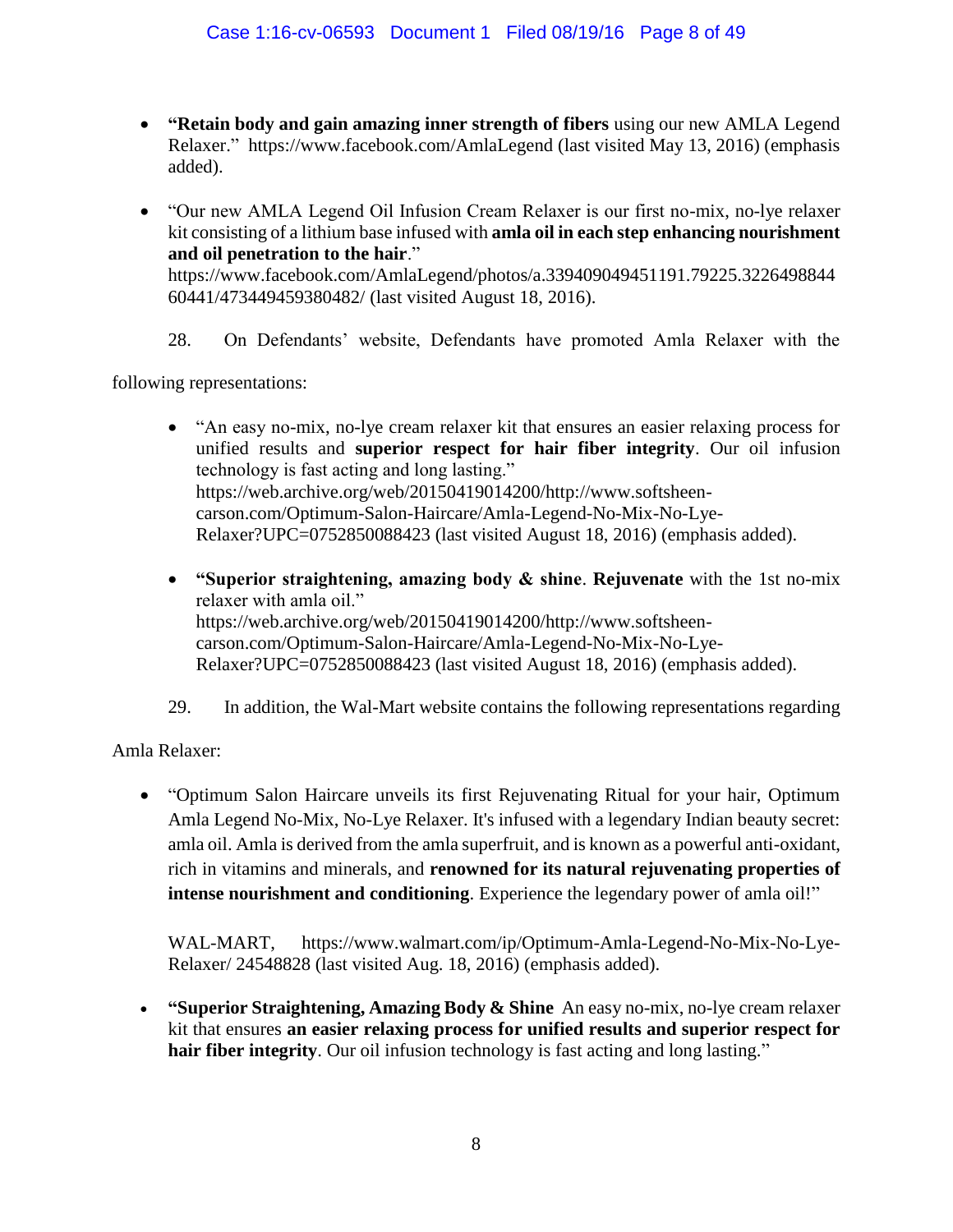WAL-MART, [https://www.walmart.com/ip/Optimum-Amla-Legend-No-Mix-No-Lye-](https://www.walmart.com/ip/Optimum-Amla-Legend-No-Mix-No-Lye-Relaxer/)[Relaxer/](https://www.walmart.com/ip/Optimum-Amla-Legend-No-Mix-No-Lye-Relaxer/) 24548828 (last visited Aug. 18, 2016) (emphasis added).

30. The packaging for Amla Relaxer also contains the following representations

regarding the Product's purported attributes:

- "Refills to reveal visibly fuller, silkier hair"
- "Refills as it relaxes for amazingly lively-looking hair"
- $\bullet$  "Optimum Salon Haircare unveils its 1<sup>st</sup> Rejuvenating Ritual for your hair, infused with a legendary Indian beauty secret: AMLA Oil"
- "powerful anti-oxidant rich in vitamins and minerals"
- "natural rejuvenating properties of intense nourishment and conditioning"
- "protects scalp"
- $\bullet$  "infuses hydration & conditioning"
- "anti-breakage" and
- "intense conditioning"

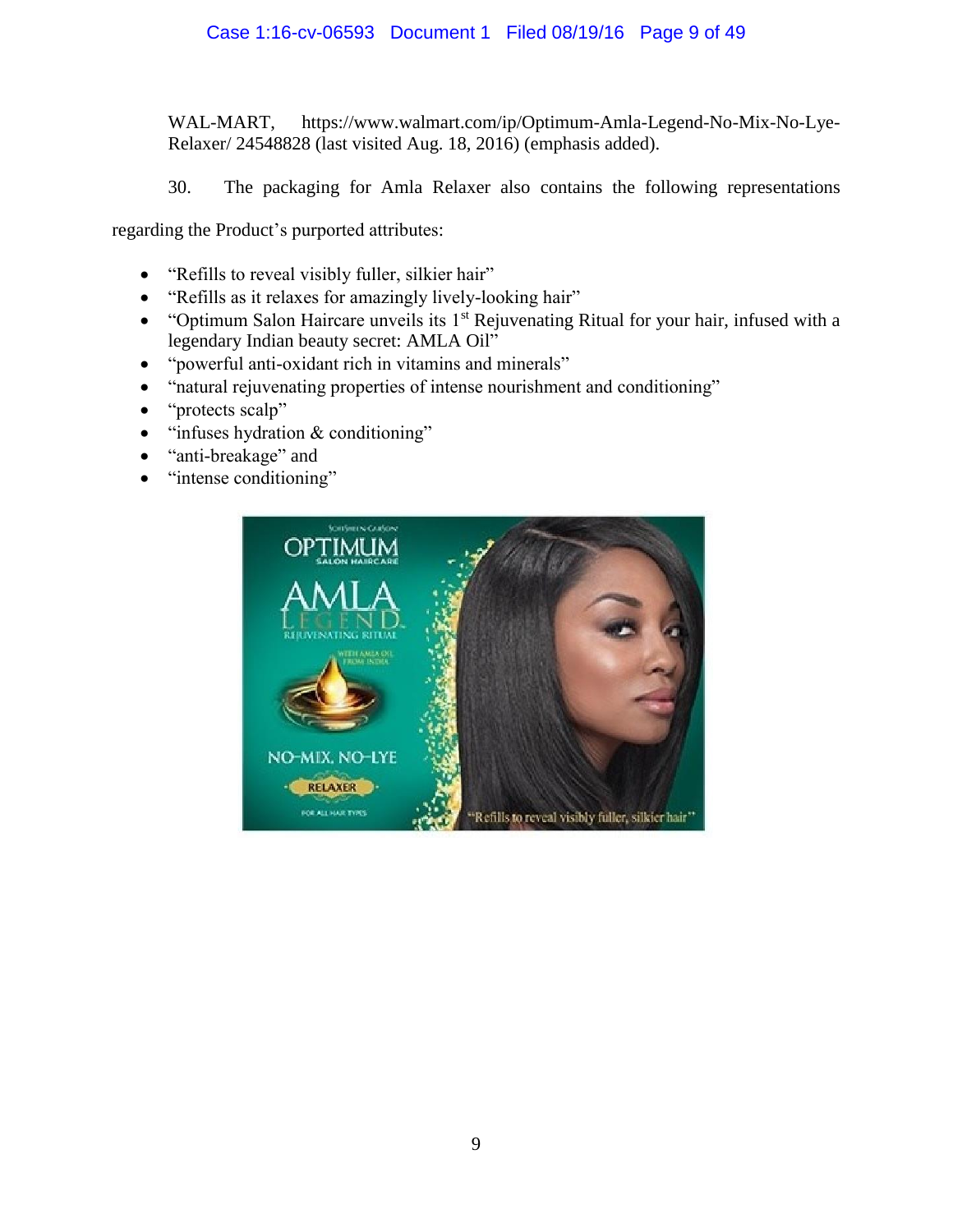

31. Lye relaxers can be abrasive and cause scalp irritation and chemical burns. By representing on the front of the Product packaging, in capitalized and bold letters, that Amla Relaxer has "NO-LYE," Defendants led reasonable consumers to believe that Amla Relaxer is non-abrasive, safe and gentle, and will not cause Injuries, including scalp burning or irritation, and/or hair loss.

32. The emphasized statements discussed above are false, deceptive and/or misleading. In reality, Amla Relaxer can and does cause Injuries, including burning, skin irritation and hair loss, when used in accordance with the instructions provided with the Product as directed by Defendants.

33. Defendants know, or should know, of the caustic and dangerous nature of Amla Relaxer. There are hundreds of consumer complaints on the Internet, including on Defendants' Facebook page, about the Product causing burning and hair loss. These consumer complaints date back to 2013, shortly after the Product was released to the public:

> "**Your Amla Legend relaxer is very bad, it broke my hair really bad, i am goin to advise my friends not to even try it.** I have been using Dark n Lovely products for years and they work realy well so i thought id try the new Amla Legend product. **My hair broke so bad that i was tempted to**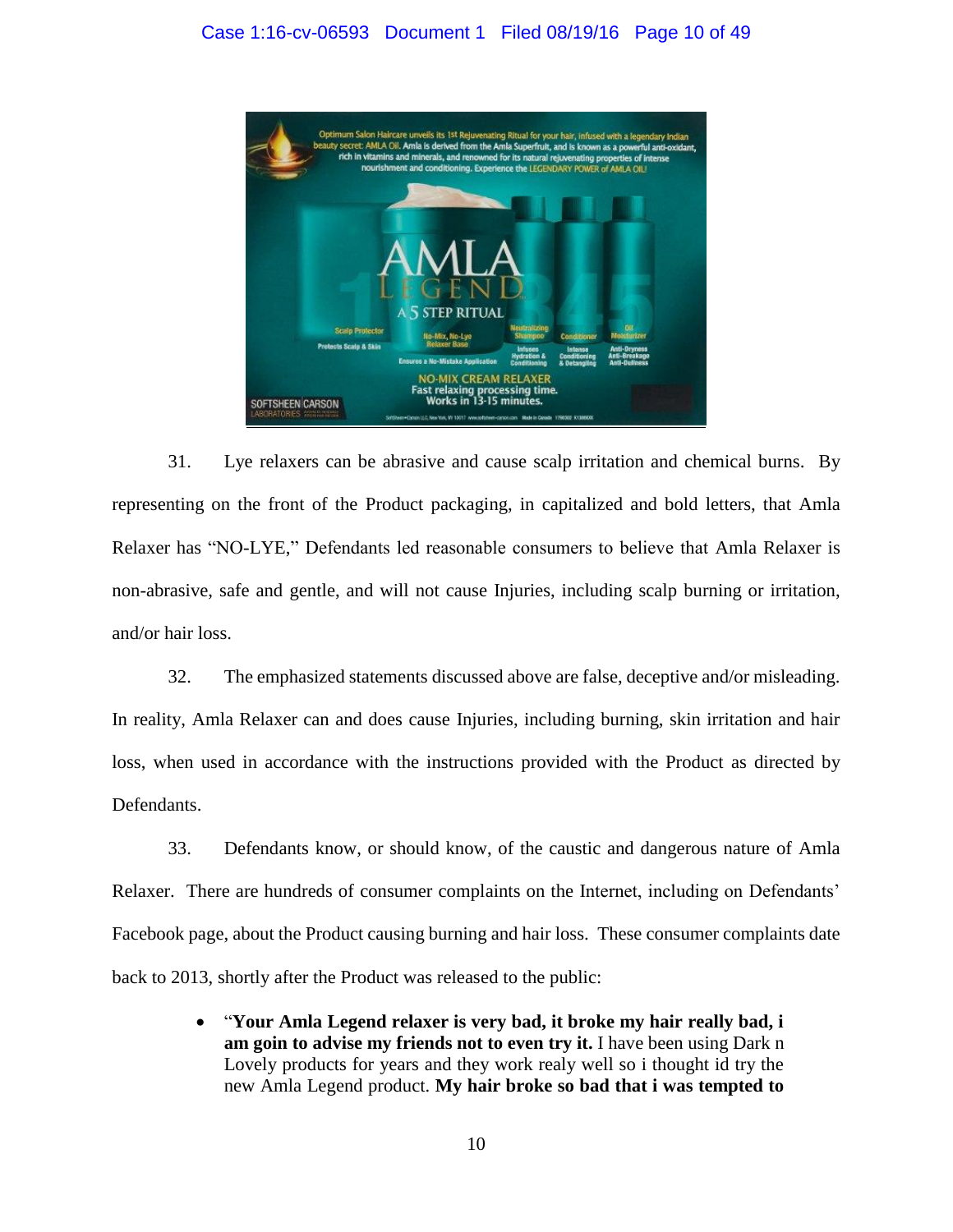**cut it, left a bald patch on my right side.** Wow i will never use this product ever." – Facebook post, September 18, 2013.

- "I applied Amla Legend Rejuvenating Ritual Relaxer about two hours ago, and **I had hair that was somewhere between shoulder length and armpit length. I followed all of the instructions very carefully, but when I was shampooing and rinsing, I realized that very large clumps of my hair were falling out.** Now, after finishing the shampoo/conditioning process, **I have almost no hair in the front of my head, where I used to have medium-length hair.** I also have to go to my daughter's graduation tomorrow night, and now I have a hair disaster with a large bald spot [] I'm making this post to warn others about their new relaxer, and make sure that on one has to cut off all of their hair like I have to now. **As for SoftSheen-Carson, I hope you discontinue the product, and give everyone who bought it a warning and refund!!! I will warn all of my friends to stay away from your Amla Legend Relaxer unless they ant large bald spots in their hair!!!** PLEASE DON'T BUY AMLA LEGEND REJUVENATING RITUAL RELAXER!!!" – Facebook post, June 6, 2013.
- "Amla Legend this relaxer you have for ALL hair types should be taken OFF every shelf known to mankind! **This is not a relaxer! It is some kind of chemical that will take a woman's hair out from the ROOTS!** I was using your rejuvenating oil you have & my hair seemed to be growing but I still used a kiddie relaxer. Well a week ago TODAY I went to my local Walgreen's but they were out of those & I made the BIGGEST MISTAKE OF MY LIFE by buying YOUR relaxer & **NOW I have to wear weave,** which I HATE, but because **the relaxer took my hair completely out from the ROOTS** I have NO OTHER CHOICE! I HAVE more bald spots THEN HAIR! I am VERY UPSET & DISAPPOINTED in YOUR product because THANK GOD my sister is the Google Queen  $\&$  she pulled up reviews  $\&$ **y'all have COMPLAINTS on THIS ONE relaxer from 2013! WHY would you still have this product on ANY shelves!** I bet Tracee Eliss Ross (or however she spells it) doesn't know she's representing **a company that is LITERALLY SCALPING black women!** I PROMISE YOU I will TELL EVERYONE I KNOW NOT TO YUSE YOUR RELAXER! & YES I WILL BE CONTACTING YOUR COMPANY AS SOON AS I FIGURE OUT HOW!" – AMLA Legend Facebook post, July 4, 2015.
- "I bought the Amla Legend Relaxer and I didn't look up reviews first. **Within minutes, literally 3 or 4, my head was on fire!!! There is so many bad reviews on this relaxer! Other users experienced extreme chemical burns and major fall out!** I just hope mine doesn't fall out! Wayyyyy to strong. Will NEVER buy again!" – Facebook post, October 4, 2015.
- "**I have never experienced burns like the burns from this product.** buy the time I walked up the stairs to the bathroom it was unbearable. I pray my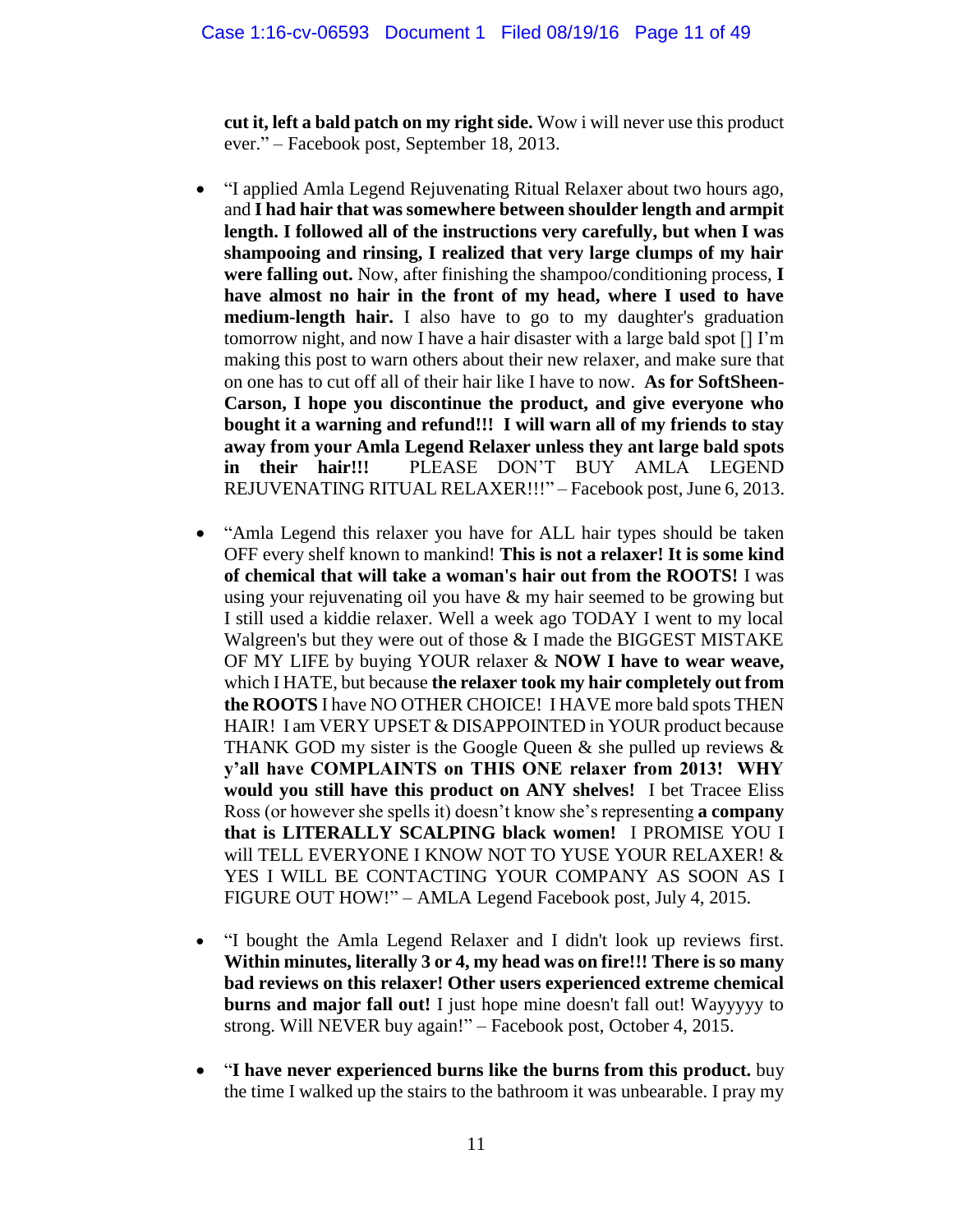skin returns to normal and they should be sued." – Amazon Review, April 26, 2013

• ["Do NOT buy if you love your hair](https://www.amazon.com/review/RJAZ3WEZL7YCR/ref=cm_cr_dp_title?ie=UTF8&ASIN=B00B1KM1XM&channel=detail-glance&nodeID=3760911&store=beauty)."

"A little background: I'm 30 years old, with medium to fine high-density hair. I've been relaxing my own hair since I was 19, and prior to that, my mother did my relaxers. Always relaxed my hair once every 3-4 months because I could always manage my new growth. I've never had any issues with breakage/falling out, anything at all after relaxing my hair."

"Until now."

"Note above that I said I had some high-density hair. So even though my hair is medium to fine, I had a heck of a lot of hair (think Chaka Khan, seriously). **After using the ENTIRE bottle of neutralizer, when I went to detangle after conditioning, my hair started coming out in chunks. Just, chunks of hair coming out. It's a week later, and my hair is still coming out. And I'm not talking about breakage, I'm talking about the entire strand is coming out from the root (and I have armpit length**  hair). So now, I'm taking every step I can to preserve the length and get my density back since I now have extremely thinned out hair..." –Amazon Review, April 26, 2013.

- "PLEASE DO NOT BUY THIS RELAXER!!! THIS IS THE WORST RELAXER I HAVE EVER USED!!! **IT CAUSED SEVERE DAMAGE TO MY HAIR AND I AM NOW DEALING WITH BALDING AND SHEDDING FOR THE FIRST TIME IN MY LIFE!!!** DO NOT USE OPTIMUM AMLA RELAXER IF YOU WANT TO KEEP YOUR HAIR!!! I ALMOST NEVER POST REVIEWS BUT AFTER USING THIS PRODUCT I FEEL COMPELLED TO WARN OTHER WOMEN ABOUT THIS PRODUCT!!! I AM GOING TO TELL EVERYONE I KNOW TO STAY AWAY FROM THIS CRAP IN A JAR!!! TO THE MAKERS OF THIS PRODUCT: YOU SHOULD BE ASHAMED BUT THANKS FOR HELPING ME MAKE UP MY MIND TO GO NATURAL!!!! I WILL NEVER USE ANY SOFT SHEEN PRODUCTS EVER AGAIN!!! IF I COULD SUE I WOULD!!!" – Amazon Review, May 6, 2013.
- "Don't use it! My 26 year old daughter is upstairs crying her eyes out because her **hair is gone.** And I (her mother) relaxed it for her. We **followed directions she has been relaxing for years.** We did not leave it on too long. She **now has no hair on the sides or back of her head. Even with the scalp protector and vaseline around her edges No Hair and her scalp is burned badly I did notice a lot of hair loss during rinsing** but never imagined this. Stay away from this product I didn't know how to do no stars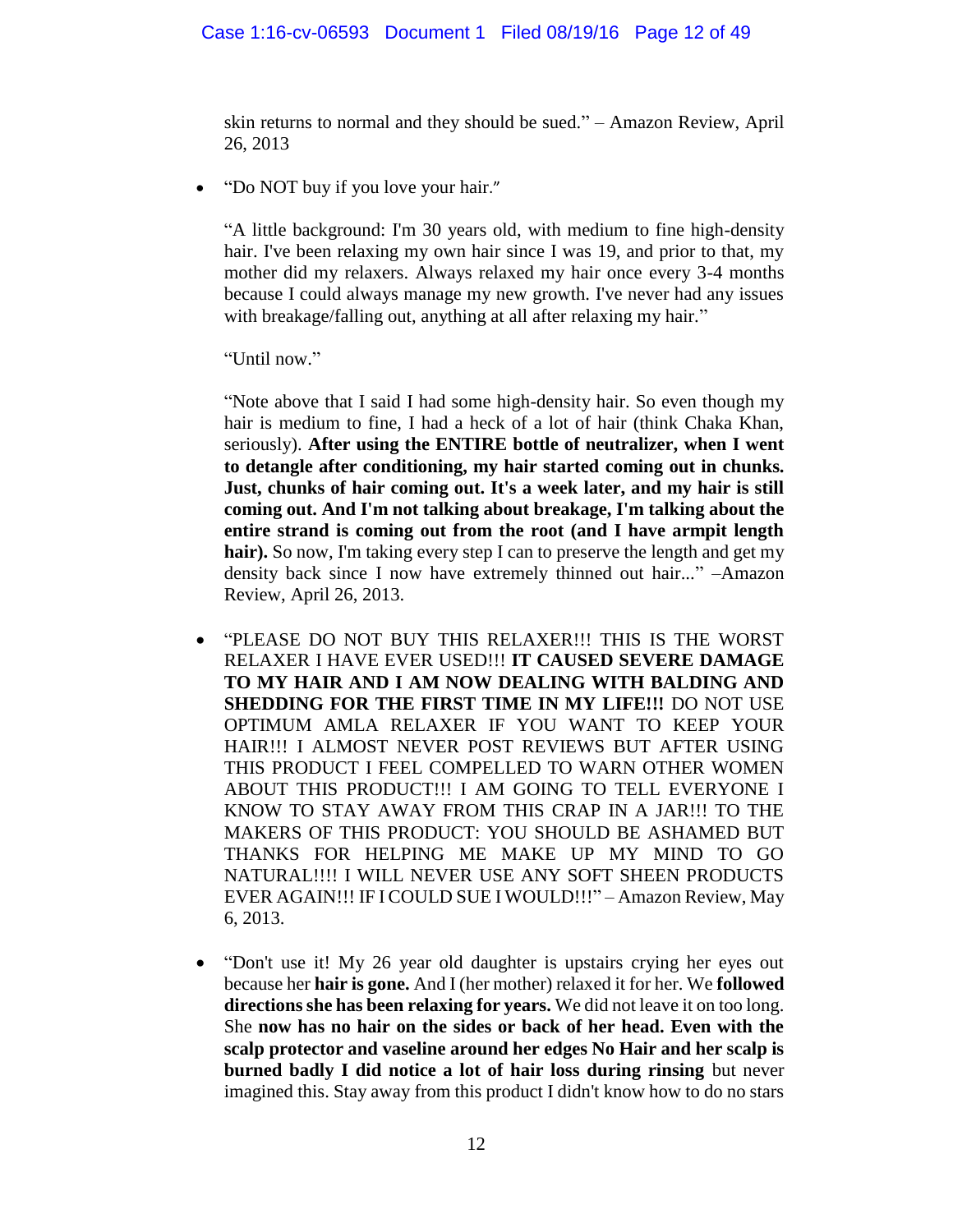so I did one but for us it's a big fat 0 stars." –Amazon Review, September 27, 2013.

- "This product will make your hair fall out. **I only had it on for about 10 min and my hair was breaking off in chunks. Whatever is left on my head is soo damaged I feel like it all needs to be cut off.** A class action lawsuit should be filed." – Amazon Review, December 22, 2014.
- "Do not use!!!! Usually when I use relaxers it's to loosen the curl I have. **This relaxer is like pure lye!!!!!** I have a short hair cut, took only 6 minutes to apply and **immediately my scalp was burning so bad I was in tears!**  My bathroom to my kitchen sink is literally 20ft, I had to put the water to the coldest setting to get relief. Thank God I'm a hair stylist and know what to do to repair my hair!!!! This is the worst product Optimum has ever put our. The relaxers before were good but this one is trash. The alma styling products are good but the relaxer.....TERRIBLE." – Amazon Review, June 15, 2015.

"First I must say that I had shoulder length hair before using this relaxer! I bought this relaxer from Walmart due to the "no mix" in hopes of a quicker process. **This relaxer took my haircut in clumps. It is now 3 weeks later and my hair is still coming out! I have bald spots in the back of my head and I will now have to cut my hair off and start all over. If you love your hair please DO NOT buy this product.**" –Amazon Review, October 11, 2015.

"DO NOT USE THIS PRODUCT!!!! I BOUGHT THIS RELAXER FROM A SALLY BEAUTY SUPPLY IN TEXAS. **MY HAIR IS EXTREMEY DAMAGED. I HAVE A BALD SPOT IN THE CROWN OF MY HEAD, MY HAIR HAS COME OUT AROUND MY EDGES AND NAPE AREA AND THROUGHOUT MY HAIR I HAVE SHORT DAMAGED SPOTS. I WEAR MY HAIR SHORT AND NOW I HAVE ALMOST NO HAIR. I NOW HAVE TO WEAR WIG. I AM DEVASTATED!!!!**" – Amazon Review, March 19, 2016.

AMLA LEGEND, https://www.facebook.com/AmlaLegend/ (last visited Aug. 18, 2016) (emphasis added).

34. Despite notice and knowledge of the Injuries caused by Amla Relaxer via the numerous consumer complaints Defendants have directly received and which are publicly available on the Internet, Defendants have failed and/or refused to provide an adequate remedy for the systemic Injuries caused by the Product. Defendants have not recalled the Product or warned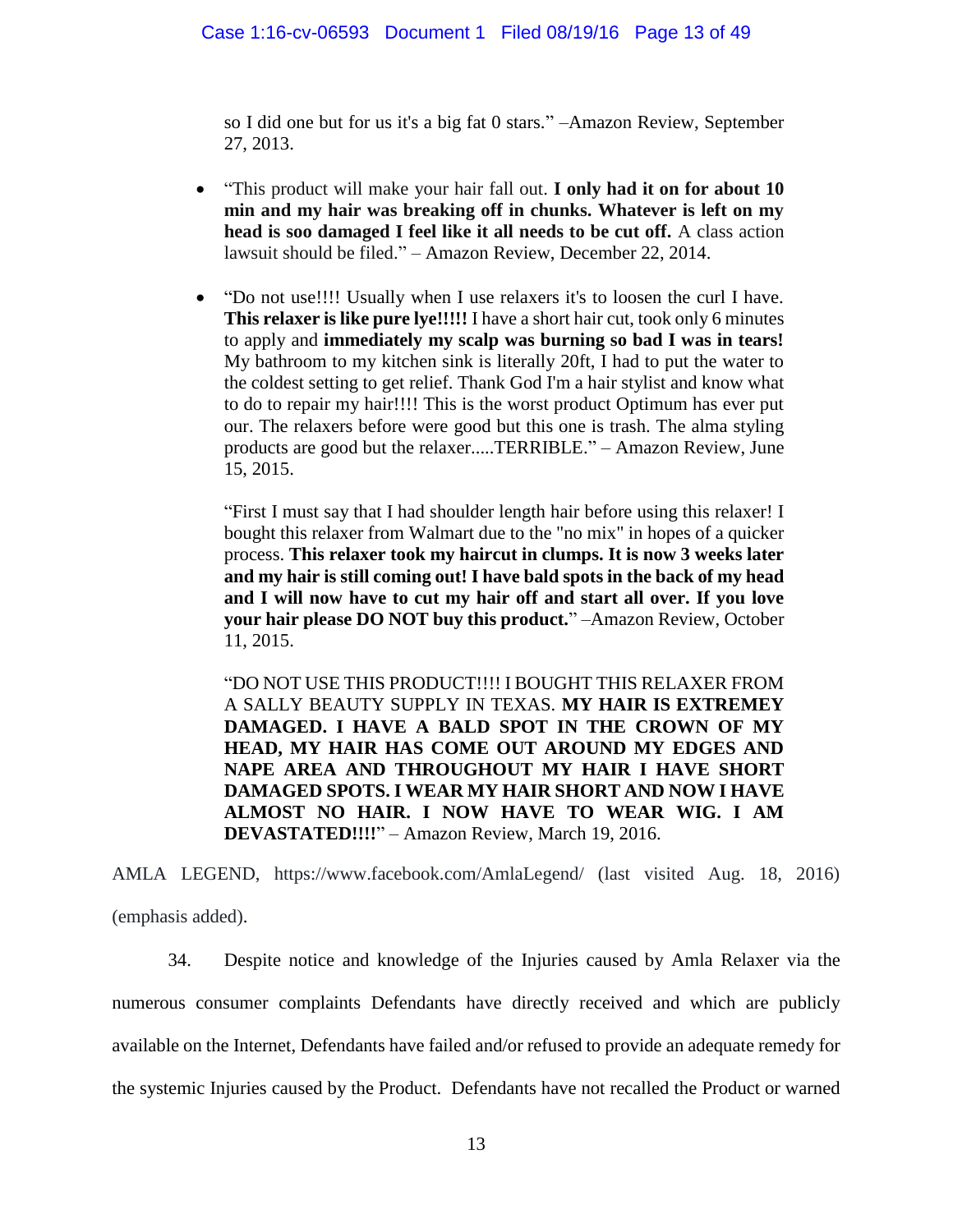#### Case 1:16-cv-06593 Document 1 Filed 08/19/16 Page 14 of 49

consumers about the dangers associated with using the Product as directed by Defendants. Instead, on occasions when consumers have reported Injuries, Defendants have covertly offered to pay consumers' medical expenses caused by using the Product as directed by Defendants, along with conditioning treatments and wigs to cover the resulting hair loss. In short, rather than address the systemic problems inherent to the Product, Defendants  $pay - or$  attempt to  $pay - off$  individual consumers and cover up the problems, while continuing to market, distribute and sell the Product without warning consumers about the severe and known consequences of using the Product as directed by Defendants.

35. As a result of the false, deceptive and misleading statements on the Product packaging and in corresponding marketing materials, including material omissions regarding the dangerous and unsafe nature of the Product, Plaintiffs and putative Class Members purchased Amla Relaxer with no reason to know or suspect the dangers associated with using the Product as directed by Defendants. Not until Injuries occurred would a putative Class Member have reason to know or suspect that Amla Relaxer is defective. Even after sustaining Injuries, consumers might not immediately make the connection due to Defendants' false, deceptive and misleading statements regarding the purported safe and gentle nature of the Product, and the active concealment of the Product defects.

36. As the direct and proximate result of Defendants' false, deceptive and/or misleading statements, and material omissions, Plaintiffs and putative Class Members have suffered injury in fact and a loss of money or property through the out-of-pocket costs expended to purchase Amla Relaxer, as well as the costs of mitigating the Injuries sustained as a result of using the Product as directed by Defendants.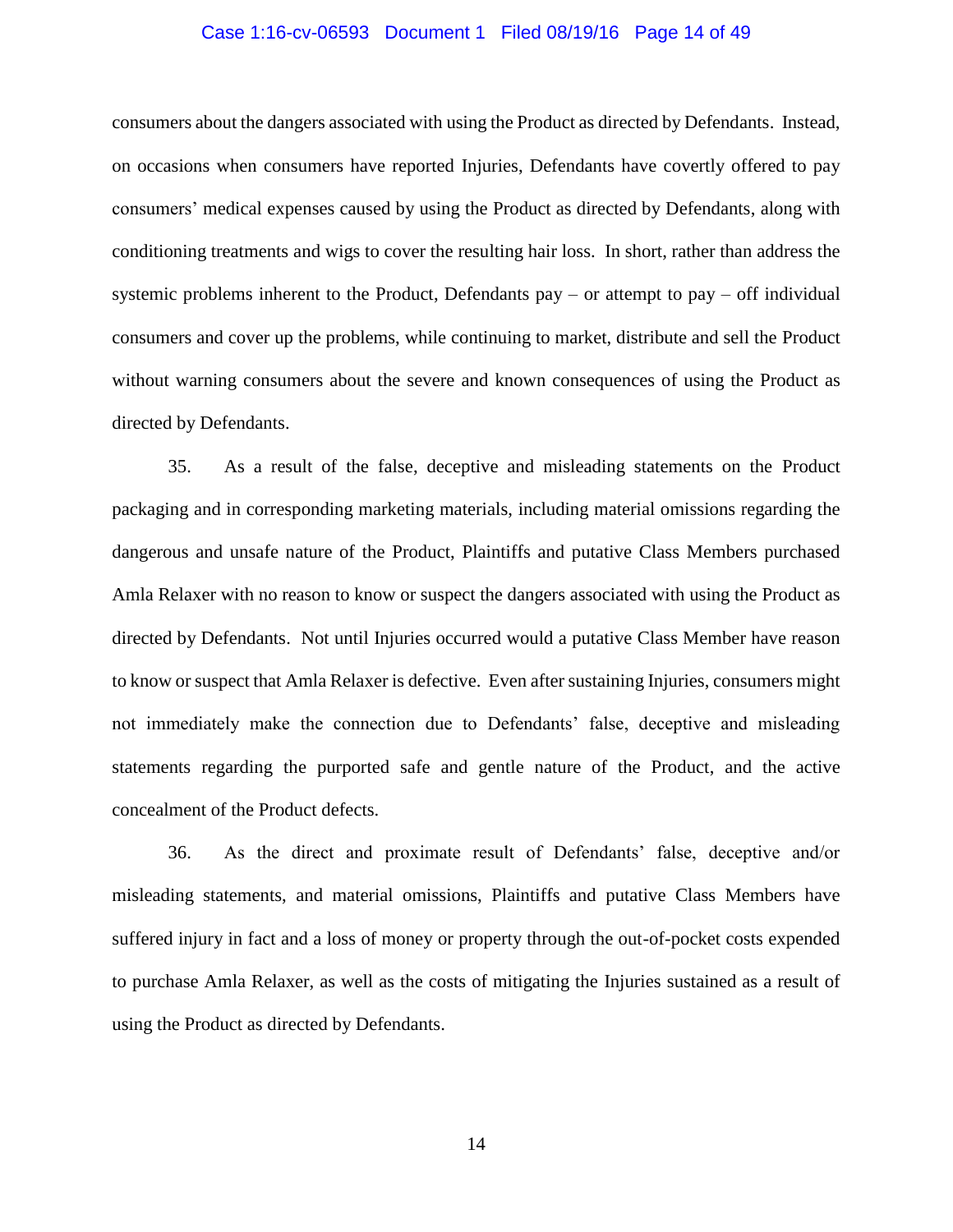#### Case 1:16-cv-06593 Document 1 Filed 08/19/16 Page 15 of 49

37. By marketing, selling and distributing Amla Relaxer to consumers throughout the United States, Defendants made actionable statements that Amla Relaxer was free of defects in design and/or manufacture, and that it was safe and fit for its ordinary intended use and purpose. Further, Defendants concealed what they knew or should have known about the safety risks resulting from the material defects in design and/or manufacture of the Product.

38. Defendants made the above-described actionable statements, and engaged in the above-described omissions and concealments with knowledge that the representations were false, deceptive and/or misleading, and with the intent that consumers rely upon such omissions and concealments. Alternatively, Defendants were reckless in not knowing that these representations and material omissions were false and/or misleading at the time they were made.

### **PLAINTIFFS' FACTUAL ALLEGATIONS**

#### **a. Plaintiff Jacobs' Experience**

39. After viewing advertisements and Product packaging for Amla Relaxer regarding its purported safe, innovative and gentle qualities, Plaintiff Lavette Jacobs purchased Amla Relaxer from Sally Beauty Company in Lexington, Kentucky, on June 9, 2016, and applied the Product on the same day.

40. As a result of Defendants' misrepresentations and omissions, Plaintiff Jacobs purchased Amla Relaxer because she reasonably believed that the Product was safe and would be gentle on her hair. Plaintiff Jacobs would not have purchased Amla Relaxer if she knew of its propensity to cause Injuries, including scalp burning, irritation and hair loss.

41. Plaintiff Jacobs had previously used Amla Legend® brand products, but not Amla Relaxer.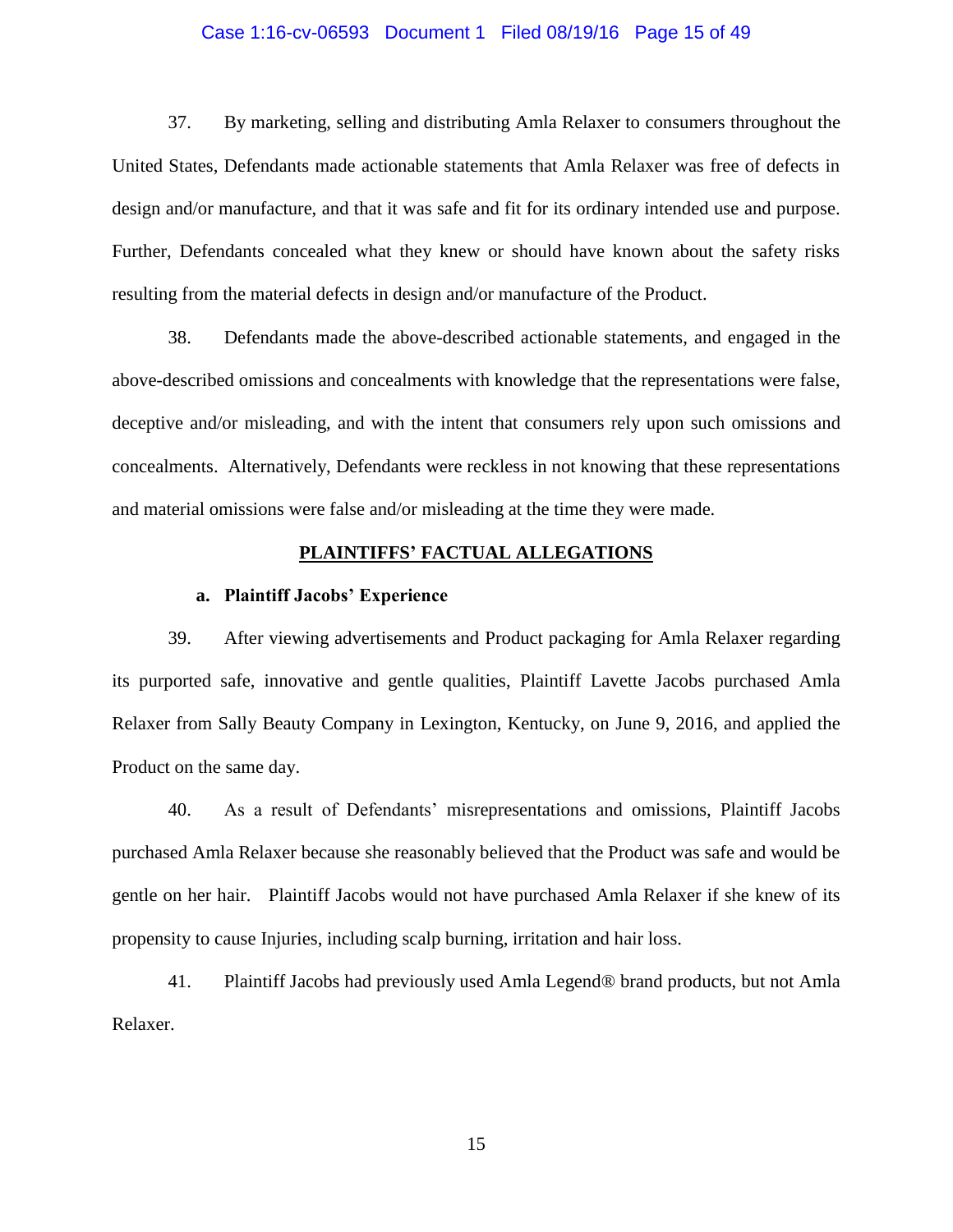#### Case 1:16-cv-06593 Document 1 Filed 08/19/16 Page 16 of 49

42. Plaintiff Jacobs followed the application instructions on the Product packaging, as directed by Defendants.

43. Immediately upon application, Plaintiff Jacobs' scalp began to burn and her hair began to fall out. She continues to have hair loss and layers of her hair are missing.

44. Shortly after applying the Product and experiencing scalp burning and hair loss, Plaintiff Jacobs contacted Defendants via telephone to inform them of her experience using Amla Relaxer and her resulting injuries. During the telephone call, Defendants informed Plaintiff Jacobs that there was nothing they could or would do, and that her hair would grow back.

45. Ultimately, Plaintiff Jacobs was forced to cut her hair and undertake expensive solutions to her hair loss, including hair extensions to cover the hair loss. To date, Plaintiff Jacobs' hair has not fully grown back.

### **b. Plaintiff Raines' Experience**

46. After viewing advertisements and Product packaging for Amla Relaxer regarding its purported safe, innovative and gentle qualities, Plaintiff Tiffany Raines purchased Amla Relaxer from a Walgreens in Green Cove Springs, Florida in August 2014, and applied the Product on August 23, 2014.

47. As a result of Defendants' representations and omissions, Plaintiff Raines purchased Amla Relaxer because she reasonably believed that the Product was safe and would be gentle on her hair. Plaintiff Raines would not have purchased the Amla Relaxer had she known of its propensity to cause Injuries, including scalp burning, irritation and hair loss.

48. Plaintiff Raines had previously used relaxer products, which never caused hair loss or serious injuries like those she suffered as a result of using Amla Relaxer as directed by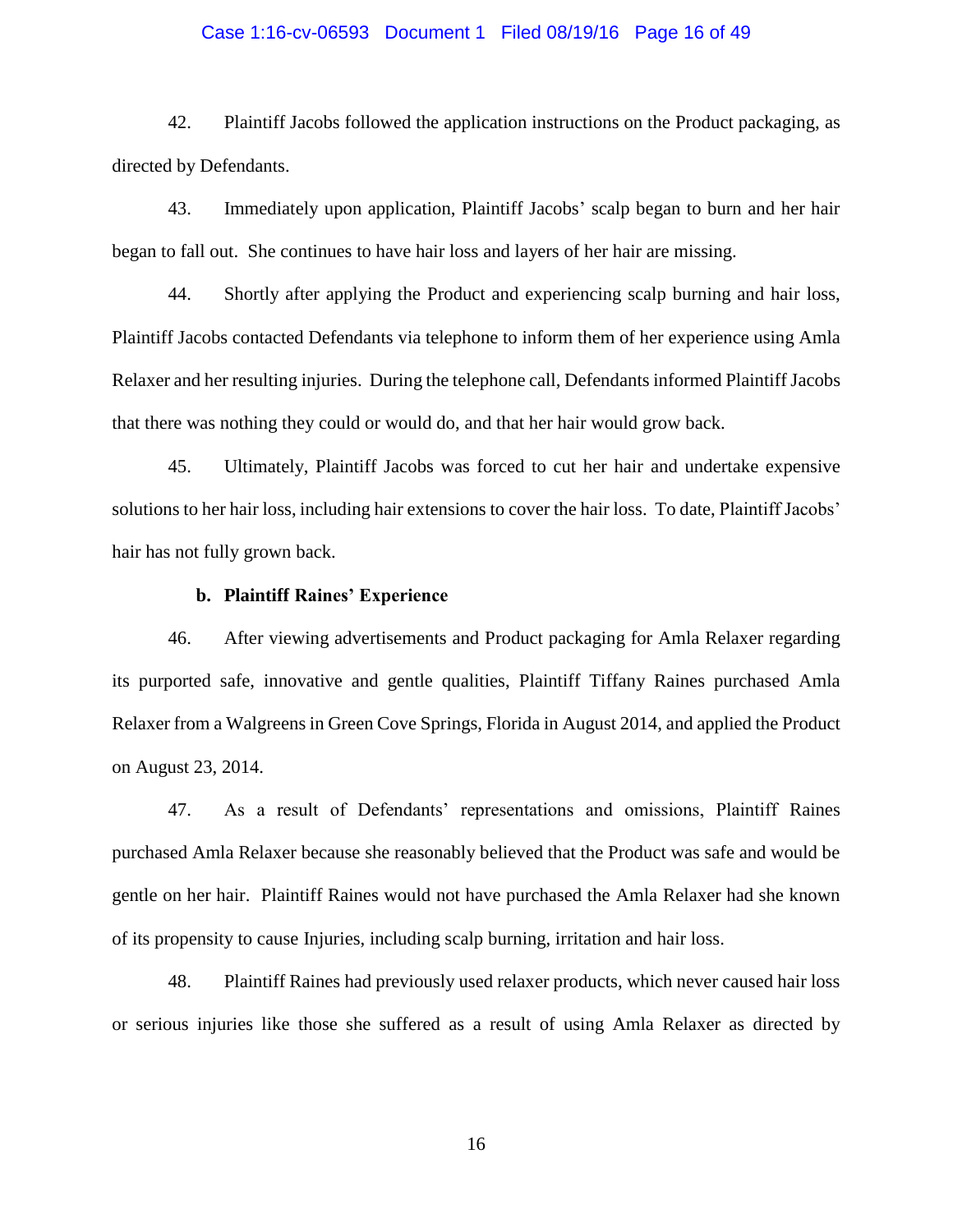#### Case 1:16-cv-06593 Document 1 Filed 08/19/16 Page 17 of 49

Defendants. At no time did Defendants provide Plaintiff Raines with any warnings concerning the potential dangers and hazards of using Amla Relaxer as directed by Defendants.

49. Plaintiff Raines followed the application instructions on the Product packaging, as directed by Defendants.

50. Within minutes of using Amla Relaxer, Plaintiff Raines' hair began to fall out in clumps. Plaintiff Raines also experienced scalp burning and irritation.

51. Ultimately, Plaintiff Raines was forced to cut her hair and undertake expensive solutions to mitigate her hair loss. Specifically, she purchased Keranique® brand hair regrowth products for which she paid \$159.00 plus tax, shipping and handling. After these products proved unsuccessful, she then paid for hair extensions to cover the hair loss. To date, Plaintiff Raines' hair has still not fully grown back.

## **c. Plaintiff Turnipseed's Experience**

52. After viewing advertisements and Product packaging for Amla Relaxer regarding its purported safe, innovative and gentle qualities, Plaintiff Sandi Turnipseed purchased Amla Relaxer from a Wal-Mart in Newburgh, New York in March 2016 and applied the Product in early June 2016. Plaintiff Turnipseed specifically purchased Amla Relaxer because she was in the process of growing her hair out and believed that the Product's no-mix, no-lye attributes would be gentle and not impair the strength of her hair.

53. As a result of Defendants' representations and omissions, Plaintiff Turnipseed purchased Amla Relaxer because she reasonably believed that the Product was safe and would be gentle on her hair. Plaintiff Turnipseed would not have purchased the Amla Relaxer had she known of its propensity to cause Injuries, including scalp burning, irritation and hair loss.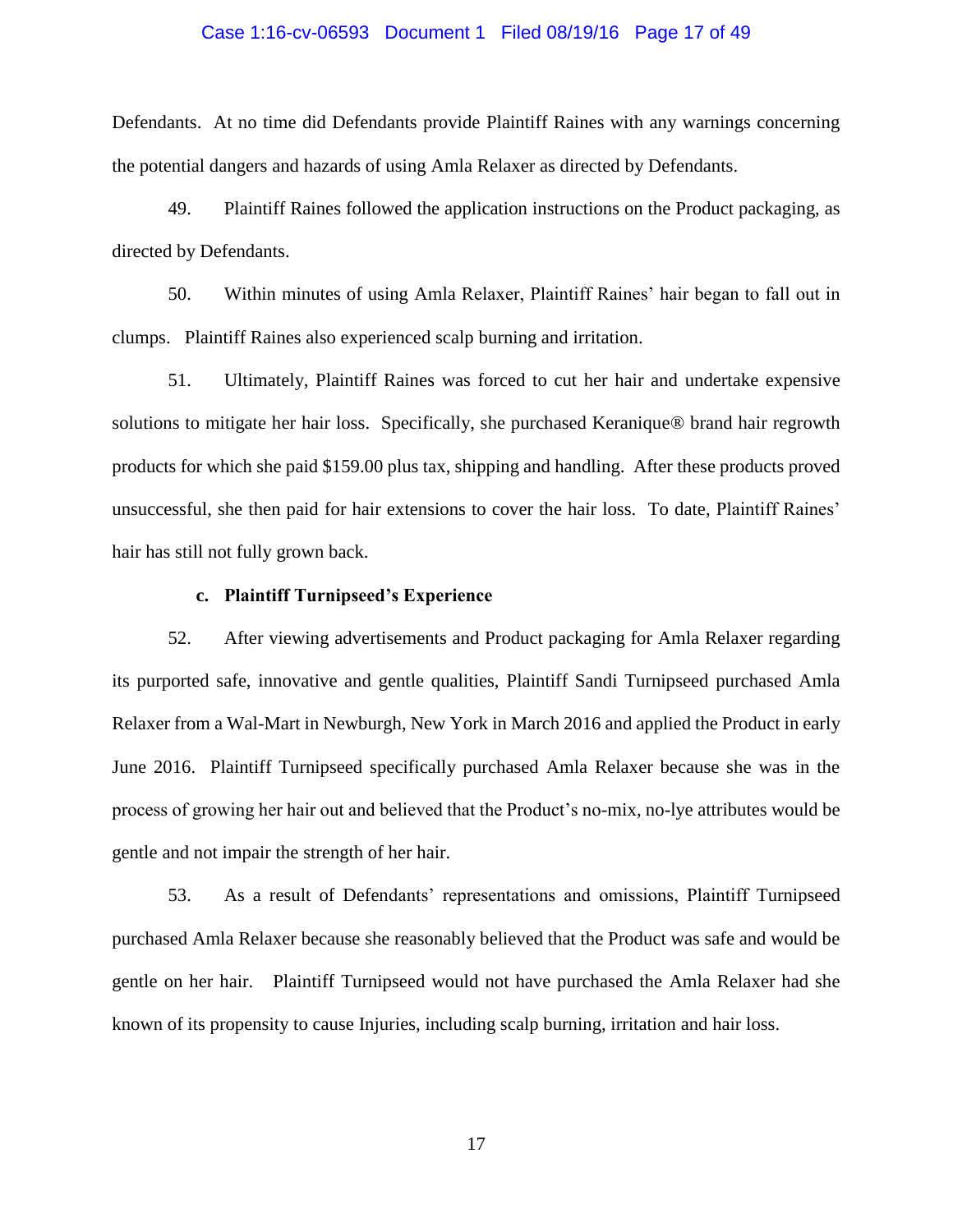#### Case 1:16-cv-06593 Document 1 Filed 08/19/16 Page 18 of 49

54. At no time did Defendants provide Plaintiff Turnipseed with any warnings concerning the potential dangers and hazards of using Amla Relaxer as directed by Defendants.

55. Plaintiff Turnipseed followed the application instructions on the Product packaging, as directed by Defendants. Within minutes of using Amla Relaxer as directed by Defendants, Plaintiff Turnipseed's scalp, forehead and skin began to burn. In addition, her hair then fell out in clumps. Scabs, which were noticeable to others, quickly formed on her scalp and forehead and took weeks to heal.

### **CLASS ACTION ALLEGATIONS**

56. Plaintiffs bring this action on their own behalf, and on behalf of the following Class pursuant to Fed. R. Civ. P.  $23(a)$ ,  $23(b)(2)$ , and/or  $23(b)(3)$ . Specifically, the Class is defined as:

> All purchasers of Soft Sheen-Carson Optimum Salon Haircare® brand Amla Legend Rejuvenating Ritual Relaxer in the United States or its territories between January 1, 2013 and the present.

57. Excluded from the Class are (a) any person who purchased Amla Relaxer for resale and not for personal or household use, (b) any person who signed a release of any Defendant in exchange for consideration, (c) any officers, directors or employees, or immediate family members of the officers, directors or employees, of any Defendant or any entity in which a Defendant has a controlling interest, (d) any legal counsel or employee of legal counsel for any Defendant, and (e) the presiding Judge in the Lawsuit, as well as the Judge's staff and their immediate family members.

58. Plaintiffs reserve the right to amend the definition of the Class if discovery or further investigation reveals that the Class should be expanded or otherwise modified.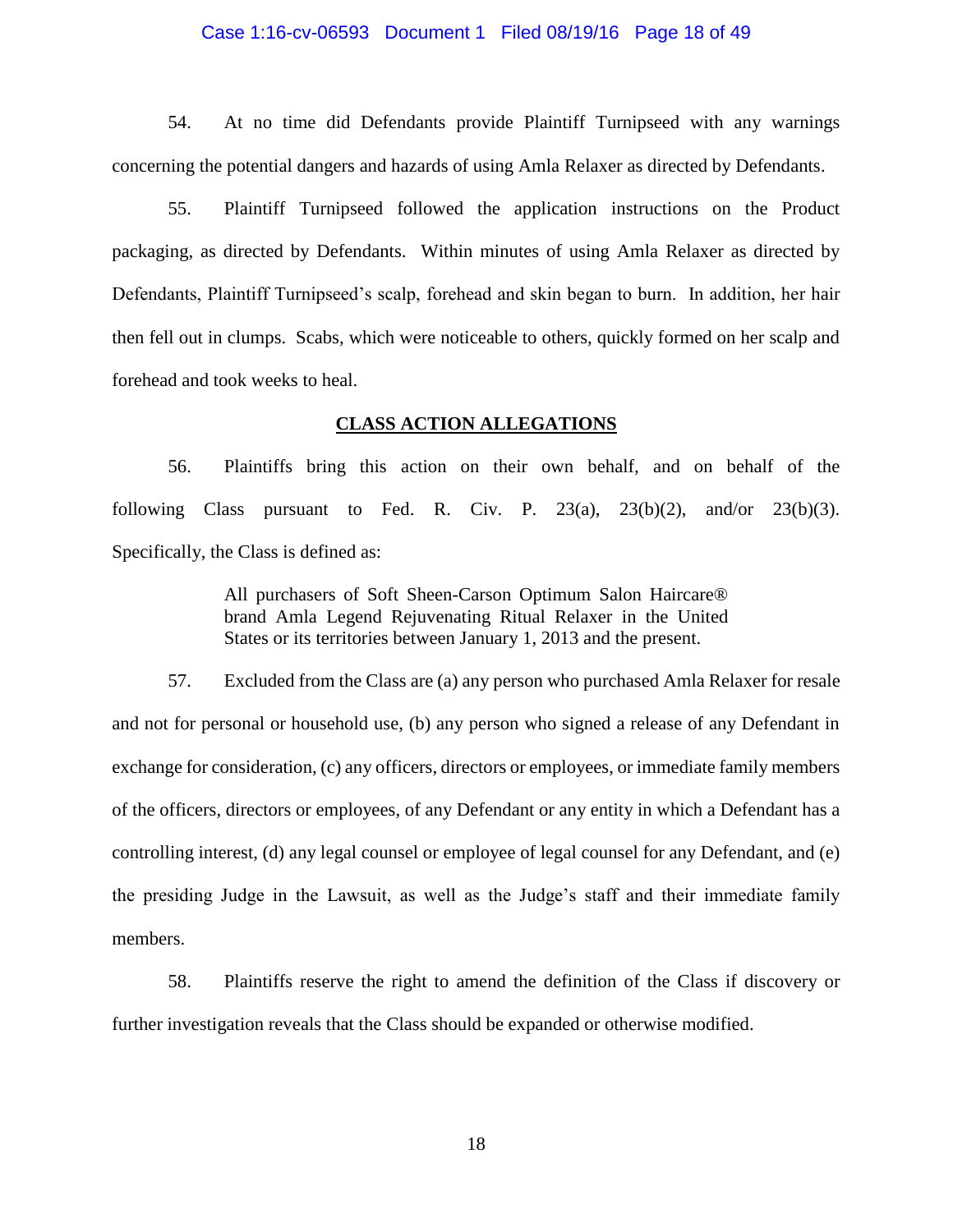59. Plaintiffs also bring this action on their own behalf, and on behalf of the following

Subclasses pursuant to Fed. R. Civ. P. 23(a), 23(b)(2), and/or 23(b)(3). Specifically, the

Subclasses are defined as:

## **New York Subclass**

All persons who reside in the state of New York and purchased Soft Sheen-Carson Optimum Salon Haircare® brand Amla Legend Rejuvenating Ritual Relaxers between January 1, 2013 and the present.

# **Florida Subclass**

All persons who reside in the state of Florida and purchased Soft Sheen-Carson Optimum Salon Haircare® brand Amla Legend Rejuvenating Ritual Relaxers between January 1, 2013 and the present.

# **Kentucky Subclass**

All persons who reside in the state of Kentucky and purchased Soft Sheen-Carson Optimum Salon Haircare® brand Amla Legend Rejuvenating Ritual Relaxers between January 1, 2013 and the present.

60. Excluded from the Subclasses are (a) any person who purchased Amla Legend

Relaxer for resale and not for personal or household use, (b) any person who signed a release of any Defendant in exchange for consideration, (c) any officers, directors or employees, or immediate family members of the officers, directors or employees, of any Defendant or any entity in which a Defendant has a controlling interest, (d) any legal counsel or employee of legal counsel for any Defendant, and (e) the presiding Judge in the Lawsuit, as well as the Judge's staff and their immediate family members.

61. Plaintiffs reserve the right to amend the definitions of the Subclasses if discovery

or further investigation reveals that the Subclasses should be expanded or otherwise modified.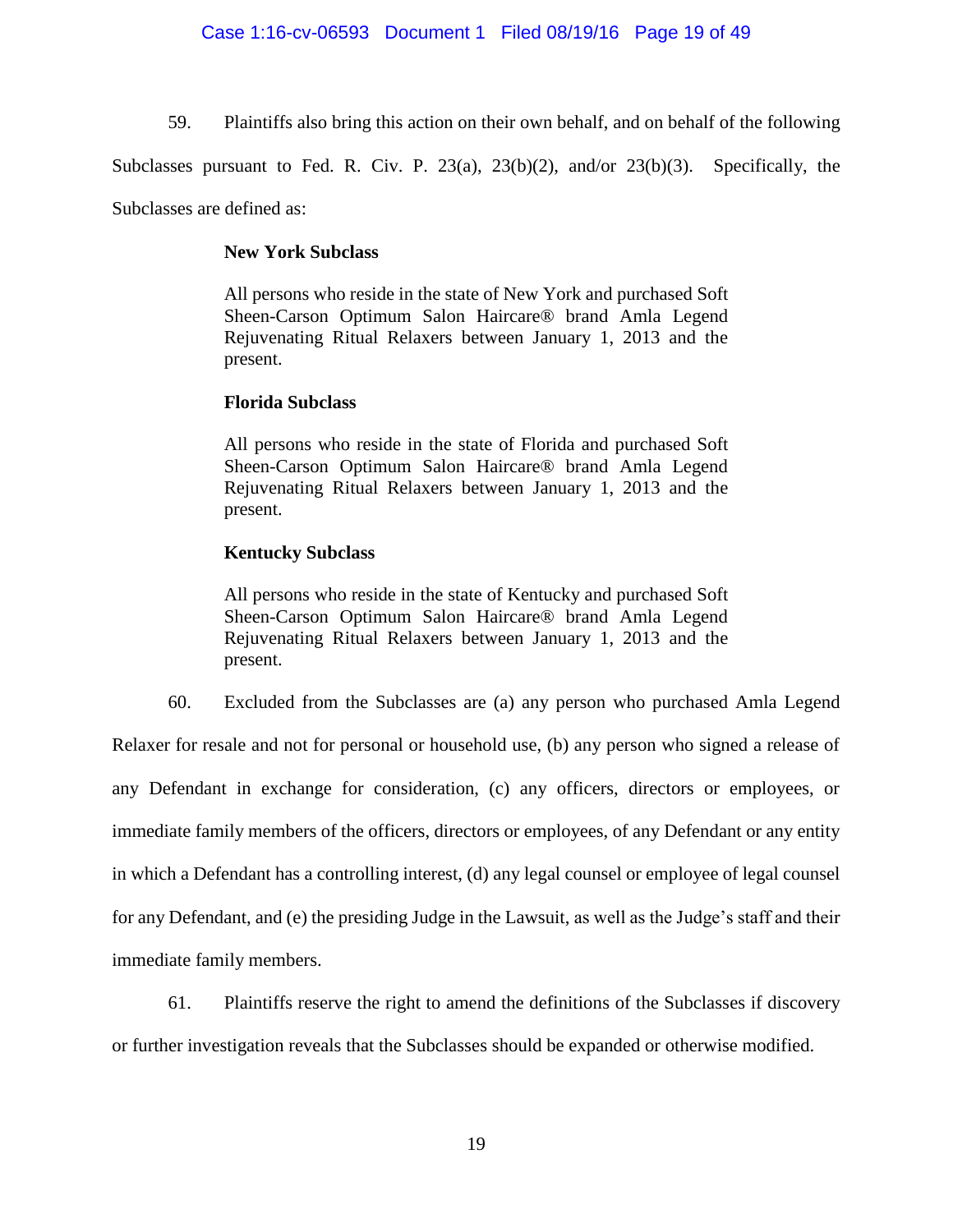#### Case 1:16-cv-06593 Document 1 Filed 08/19/16 Page 20 of 49

62. **Numerosity.** Class Members are so numerous and geographically dispersed that joinder of all Class Members is impracticable. While the exact number of Class Members remains unknown at this time, upon information and belief, there are thousands, if not hundreds of thousands, of putative Class Members. Class Members may be notified of the pendency of this action by mail and/or electronic mail, which can be supplemented if deemed necessary or appropriate by the Court with published notice.

63. **Predominance of Common Questions of Law and Fact.** Common questions of law and fact exist as to all Members of the Class and predominate over any questions affecting only individual Class Members. These common legal and factual questions include, but are not limited to, the following:

- a. Whether Defendants failed to comply with their warranties;
- b. Whether Defendants' conduct constitutes a breach of applicable warranties;
- c. Whether Amla Legend Relaxer causes burning, scalp irritation and/or hair loss upon using the Product as directed by Defendants;
- d. Whether Amla Legend Relaxer contains design defects;
- e. Whether Amla Legend Relaxer is defective in its manufacture;
- f. Whether and when Defendants knew or should have known that Amla Legend Relaxer causes burning, scalp irritation and/or hair loss upon using the Product as directed by Defendants;
- g. Whether Defendants were unjustly enriched by the conduct described herein;
- h. Whether Defendants' acts, omissions or misrepresentations of material facts constitute fraud;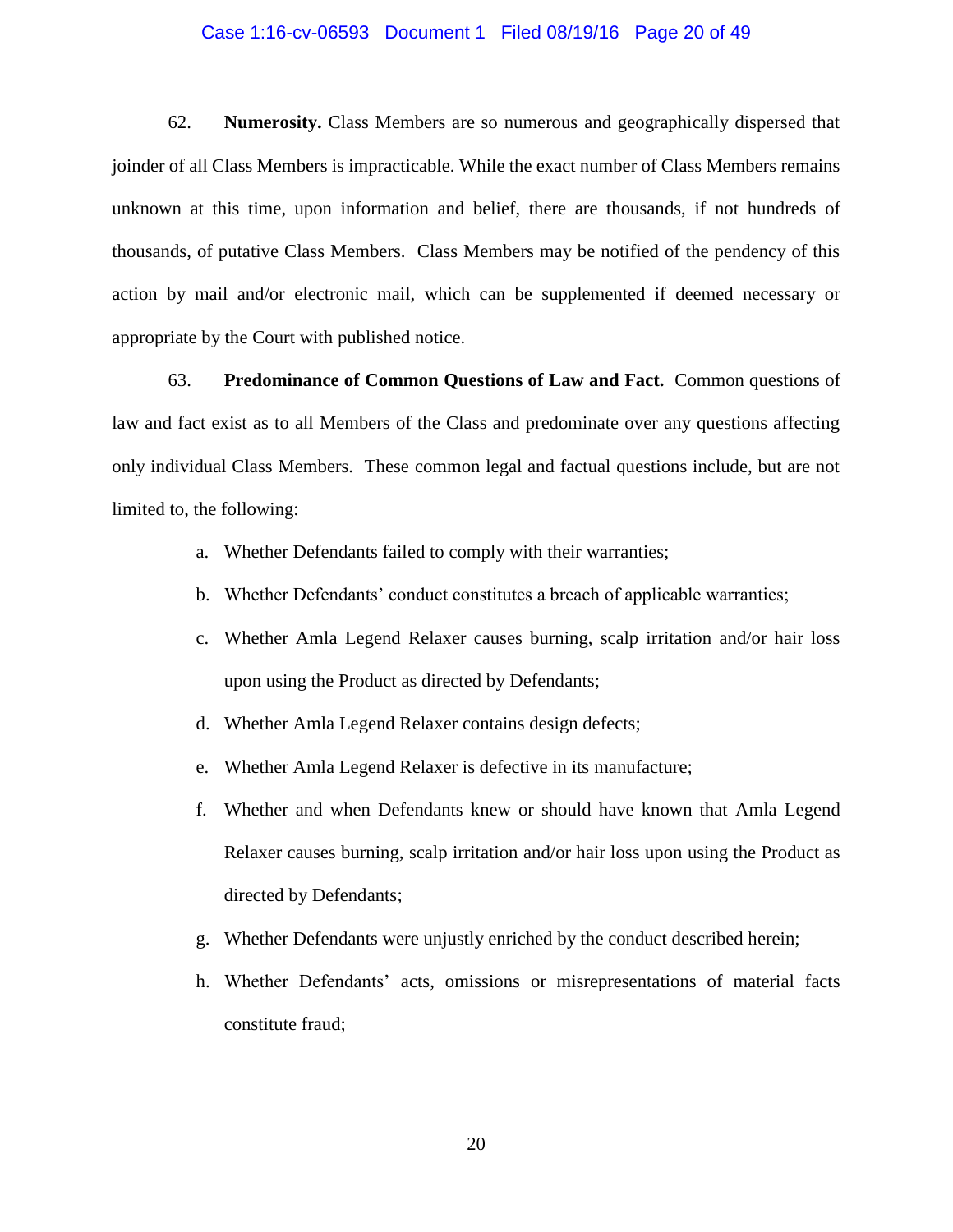- i. Whether Defendants' acts, omissions or misrepresentations of material facts violated certain state deceptive practice acts, including those of Kentucky, Florida and/or New York;
- j. Whether Defendants' acts, omissions or misrepresentations of material facts make them liable to Plaintiffs and the putative Class for negligence and strict products liability;
- k. Whether Plaintiffs and putative Class Members have suffered an ascertainable loss of monies or property or other value as a result of Defendants' acts, omissions or misrepresentations of material facts;
- l. Whether Plaintiffs and putative Class Members are entitled to monetary damages and, if so, the nature of such relief; and
- m. Whether Plaintiffs and putative Class Members are entitled to equitable, declaratory or injunctive relief and, if so, the nature of such relief.

64. Pursuant to Rule 23(b)(2), Defendants have acted or refused to act on grounds generally applicable to the putative Class, thereby making final injunctive or corresponding declaratory relief appropriate with respect to the putative Class as a whole. In particular, Defendants have designed, manufactured, marketed, sold and/or distributed a defective Product, which Defendants know or should have known causes Injuries to consumers upon using the Product as directed by Defendants, and provided no disclosure or warning to consumers regarding these severe consequences.

65. **Typicality.** Plaintiffs' claims are typical of the claims of the Members of the putative Class and respective Subclasses, as each putative Class and Subclass Member was subject to the same common, inherent defect in the Product. Plaintiffs share the aforementioned facts and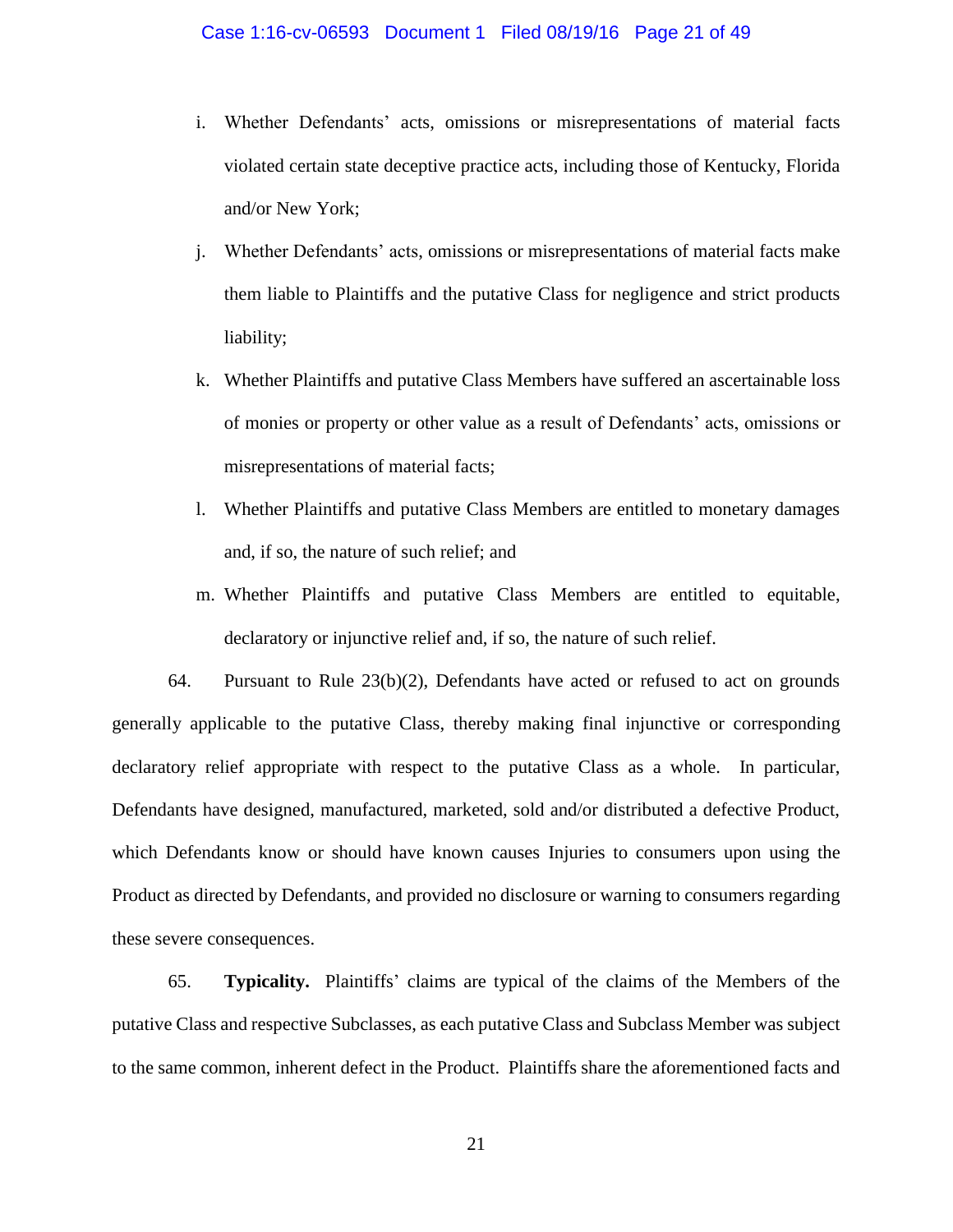#### Case 1:16-cv-06593 Document 1 Filed 08/19/16 Page 22 of 49

legal claims or questions with putative Class and Subclass Members, and Plaintiffs and all putative Class and Subclass Members have been similarly affected by Defendants' common course of conduct alleged herein. Plaintiffs and all putative Class and Subclass Members sustained monetary and economic injuries including, but not limited to, ascertainable loss arising out of Defendants' breach of warranties and other wrongful conduct as alleged herein.

66. **Adequacy.** Plaintiffs will fairly and adequately represent and protect the interests of the putative Class and respective Subclasses. Plaintiffs have retained counsel with substantial experience in handling complex class action litigation, including complex questions that arise in this type of consumer protection litigation. Further, Plaintiffs and their counsel are committed to the vigorous prosecution of this action.

67. **Superiority.** A class action is superior to other available methods for the fair and efficient adjudication of the present controversy for at least the following reasons:

- a. The damages suffered by each individual putative Class Member do not justify the burden and expense of individual prosecution of the complex and extensive litigation necessitated by Defendants' conduct;
- b. Even if individual Class Members had the resources to pursue individual litigation, it would be unduly burdensome to the courts in which the individual litigation would proceed;
- c. The claims presented in this case predominate over any questions of law or fact affecting individual Class Members;
- d. Individual joinder of all putative Class Members is impracticable;
- e. Absent a Class, Plaintiffs and putative Class Members will continue to suffer harm as a result of Defendants' unlawful conduct; and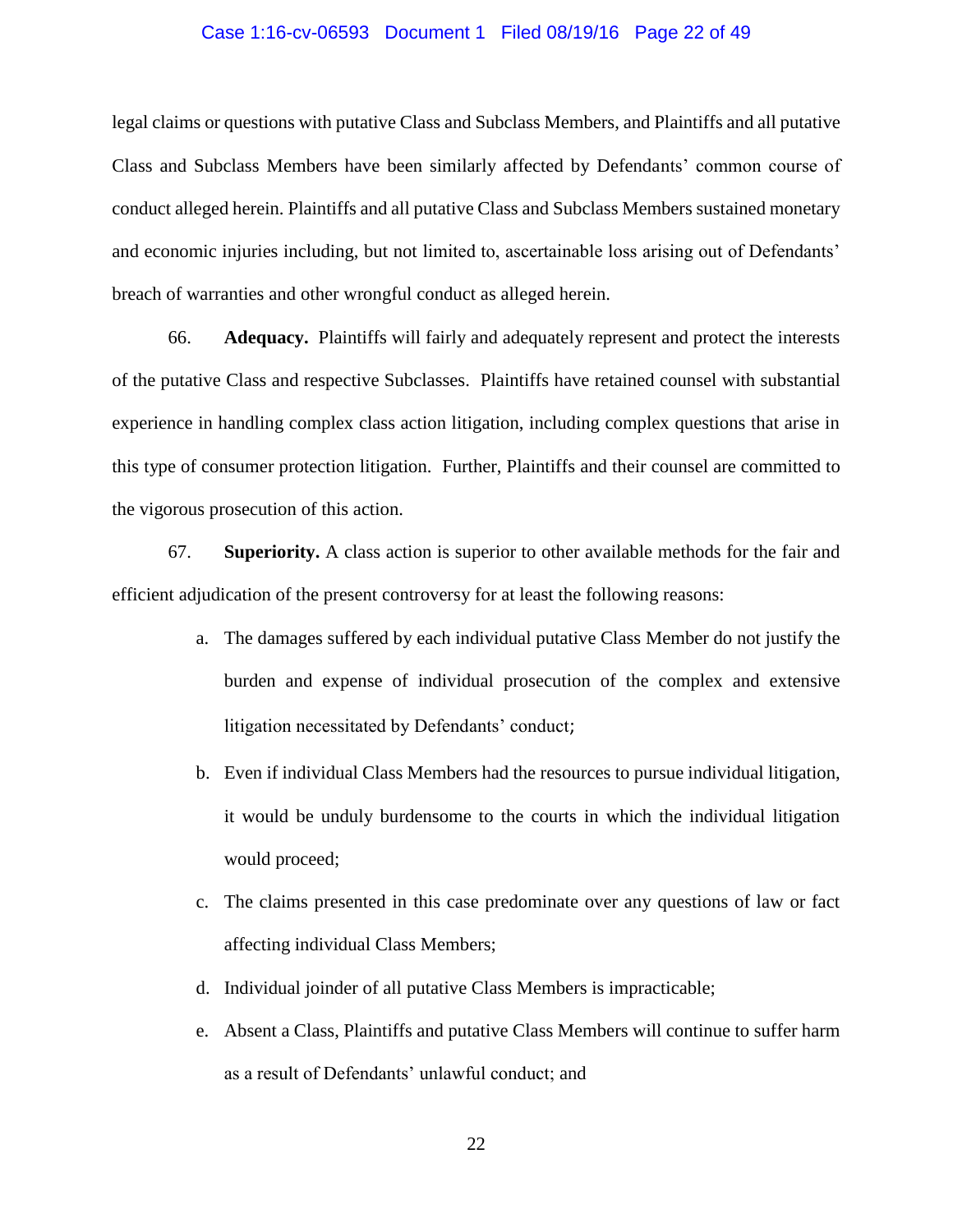### Case 1:16-cv-06593 Document 1 Filed 08/19/16 Page 23 of 49

- f. This action presents no difficulty that would impede its management by the Court as a class action, which is the best available means by which Plaintiffs and putative Class Members can seek redress for the harm caused by Defendants.
- 68. In the alternative, the Class may be certified for the following reasons:
	- a. The prosecution of separate actions by individual Class Members would create a risk of inconsistent or varying adjudication with respect to individual Class Members, which would establish incompatible standards of conduct for Defendants;
	- b. Adjudications of individual Class Members' claims against Defendants would, as a practical matter, be dispositive of the interests of other putative Class Members who are not parties to the adjudication and may substantially impair or impede the ability of other putative Class Members to protect their interests; and
	- c. Defendants have acted or refused to act on grounds generally applicable to the putative Class, thereby making appropriate final and injunctive relief with respect to the putative Class as a whole.

### **CAUSES OF ACTION**

# **COUNT I VIOLATION OF THE MAGNUSON-MOSS WARRANTY ACT (15 U.S.C. § 2301, et seq.) (On behalf of the Nationwide Class)**

69. Plaintiffs repeat and re-allege the allegations in paragraphs 1-68 as though fully set forth herein.

- 70. Plaintiffs assert this cause of action on behalf of the Nationwide Class.
- 71. Defendants sold Amla Relaxer as part of their regular course of business.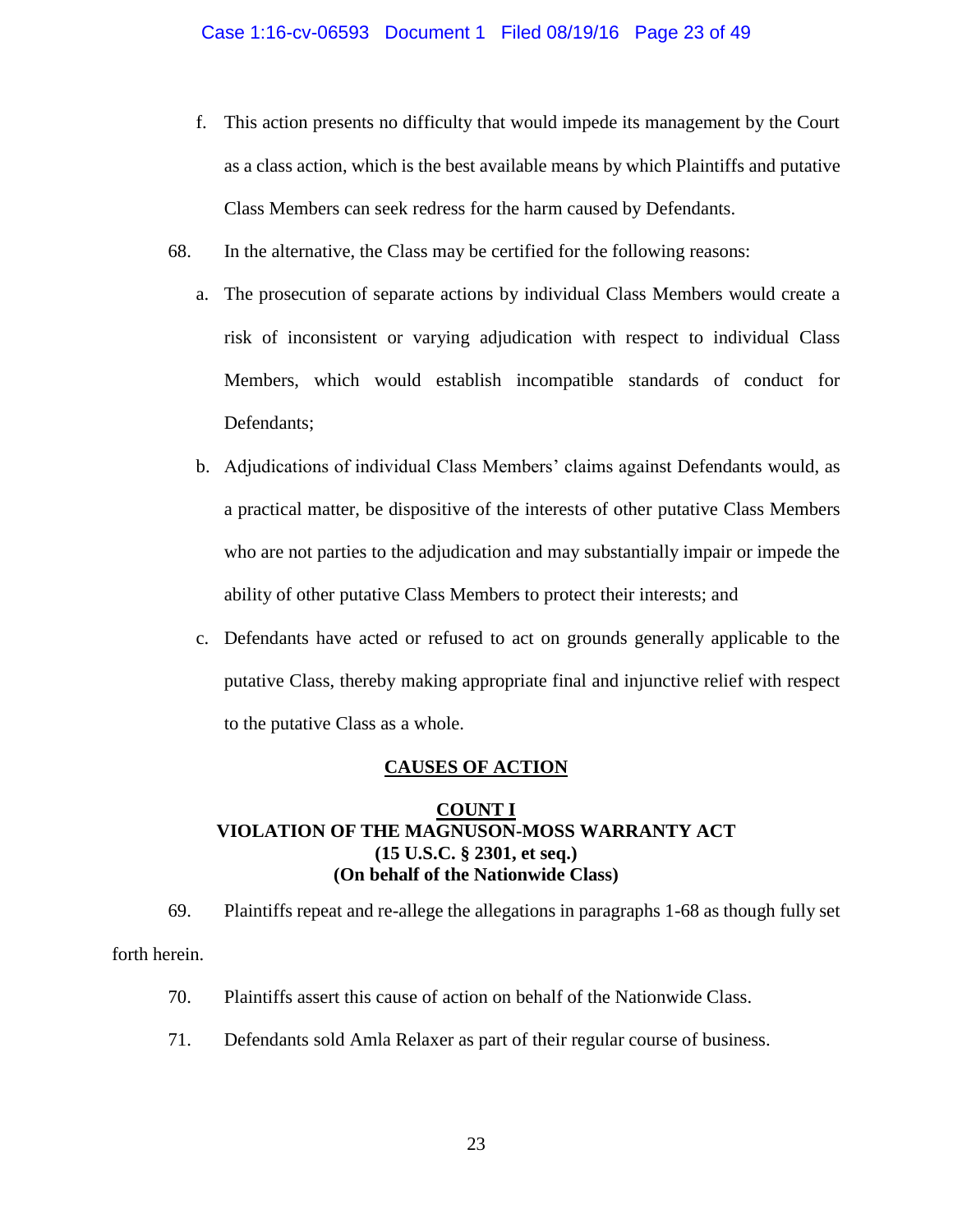#### Case 1:16-cv-06593 Document 1 Filed 08/19/16 Page 24 of 49

72. Plaintiffs and putative Class Members purchased Amla Relaxer either directly from Defendants or through authorized retailers such as Amazon, Wal-Mart, Walgreens and/or Sally Beauty Supply, among others.

73. The Magnuson–Moss Warranty Act, 15 U.S.C. §§ 2301, *et seq*., provides a cause of action for any consumer who is damaged by the failure of a warrantor to comply with a written warranty.

74. Amla Relaxer is a "consumer product" as that term is defined by 15 U.S.C. § 2301(1), as it constitutes tangible personal property which is distributed in commerce and which is normally used for personal, family or household purposes.

75. Plaintiff and Members of the putative Class are "consumers" and "buyers" as defined by 15 U.S.C. § 2301(3), since they are buyers of the Product for purposes other than resale.

76. Defendants are entities engaged in the business of making and selling cosmetics, either directly or indirectly, to consumers such as Plaintiff and the putative Class. As such, Defendants are "suppliers" as defined in 15 U.S.C. § 2301(4).

77. Defendants made promises and representations in an express warranty provided to all consumers, which became the basis of the bargain between Plaintiffs, putative Class Members and Defendants. Defendants expressly warranted that the Product was fit for its intended purpose by making the express warranties that the Product is an "anti-breakage" and "intense conditioning" "rejuvenating ritual" that is "rich in vitamins in minerals" and which "[r]efills to reveal visibly fuller, silkier hair", "protects scalp  $\&$  skin" and "infuses hydration  $\&$  conditioning".

78. Defendants' aforementioned written affirmations of fact, promises and/or descriptions, as alleged, are each a "written warranty." The affirmations of fact, promises and/or descriptions constitute a "written warranty" within the meaning of the Magnuson-Moss Warranty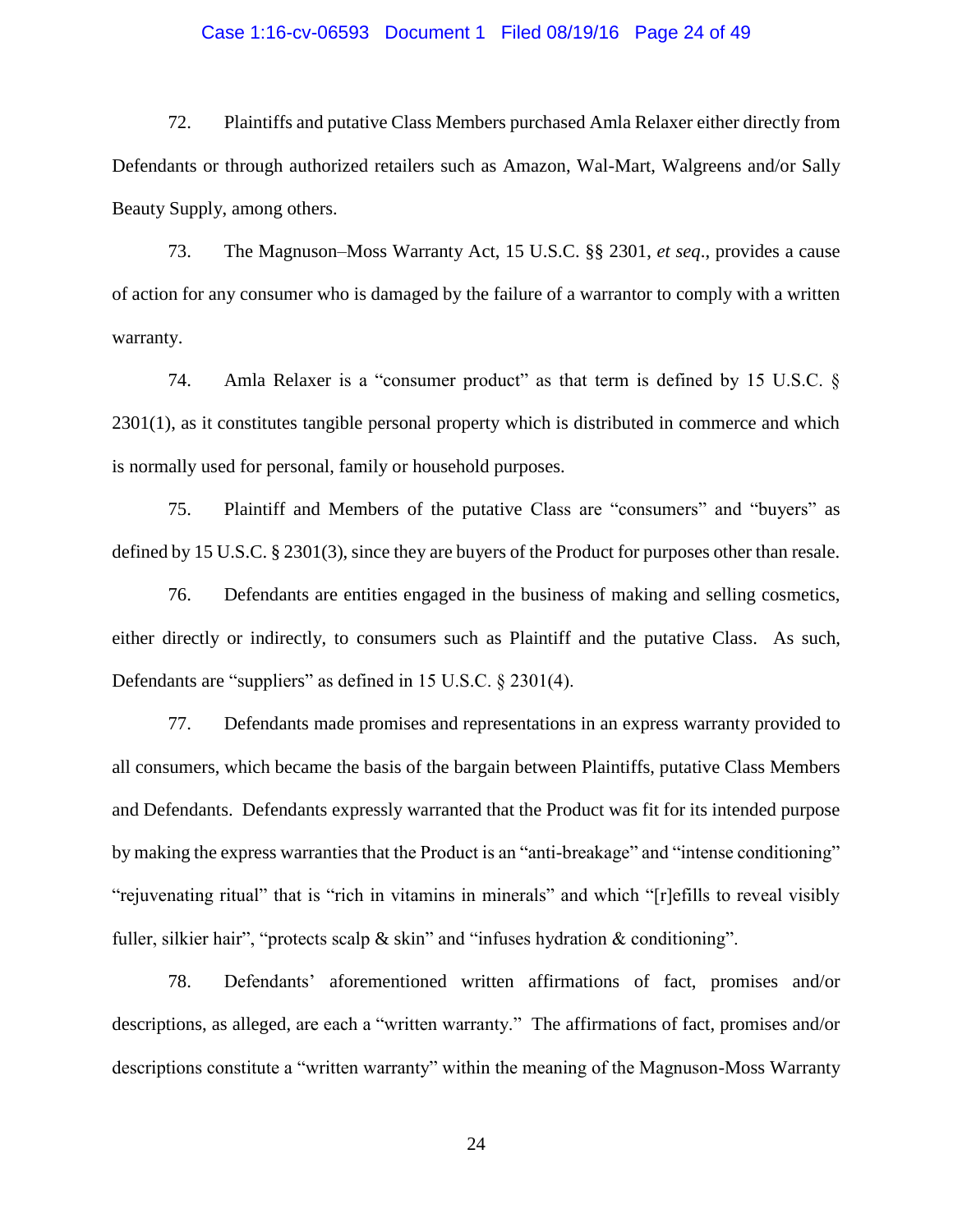Act, 15 U.S.C. §2301(6).

79. Defendants breached the applicable warranty because Amla Relaxer suffers from latent and/or inherent defects that cause substantial Injuries, rendering Amla Relaxer unfit for its intended use and purpose. This defect substantially impairs the use, value and safety of the Product.

80. The latent and/or inherent defects at issue herein existed when Amla Relaxer Products left Defendants' possession or control and were sold to Plaintiffs and putative Class Members. The defects were not discoverable by Plaintiffs and putative Class Members at the time of their purchase of the Product.

81. All conditions precedent to seeking liability under this claim for breach of express warranty have been performed by or on behalf of Plaintiffs and others in terms of paying for the goods at issue. Defendants were placed on reasonable notice of the defect in their Products and their breach of the warranty, and have failed to cure the defects for Plaintiffs and putative Class Members, despite having several years to do so.

82. Shortly after applying the Product and experiencing scalp burning and hair loss, Plaintiff Jacobs contacted Defendants to inform them of her user experience and injuries caused by Amla Relaxer. However, Defendants informed her there was nothing they could or would do, and that her hair would grow back. Defendants were provided further notice of the problems with Amla Relaxer through the numerous complaints received directly from Plaintiffs and putative Class Members.

83. Defendants breached their express warranties as Amla Relaxer did not contain the properties it was represented to possess.

84. Defendants' breaches of warranties have caused Plaintiffs and putative Class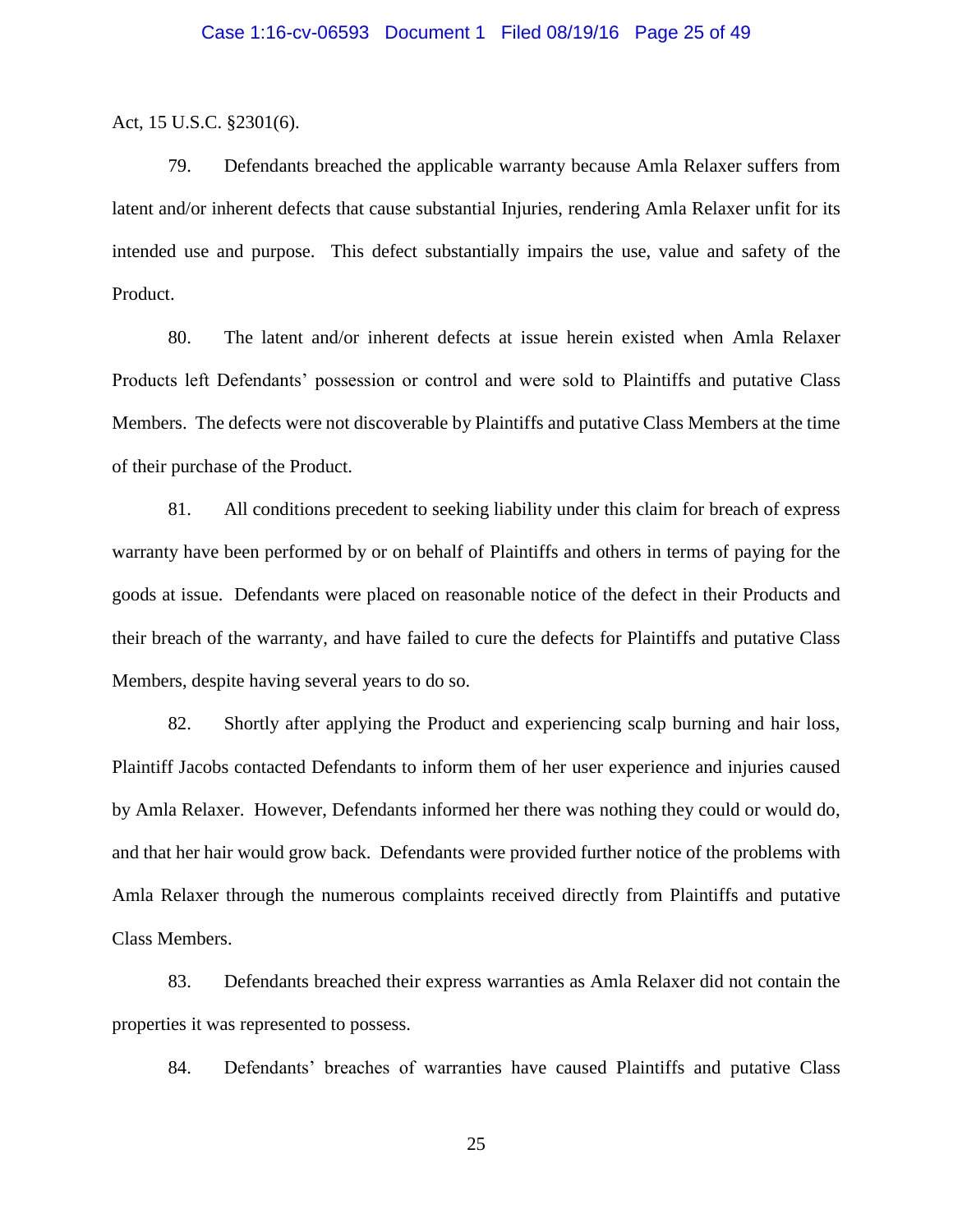#### Case 1:16-cv-06593 Document 1 Filed 08/19/16 Page 26 of 49

Members to suffer Injuries, pay for a defective Product, and enter into transactions they would not have entered into for the consideration paid. As a direct and proximate result of Defendants' breaches of warranties, Plaintiffs and putative Class Members have suffered damages and continue to suffer damages, including economic damages in terms of the cost of Amla Relaxer and the cost of efforts to mitigate the damages caused by using the Product.

85. As a result of Defendants' breaches of these warranties, Plaintiffs and putative Class Members are entitled to legal and equitable relief including damages, costs, attorneys' fees, rescission, and all such other relief deemed appropriate, for an amount to compensate them for not receiving the benefit of their bargain. Plaintiffs and the putative Class therefore seek and are entitled to recover damages and other legal and equitable relief, injunctive relief and costs and expenses (including attorneys' fees based upon actual time expended), as provided in 15 U.S.C. § 2310(d).

# **COUNT II BREACH OF EXPRESS WARRANTY, N.Y. U.C.C. §2-313 (On behalf of the New York Subclass)**

86. Plaintiffs repeat and re-allege the allegations in paragraphs 1-68 as though fully set forth herein.

87. Plaintiff Turnipseed asserts this cause of action on behalf of herself and the New York Subclass.

88. Plaintiff Turnipseed and New York Subclass Members purchased Amla Relaxer either directly from Defendants or through authorized retailers such as Amazon, Wal-Mart, Walgreens and/or Sally Beauty Supply, among others.

89. Defendants are and were at all relevant times merchants under N.Y. U.C.C. §2-313.

90. Defendants, as the designers, manufacturers, marketers, distributors, or sellers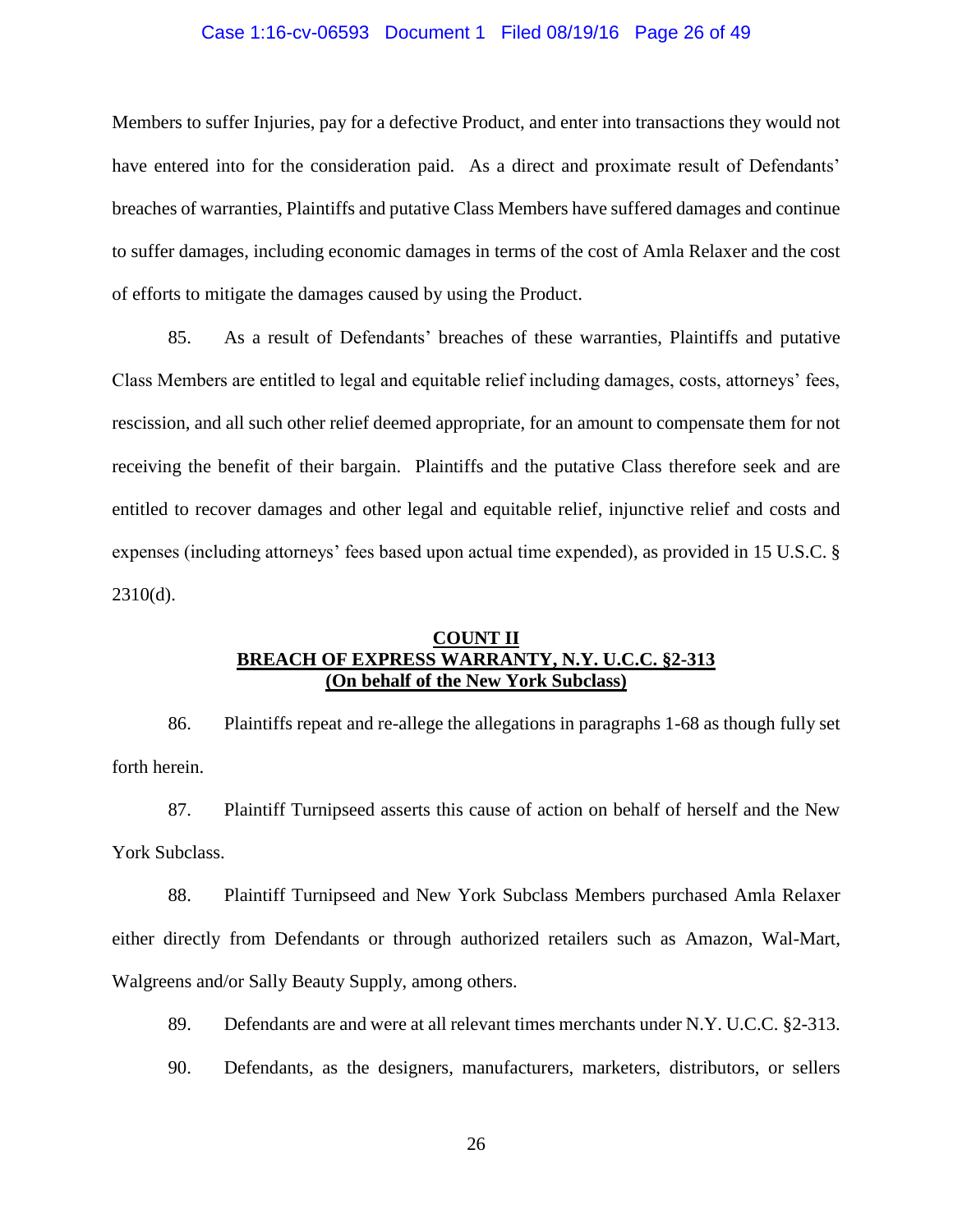#### Case 1:16-cv-06593 Document 1 Filed 08/19/16 Page 27 of 49

expressly warranted that the Product was fit for its intended purpose by making the express warranties that the Product is an "anti-breakage" and "intense conditioning" "rejuvenating ritual" that is "rich in vitamins in minerals" and which "[r]efills to reveal visibly fuller, silkier hair", "protects scalp & skin" and "infuses hydration & conditioning".

91. Defendants made the foregoing express representations and warranties to all consumers, which became the basis of the bargain between Plaintiff Turnipseed, New York Subclass Members and Defendants.

92. In fact, the Product is not fit for such purpose because each of the express warranties is false and misleading.

93. Defendants breached this warranty and/or contract obligation by placing the Product into the stream of commerce and selling it to consumers, when it does not contain the properties it was represented to possess. Rather, Amla Relaxer suffers from latent and/or inherent design and/or manufacturing defects that cause substantial Injuries, rendering Amla Relaxer unfit for its intended use and purpose. These defects substantially impair the use, value and safety of the Product.

94. The latent and/or inherent design and/or manufacturing defects at issue herein existed when Amla Relaxer left Defendants' possession or control and was sold to Plaintiff Turnipseed and New York Subclass Members. The defects were not discoverable by Plaintiff Turnipseed and New York Subclass Members at the time of their purchase of the Product.

95. Plaintiff Turnipseed and the New York Subclass members were injured as a direct and proximate result of Defendants' breach because they would not have purchased the Product if they knew the truth about the Product.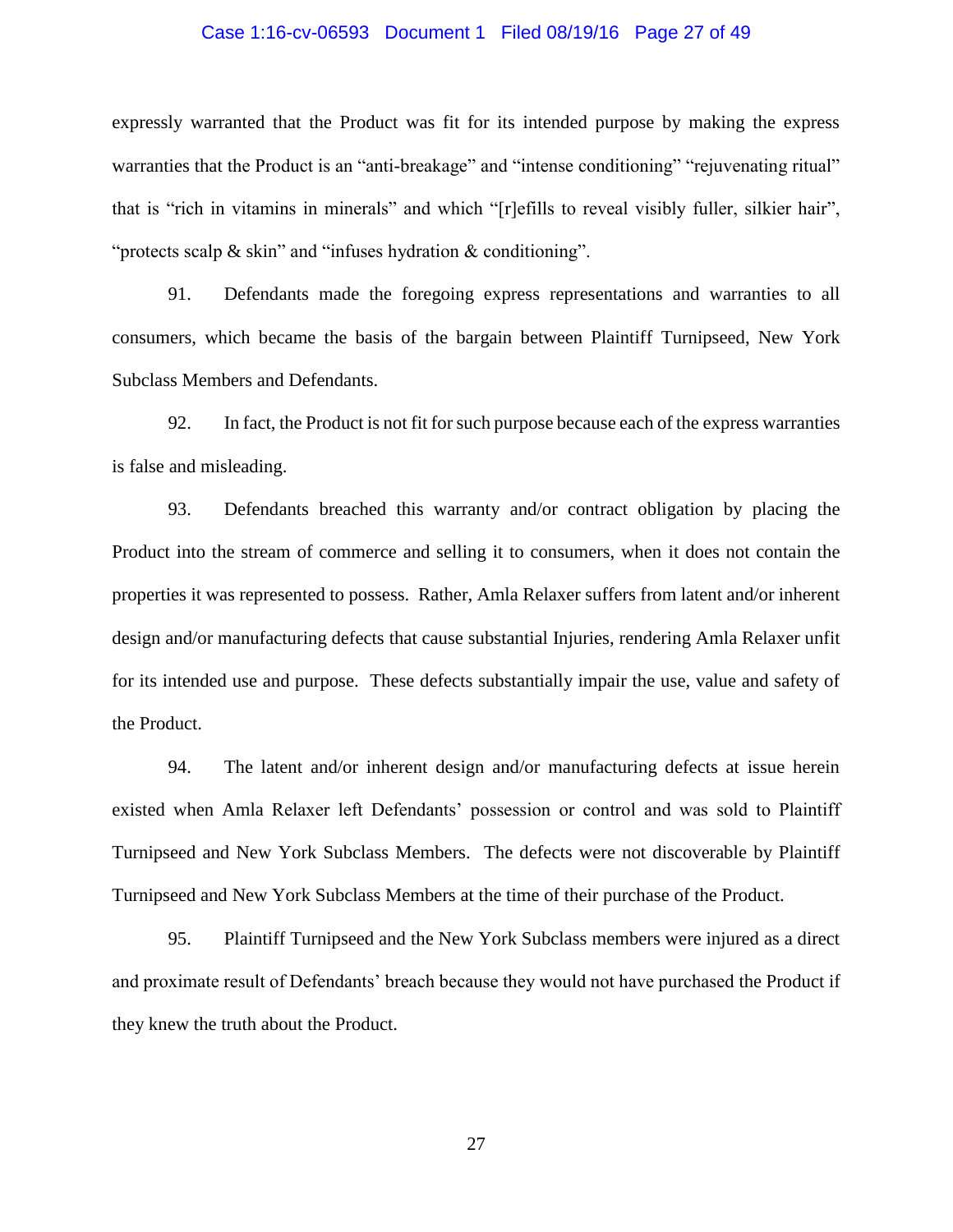# **COUNT III BREACH OF CONTRACT/COMMON LAW WARRANTY (On behalf of the New York Subclass)**

96. Plaintiffs repeat and re-allege the allegations in paragraphs 1-68 as though fully set forth herein.

97. Plaintiff Turnipseed asserts this cause of action on behalf of herself and the New York Subclass.

98. To the extent Defendants' commitment is deemed not to be a warranty under New York's Uniform Commercial Code, Plaintiffs plead in the alternative under common law warranty and contract law.

99. Plaintiff Turnipseed and New York Subclass Members purchased Amla Relaxer either directly from Defendants or through authorized retailers such as Amazon, Wal-Mart, Walgreens and/or Sally Beauty Supply, among others.

100. Defendants expressly warranted that the Product was fit for their intended purpose in that Product was an "anti-breakage" and "intense conditioning" "rejuvenating ritual" that is "rich in vitamins in minerals" and which "[r]efills to reveal visibly fuller, silkier hair", "protects scalp & skin" and "infuses hydration & conditioning".

101. Defendants made the foregoing express representations and warranties to all consumers, which became the basis of the bargain between Plaintiff Turnipseed, New York Subclass Members and Defendants.

102. Defendants breached this warranty and/or contract obligation by placing the Product into the stream of commerce and selling it to consumers, when it does not contain the properties it was represented to possess. Rather, Amla Relaxer suffers from latent and/or inherent design and/or manufacturing defects that cause substantial Injuries, rendering Amla Relaxer unfit for its intended use and purpose. These defects substantially impair the use, value and safety of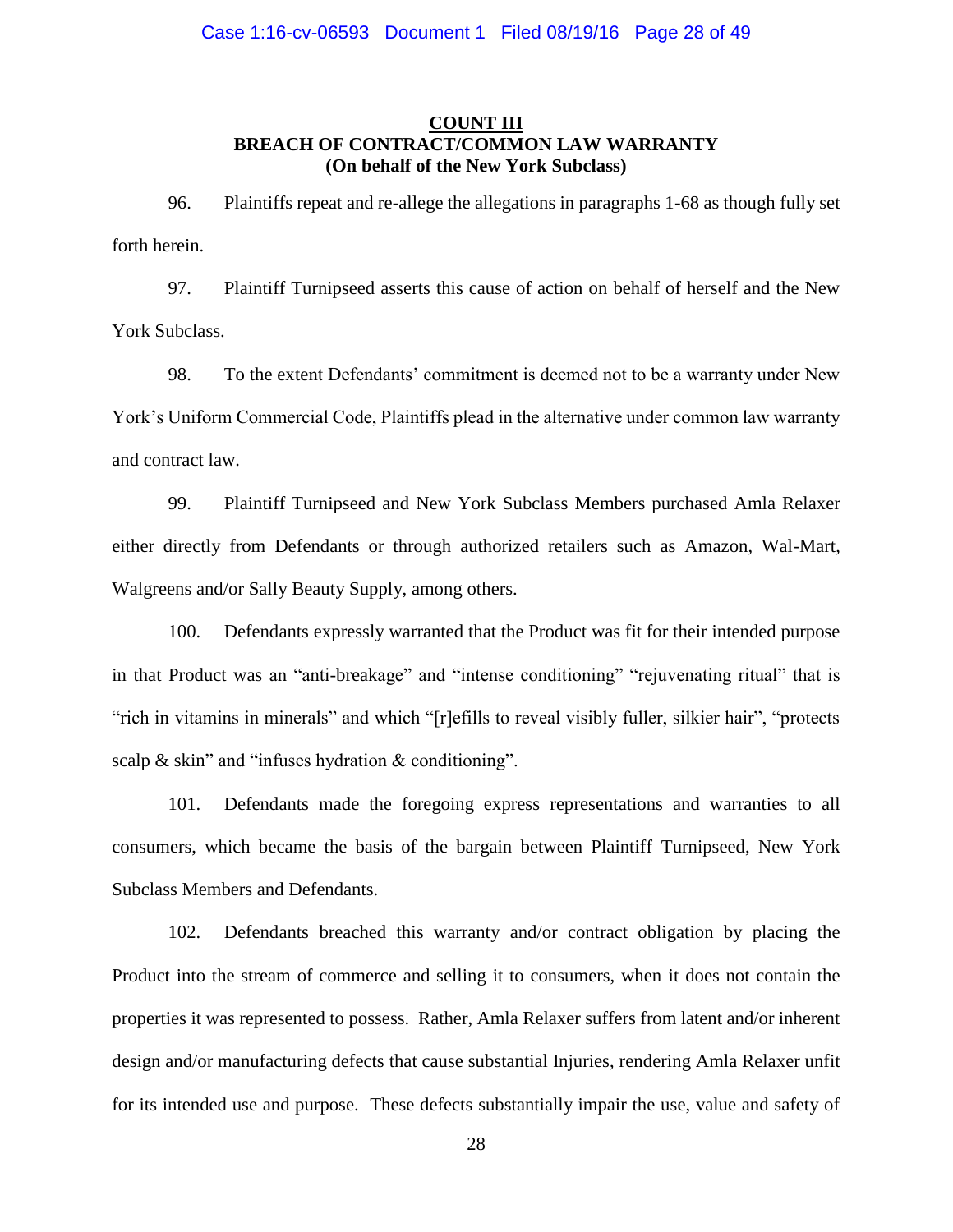the Product.

103. The latent and/or inherent design and/or manufacturing defects at issue herein existed when Amla Relaxer left Defendants' possession or control and was sold to Plaintiff Turnipseed and New York Subclass Members. The defects were not discoverable by Plaintiff Turnipseed and New York Subclass Members at the time of their purchase of the Product.

104. As a direct and proximate cause of Defendants' breach of contract, Plaintiff Turnipseed and the New York Subclass Members were harmed because they would not have purchased the Product if they knew the truth about the Product.

# **COUNT IV BREACH OF EXPRESS WARRANTY (On behalf of the Florida Subclass)**

105. Plaintiffs repeat and re-allege the allegations in paragraphs 1-68 as though fully set forth herein.

106. Plaintiff Raines asserts this cause of action on behalf of herself and the Florida Subclass.

107. Defendants manufactured, marketed, distributed and sold Amla Relaxer as part of their regular course of business.

108. Defendants expressly represented and warranted that Amla Relaxer is an "antibreakage" and "intense conditioning" "rejuvenating ritual" that is "rich in vitamins in minerals" and which "[r]efills to reveal visibly fuller, silkier hair", "protects scalp & skin" and "infuses hydration & conditioning".

109. Plaintiff Raines and Florida Subclass Members purchased Amla Relaxer either directly from Defendants or through authorized retailers such as Amazon, Wal-Mart, Walgreens and/or Sally Beauty Supply, among others.

110. Defendants made the foregoing express representations and warranties to all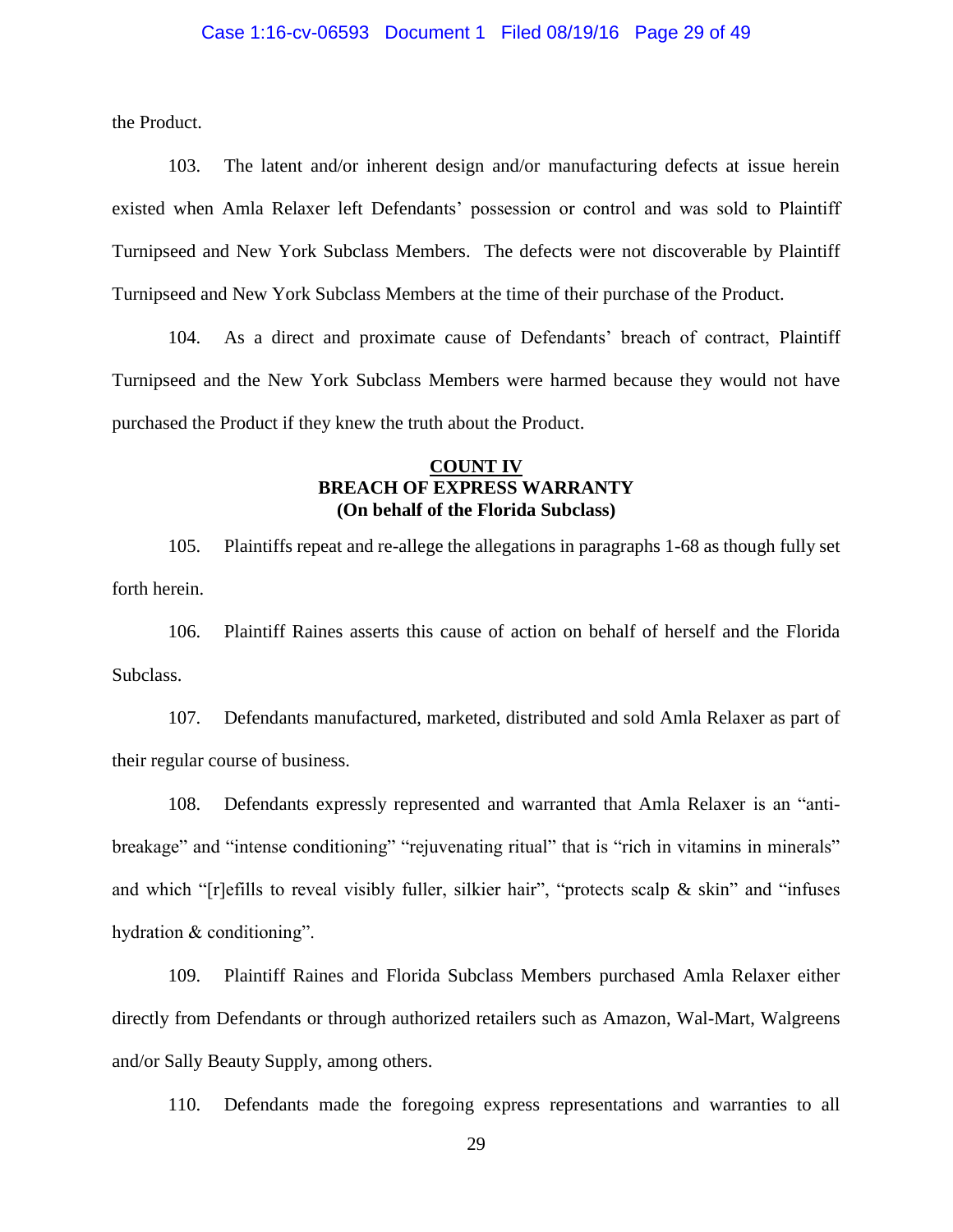#### Case 1:16-cv-06593 Document 1 Filed 08/19/16 Page 30 of 49

consumers, which became the basis of the bargain between Plaintiff Raines, Florida Subclass Members and Defendants.

111. Defendants breached the foregoing express warranties by placing Amla Relaxer into the stream of commerce and selling it to consumers, when the Product does not contain the properties it was represented to possess. Rather, Amla Relaxer suffers from latent and/or inherent design and/or manufacturing defects that cause substantial Injuries, rendering Amla Relaxer unfit for its intended use and purpose. These defects substantially impair the use, value and safety of the Product.

112. The latent and/or inherent design and/or manufacturing defects at issue herein existed when Amla Relaxer left Defendants' possession or control and was sold to Plaintiff Raines and Florida Subclass Members. The defects were not discoverable by Plaintiff Raines and Florida Subclass Members at the time of their purchase of the Product.

113. Defendants were provided reasonable notice of the aforementioned Product defects and their breach of the above-described warranties via direct communications and complaints from consumers who reported Injuries sustained as a result of using the Product as directed by Defendants. Defendants were provided further notice of the Product defects and the breach of warranties via the hundreds of consumer complaints, including complaints from putative Class Members, posted on various websites, including, but not limited to, Defendants' own websites and Amazon.

114. Plaintiff Raines and Florida Subclass Members were injured as a direct and proximate result of Defendants' breaches of warranties because they would not have purchased Amla Relaxer if the true facts had been known. Specifically, Plaintiff Raines and Florida Subclass Members have suffered economic damages in connection with the purchase of Amla Relaxer and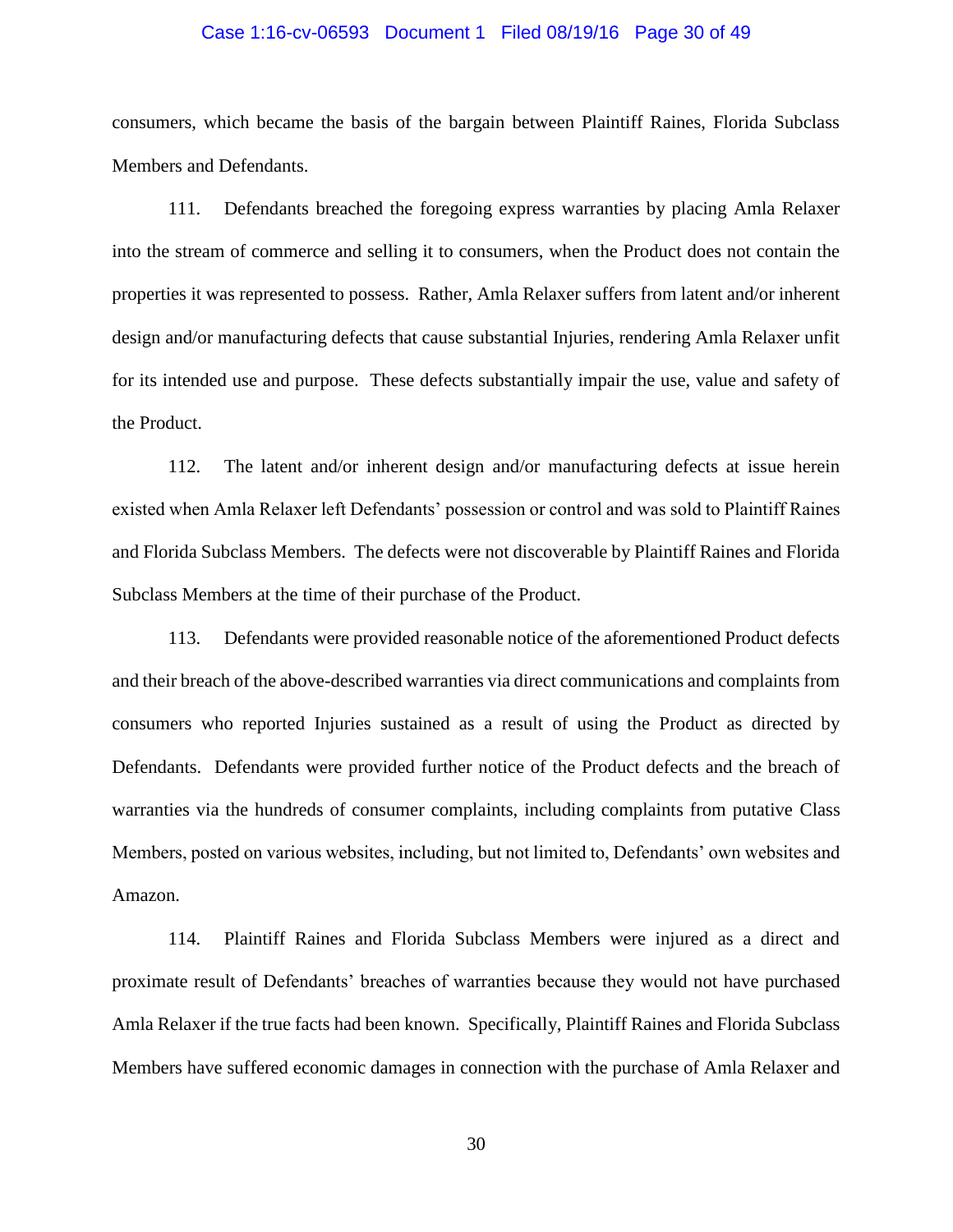#### Case 1:16-cv-06593 Document 1 Filed 08/19/16 Page 31 of 49

the out-of-pocket costs required to mitigate the Injuries caused by using the Product as directed by Defendants. As described above, within minutes of using the Product as directed by Defendants, Plaintiff Raines' hair began to fall out in clumps, and she suffered scalp burning and skin irritation.

115. As a result of Defendants' breaches of these warranties, Plaintiff Raines and Florida Subclass Members are entitled to legal and equitable relief including damages, costs, attorneys' fees, rescission, and all such other relief deemed appropriate, for an amount to compensate them for not receiving the benefit of their bargain

## **COUNT V BREACH OF EXPRESS WARRANTY (On behalf of the Kentucky Subclass)**

116. Plaintiffs repeat and re-allege the allegations in paragraphs 1-68 as though fully set forth herein.

117. Plaintiff Jacobs asserts this cause of action on behalf of herself and the Kentucky Subclass.

118. Defendants manufactured, marketed, distributed and sold Amla Relaxer as part of their regular course of business.

119. Defendants made affirmations of fact and promises on the Product packaging and through the marketing and advertising described herein. As described herein, Defendants expressly represented and warranted that Amla Relaxer is an "anti-breakage" and "intense conditioning" "rejuvenating ritual" that is "rich in vitamins in minerals" and which "[r]efills to reveal visibly fuller, silkier hair", "protects scalp & skin" and "infuses hydration & conditioning".

120. Defendants made the foregoing express representations and warranties to all consumers, which became the basis of the bargain between Plaintiff Jacobs, Kentucky Subclass Members and Defendants.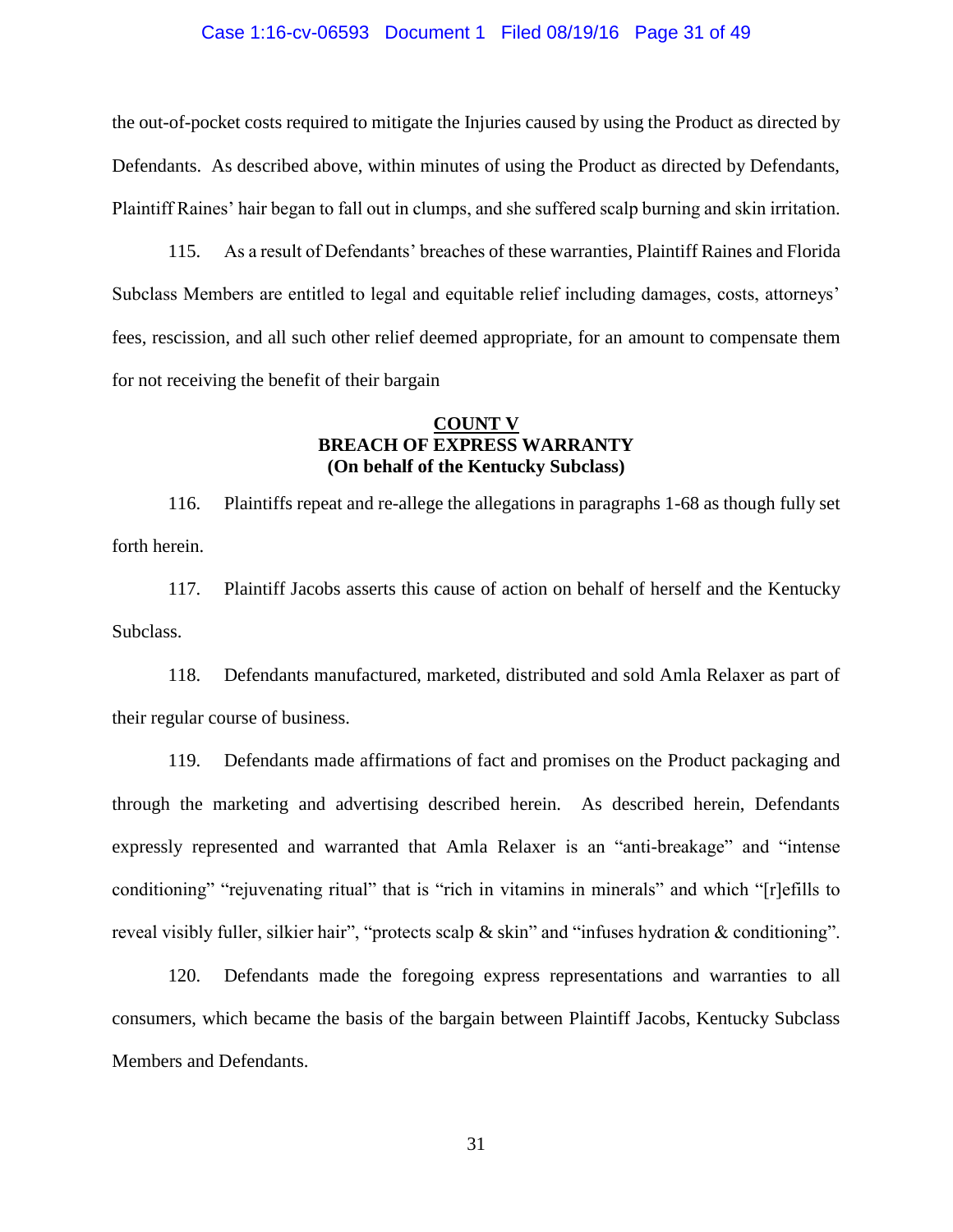#### Case 1:16-cv-06593 Document 1 Filed 08/19/16 Page 32 of 49

121. Plaintiff Jacobs and the Kentucky Subclass Members purchased Amla Relaxer either directly from Defendants or through authorized retailers such as Amazon, Wal-Mart, Walgreens and/or Sally Beauty Supply, among others.

122. Defendants breached the foregoing express warranties by placing Amla Relaxer into the stream of commerce and selling it to consumers, when the Product does not contain the properties it was represented to possess. Rather, Amla Relaxer suffers from latent and/or inherent design and/or manufacturing defects that cause substantial Injuries, rendering Amla Relaxer unfit for its intended use and purpose. These defects substantially impair the use, value and safety of the Product.

123. The latent and/or inherent design and/or manufacturing defects at issue herein existed when Amla Relaxer left Defendants' possession or control and was sold to Plaintiff Jacobs and Kentucky Subclass Members. The defects were not discoverable by Plaintiff Jacobs and Kentucky Subclass Members at the time of their purchase of the Product.

124. Defendants were provided reasonable notice of the aforementioned Product defects and their breach of the above-described warranties via direct communications and complaints from consumers who reported Injuries sustained as a result of using the Product as directed by Defendants. Defendants were provided further notice of the Product defects and the breach of warranties via the hundreds of consumer complaints, including complaints from putative Class Members, posted on various websites, including, but not limited to, Defendants' own websites and Amazon. In addition, shortly after applying the Product and experiencing scalp burning and hair loss, Plaintiff Jacobs contacted Defendants via telephone to inform them of her experience using Amla Relaxer and her resulting injuries. During the telephone call, Defendants informed Plaintiff Jacobs that there was nothing they could or would do, and that her hair would grow back.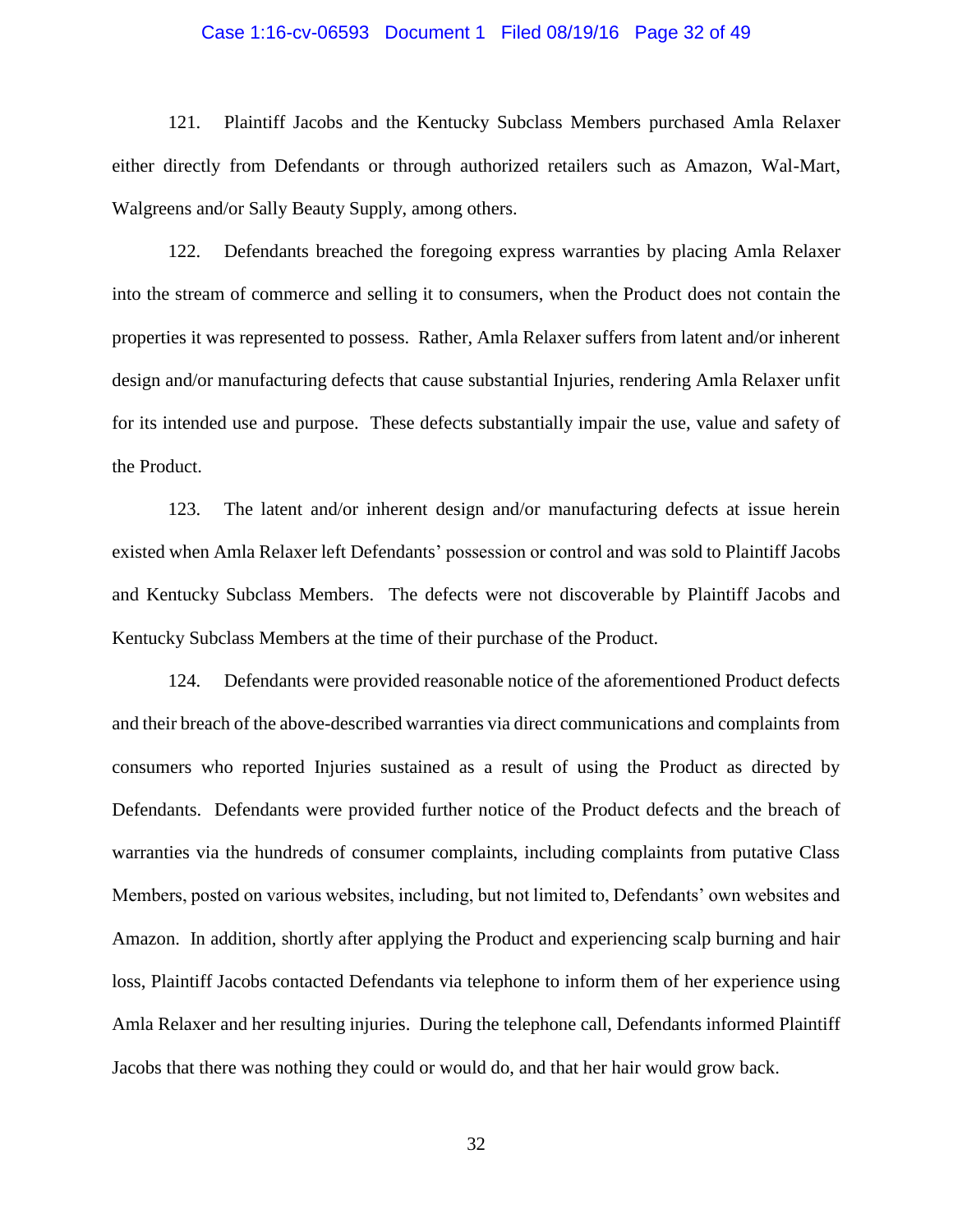#### Case 1:16-cv-06593 Document 1 Filed 08/19/16 Page 33 of 49

125. Plaintiff Jacobs and Kentucky Subclass Members were injured as a direct and proximate result of Defendants' breaches of warranties because they would not have purchased Amla Relaxer if the true facts had been known. Specifically, Plaintiff Jacobs and Kentucky Subclass Members have suffered economic damages in connection with the purchase of Amla Relaxer and the out-of-pocket costs required to mitigate the Injuries caused by using the Product as directed by Defendants. As described above, within minutes of using the Product as directed by Defendants, Plaintiff Jacobs' scalp began to burn and her hair began to fall out, and she continues to have hair loss and layers of her hair are missing.

126. As a result of Defendants' breaches of these warranties, Plaintiff Jacobs and Kentucky Subclass Members are entitled to legal and equitable relief including damages, costs, attorneys' fees, rescission, and all such other relief deemed appropriate, for an amount to compensate them for not receiving the benefit of their bargain

# **COUNT VI NEGLIGENT DESIGN AND FAILURE TO WARN (On behalf of the Nationwide Class and/or State Subclasses)**

127. Plaintiffs repeat and re-allege the allegations in paragraphs 1-68 as though fully set forth herein.

128. Plaintiffs assert this cause of action on behalf of the Nationwide Class and/or the State Subclasses.

129. At all times material to this action, Defendants were responsible for designing, formulating, testing, manufacturing, inspecting, packaging, marketing, distributing, supplying and/or selling Amla Relaxer to Plaintiffs and putative Class Members.

130. At all times material to this action, Plaintiffs and putative Class Members' use of Amla Relaxer in a manner that was intended and/or reasonably foreseeable by Defendants involved a substantial risk of sustaining Injuries.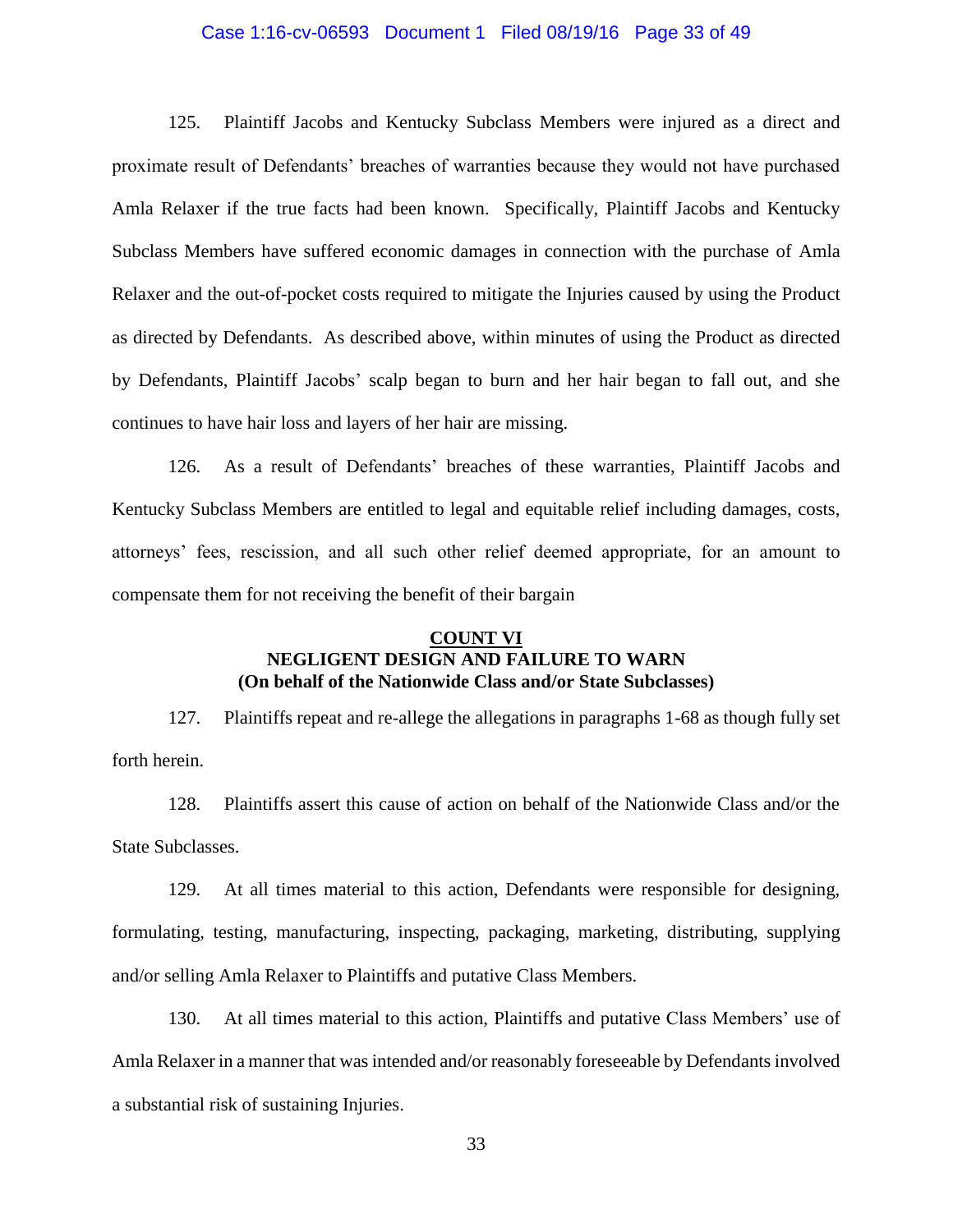#### Case 1:16-cv-06593 Document 1 Filed 08/19/16 Page 34 of 49

131. At all times material to this action, the risk of sustaining Injuries was known or should have been known to Defendants in light of the generally recognized and prevailing knowledge available at the time of manufacture and design.

132. Defendants knew—or by the exercise of reasonable care should have known—that Amla Relaxer would have and did have the alleged design defects.

133. Amla Relaxer is not a "rejuvenating ritual" as described on the package. Rather, it is composed of caustic ingredients, several of which have been banned or found unsafe for use in cosmetics by the European Union, including Diethylhexyl Maleate, Limonene, and Benzyl Salicylate. In addition, the Cosmetic Ingredient Review panel, which reviews and assesses the safety of ingredients used in cosmetics in the United States, found that Methylisothiazolinone is unsafe for use on the skin. Defendants knew, or should have known, that these ingredients were caustic and could cause scalp burning, irritation and hair loss. Defendants nonetheless failed to disclose this vital information to consumers.

134. Defendants knew that Plaintiffs and putative Class Members—who used Defendants' Amla Relaxer for its intended use and as directed by Defendants—were members of a foreseeable class of persons who were and are at risk of suffering serious inconvenience and expense solely because of the design defects.

135. Defendants, as the producers, manufacturers, distributors and/or sellers of Amla Relaxer, had a duty to exercise reasonable care for the safety of Plaintiffs and putative Class Members who were using the Product as directed by Defendants. At the time Defendants produced, manufactured, distributed, and/or sold Amla Relaxer, they owed a non-delegable duty to persons like Plaintiffs and putative Class Members to exercise ordinary and reasonable care to properly design Amla Relaxer, and they had a continuing duty to warn about the dangers and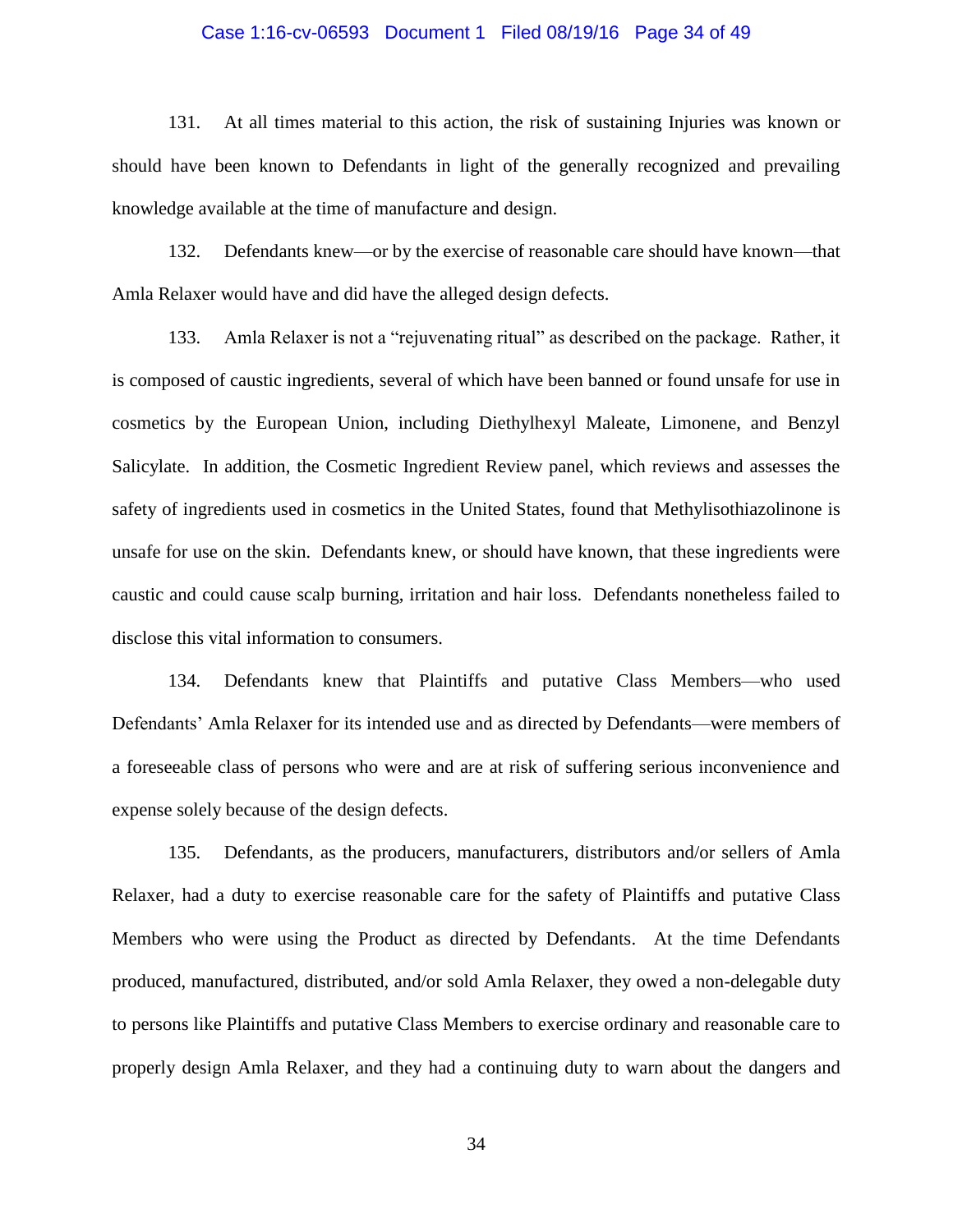#### Case 1:16-cv-06593 Document 1 Filed 08/19/16 Page 35 of 49

hazards associated with the intended use of the Product, as described herein.

136. Defendants have received hundreds or more consumer complaints of Injuries resulting from use of the Product. Upon learning of these complaints, a further duty arose to provide a warning to consumers that use of the Product as intended could result in Injuries.

137. Notwithstanding the aforementioned duty, Defendants were negligent by one or more of the following acts or omissions in that Defendants:

- a. Failed to give adequate warnings to purchasers and users of Amla Relaxer, including Plaintiffs and Class Members, regarding the risks and potential dangers of using the defective Product as directed by Defendants;
- b. Failed to recommend and/or provider proper cautions and warnings to ensure the safety of Plaintiffs and putative Class Members;
- c. Failed to investigate or adequately investigate the safety hazards associated with the intended use of Amla Relaxer;
- d. Negligently designing a Product with serious safety hazards and risks;
- e. Oversold the benefits and/or minimized the risks associated with use of the Product.

138. Defendants knew, or by the exercise of reasonable care, should have known of the inherent design defects and resulting dangers associated with using Amla Relaxer as directed by Defendants, and knew that Plaintiffs and Class Members could not reasonably be aware of those risks. Defendants failed to exercise reasonable care in providing Class Members with adequate warning.

139. As a direct and proximate result of Defendants' negligent design and failure to adequately warn consumers that use of Amla Relaxer could cause Injuries, Plaintiffs and putative Class Members have suffered damages as set forth herein.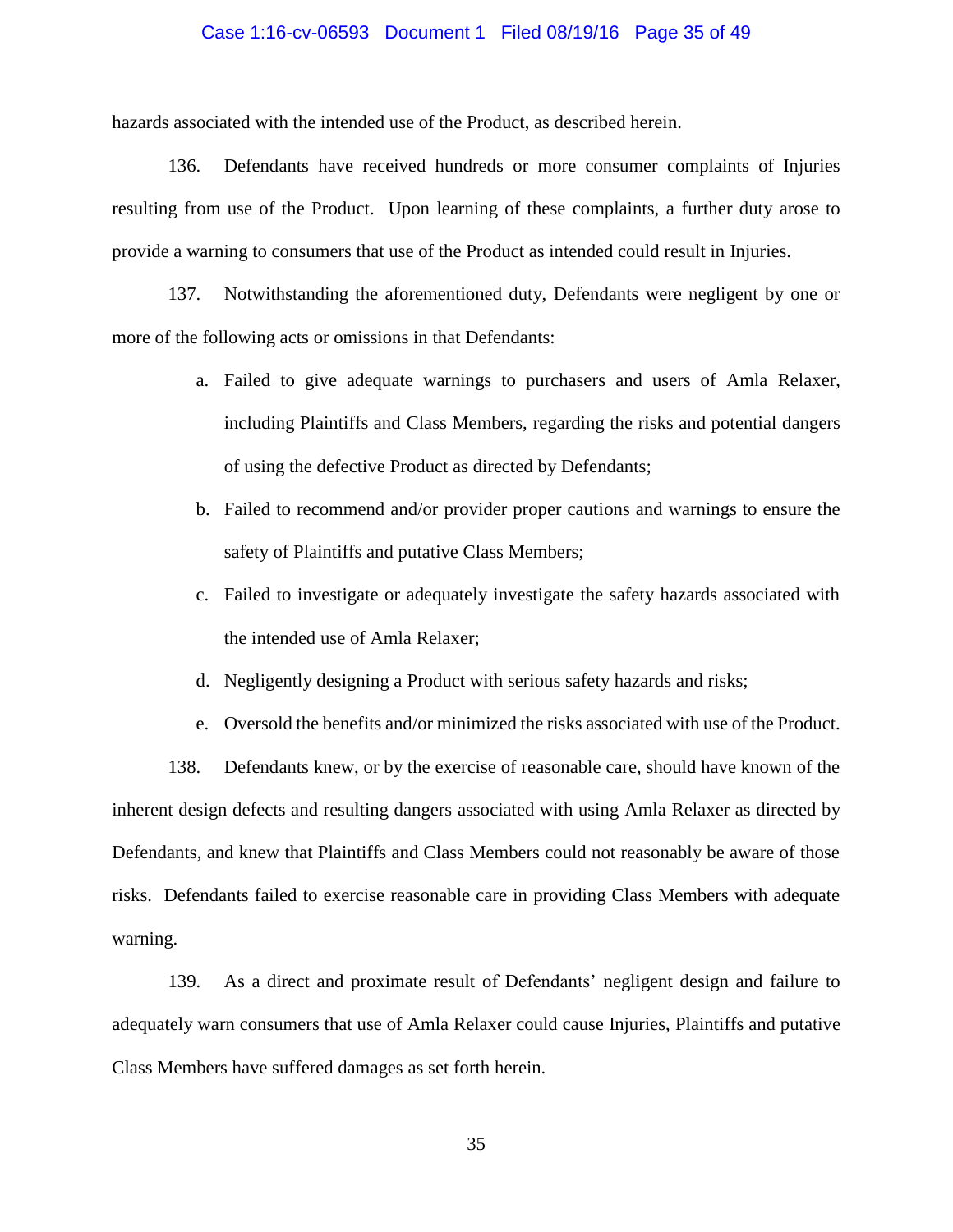#### Case 1:16-cv-06593 Document 1 Filed 08/19/16 Page 36 of 49

140. Plaintiffs and putative Class Members have not committed any contributory negligence.

# **COUNT VII STRICT PRODUCT LIABILITY (On behalf of the Nationwide Class and/or State Subclasses)**

141. Plaintiffs repeat and re-allege the allegations in paragraphs 1-68 as though fully set forth herein.

142. Plaintiffs assert this cause of action on behalf of the Nationwide Class and/or the State Subclasses.

143. At all times material to this action, Defendants were responsible for designing, formulating, testing, manufacturing, inspecting, packaging, marketing, distributing, supplying and/or selling Amla Relaxer to Plaintiffs and putative Class Members.

144. Amla Relaxer is sold through the Soft Sheen-Carson website and other retailers, including Amazon, Wal-Mart, Target, CVS, Walgreens, Sally Beauty Supply, and other mass drug and beauty supply stores nationwide.

145. As described herein, Amla Relaxer possessed a defect in manufacturing in that the formula can and does cause substantial Injuries upon using the Product as directed by Defendants.

146. The defect in the Product existed at the time the Product left Defendants' possession and was introduced into the stream of commerce.

147. The Product caused Injuries to Plaintiffs and putative Class Members in that it caused and or causes substantial scalp burning, irritation and hair loss, as described herein.

148. Plaintiffs and putative Class Members' use of Amla Relaxer occurred in a manner that was reasonably foreseeable to Defendants.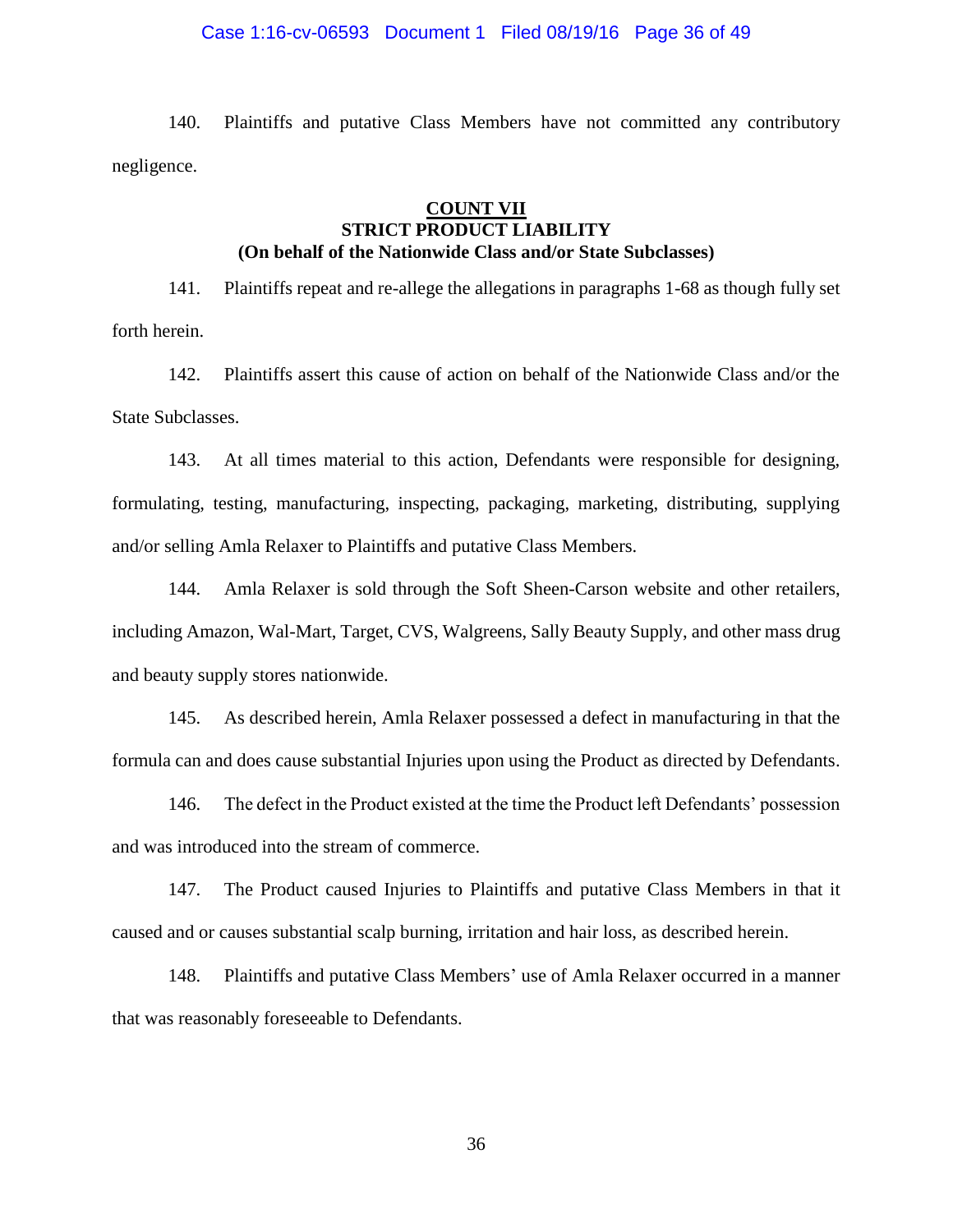### **COUNT VIII FRAUD (On behalf of the Nationwide Class and/or State Subclasses)**

149. Plaintiffs repeat and re-allege the allegations in paragraphs 1-68 as though fully set forth herein.

150. Plaintiffs assert this cause of action on behalf of the Nationwide Class and/or the State Subclasses.

151. As alleged herein, Defendants knowingly made material misrepresentations and omissions regarding the Product on their website and in Product advertisements.

152. Defendants made these material misrepresentations and omissions in order to induce Plaintiffs and putative Class Members to purchase the Product.

153. Rather than inform consumers about the dangers and hazards associated with using Amla Relaxer, Defendants represented the Product as a "rejuvenating ritual" that "refills as it relaxes for amazingly lively-looking hair" that "protects [the] scalp & skin," has "anti-breakage" properties, provides "unified results and superior respect for hair fiber integrity" and contains a "powerful anti-oxidant rich in vitamins and minerals." Defendants further represent their Amla Legend products, including Amla Relaxer, as a "secret ritual for hair rejuvenation," that "will rejuvenate every strand, leaving you with thicker-looking, healthier hair," with "unique properties [that] prevent breakage, restore shine, manageability and smoothness."

154. Amla Relaxer is not a "rejuvenating ritual" as described on the package. Rather, it is composed of caustic ingredients, several of which have been banned or found unsafe for use in cosmetics by the European Union, including Diethylhexyl Maleate, Limonene, and Benzyl Salicylate. In addition, the Cosmetic Ingredient Review panel, which reviews and assesses the safety of ingredients used in cosmetics in the United States, found that Methylisothiazolinone is unsafe for use on the skin.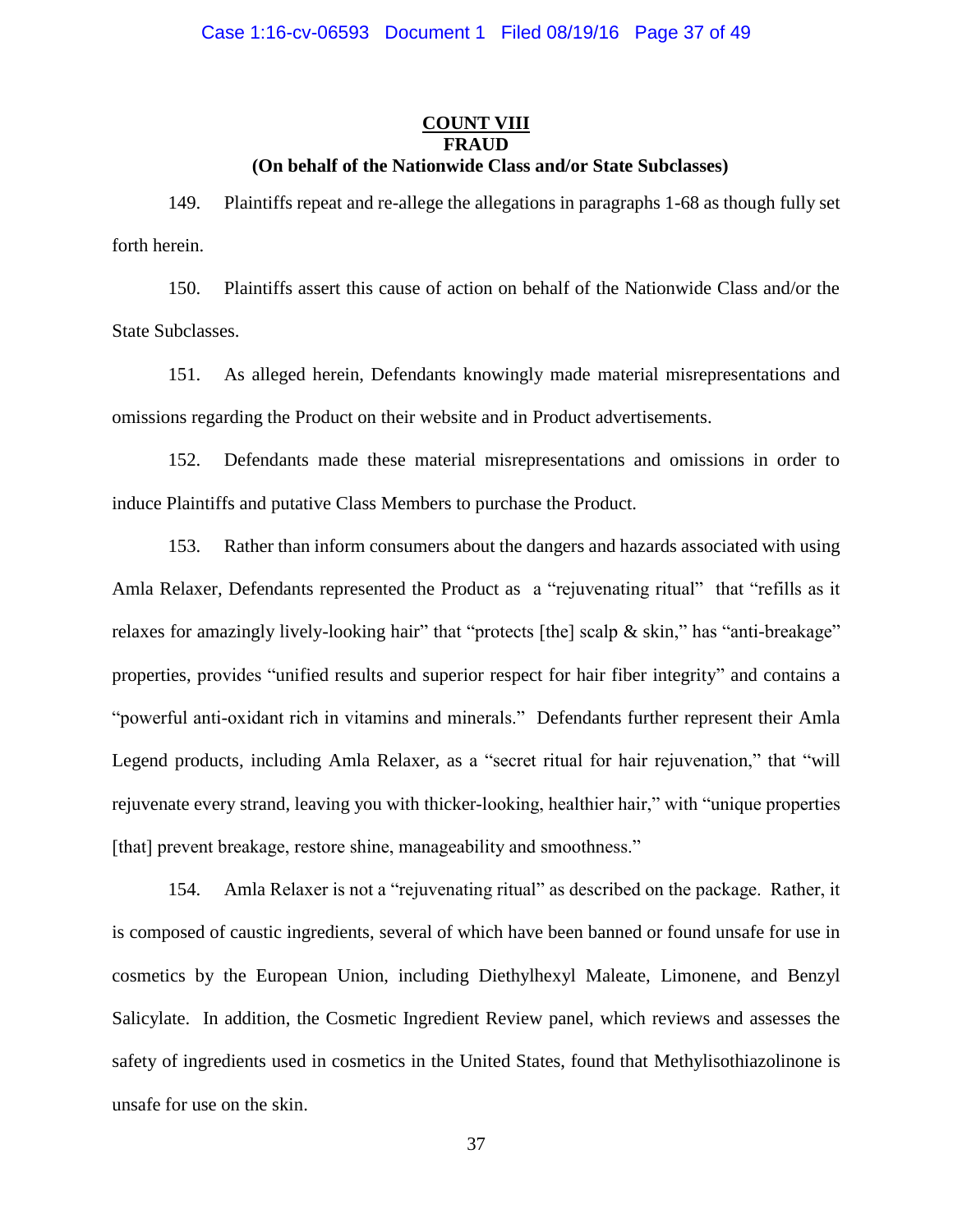#### Case 1:16-cv-06593 Document 1 Filed 08/19/16 Page 38 of 49

155. Defendants knew Amla Relaxer was not a "rejuvenating ritual" that "preserv[ed] hair fiber integrity" and "prevent[ed] breakage," but nevertheless made such representations through its marketing, advertising and product labeling. In reliance on these and other similar representations, Plaintiffs and putative Class Members were induced to, and did pay monies, to purchase the Product.

156. Had Plaintiffs known the truth about the dangers and hazards associated with Amla Relaxer, they would not have purchased the Product.

157. As a proximate result of the fraudulent conduct of Defendants, Plaintiff and the putative Class paid monies to Defendants through their regular retail sales channels, to which Defendants are not entitled, and have been damaged in an amount to be proven at trial.

# **COUNT IX UNJUST ENRICHMENT (On behalf of the Nationwide Class and/or State Subclasses)**

158. Plaintiffs repeat and re-allege the allegations in paragraphs 1-68 as though fully set forth herein.

159. Plaintiffs assert this cause of action on behalf of the Nationwide Class and/or the State Subclasses.

160. Plaintiffs and putative Class Members conferred a benefit on Defendants when they purchased Amla Relaxer, of which Defendants had knowledge. By their wrongful acts and omissions described herein, including selling Amla Relaxer with latent defects and insufficient warnings, Defendants were unjustly enriched at the expense of Plaintiffs and putative Class Members.

161. Plaintiffs' detriment and Defendants' enrichment were related to and flowed from the wrongful conduct challenged in this Complaint.

162. Defendants have profited from their unlawful, unfair, misleading, and deceptive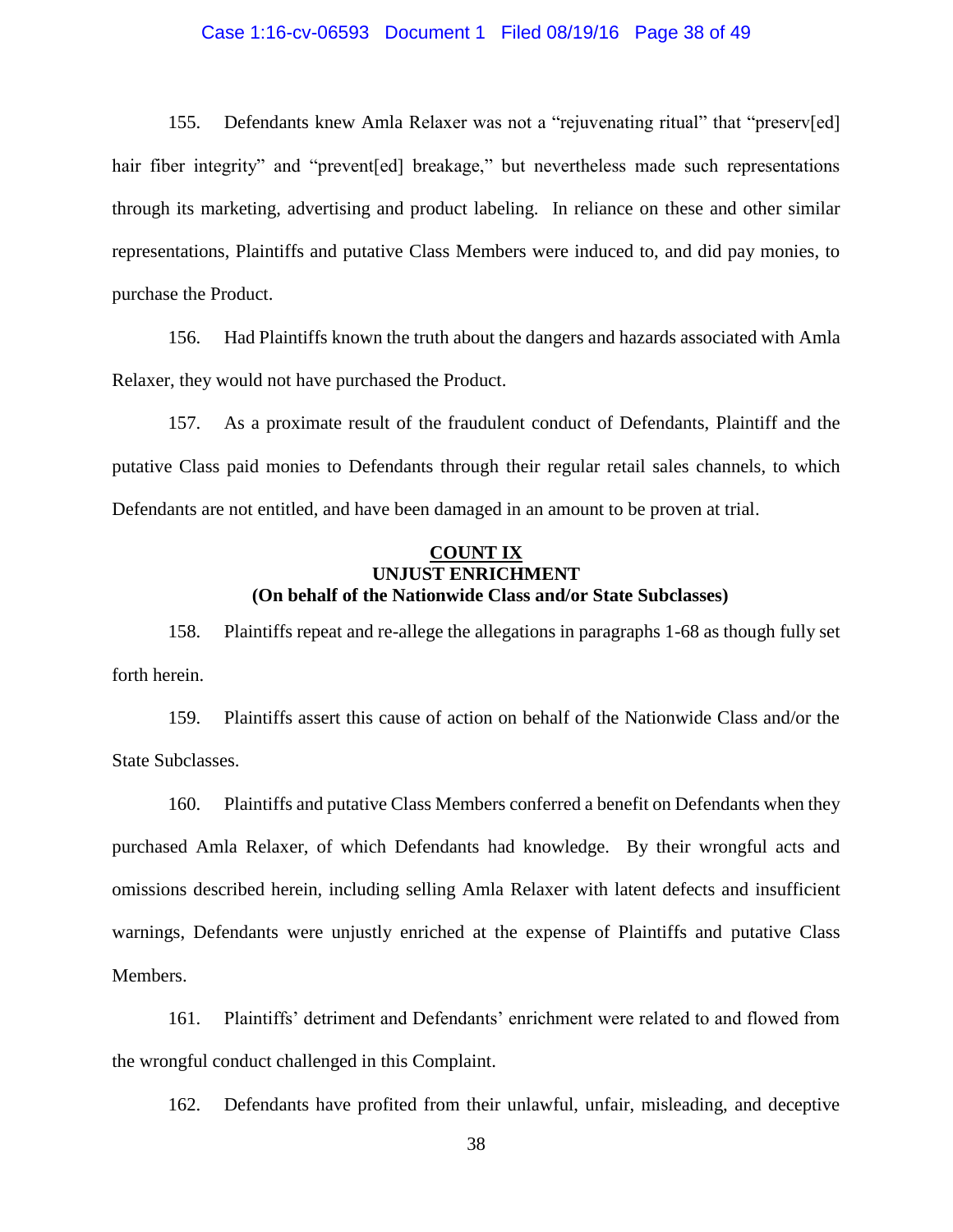#### Case 1:16-cv-06593 Document 1 Filed 08/19/16 Page 39 of 49

practices at the expense of Plaintiffs and putative Class Members under circumstances in which it would be unjust for Defendants to be permitted to retain the benefit. It would be inequitable for Defendants to retain the profits, benefits, and other compensation obtained from their wrongful conduct as described herein in connection with selling Amla Relaxer.

163. Plaintiffs and putative Class Members have been damaged as a direct and proximate result of Defendants' unjust enrichment because they would not have purchased Amla Relaxer on the same terms or for the same price had they known of the dangers and hazards associated with use of the Product.

164. Defendants either knew or should have known that Payments rendered by Plaintiffs and putative Class Members were given and received with the expectation that Amla Relaxer was safe for use as intended. It is inequitable for Defendants to retain the benefit of payments under these circumstances.

165. Plaintiffs and putative Class Members are entitled to recover from Defendants all amounts wrongfully collected and improperly retained by Defendants.

166. When required, Plaintiffs and Class Members are in privity with Defendants because Defendants' sale of Amla Relaxer was either direct or through authorized sellers. Purchase through authorized sellers is sufficient to create such privity because such authorized sellers are Defendants' agents for the purpose of the sale of Amla Relaxer.

167. As a direct and proximate result of Defendants' wrongful conduct and unjust enrichment, Plaintiffs and putative Class Members are entitled to restitution of, disgorgement of, and/or imposition of a constructive trust upon all profits, benefits, and other compensation obtained by Defendants for their inequitable and unlawful conduct.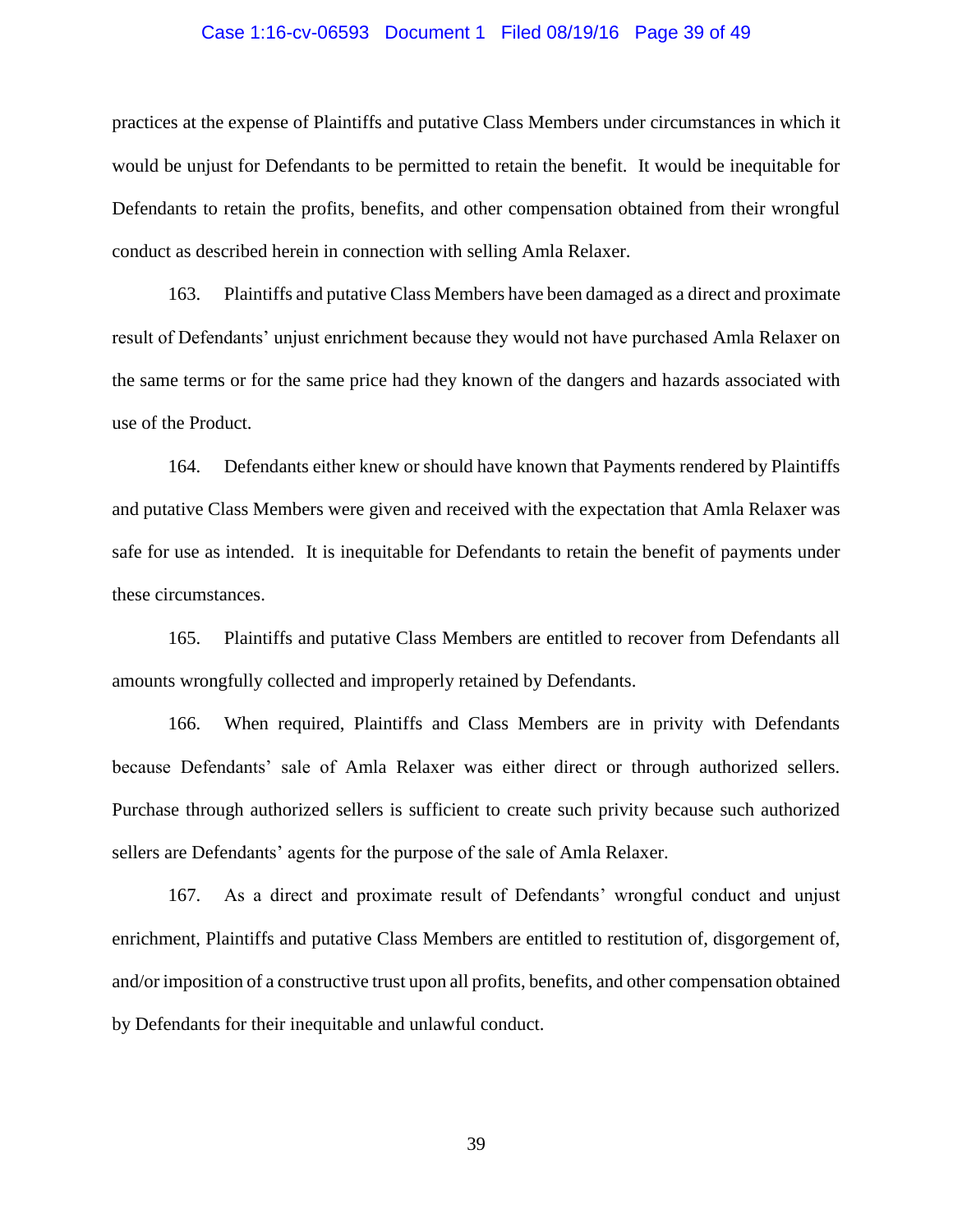# **COUNT X UNFAIR AND DECEPTIVE TRADE PRACTICES IN VIOLATION OF NEW YORK GBL § 349, et. seq. (On behalf of New York Subclass)**

168. Plaintiffs repeat and re-allege the allegations in paragraphs 1-68 as though fully set forth herein.

169. Plaintiff Turnipseed asserts this cause of action on behalf of the New York Subclass.

170. Defendants' foregoing acts and practices, including their omissions, were directed at consumers.

171. Defendants' foregoing deceptive acts and practices, including their omissions, were material, in part, because they concerned an essential part of the Product's functionality and safety. Defendants omitted material facts regarding the dangers and hazards associated with Amla Relaxer by failing to disclose that the Product can and does cause substantial Injuries when used as intended. Rather than disclose this information, Defendants represented the Product as a "rejuvenating ritual" that "refills as it relaxes for amazingly lively-looking hair," that "protects [the] scalp & skin", has "anti-breakage" properties, provides "unified results and superior respect for hair fiber integrity" and contains a "powerful anti-oxidant rich in vitamins and minerals". Defendants further represent their Amla Legend products, including Amla Relaxer, as a "secret ritual for hair rejuvenation," that "will rejuvenate every strand, leaving you with thicker-looking, healthier hair," with "unique properties [that] prevent breakage, restore shine, manageability and smoothness."

172. Amla Relaxer is not a "rejuvenating ritual" as described on the package. Rather, it is composed of caustic ingredients, several of which have been banned or found unsafe for use in cosmetics by the European Union, including Diethylhexyl Maleate, Limonene, and Benzyl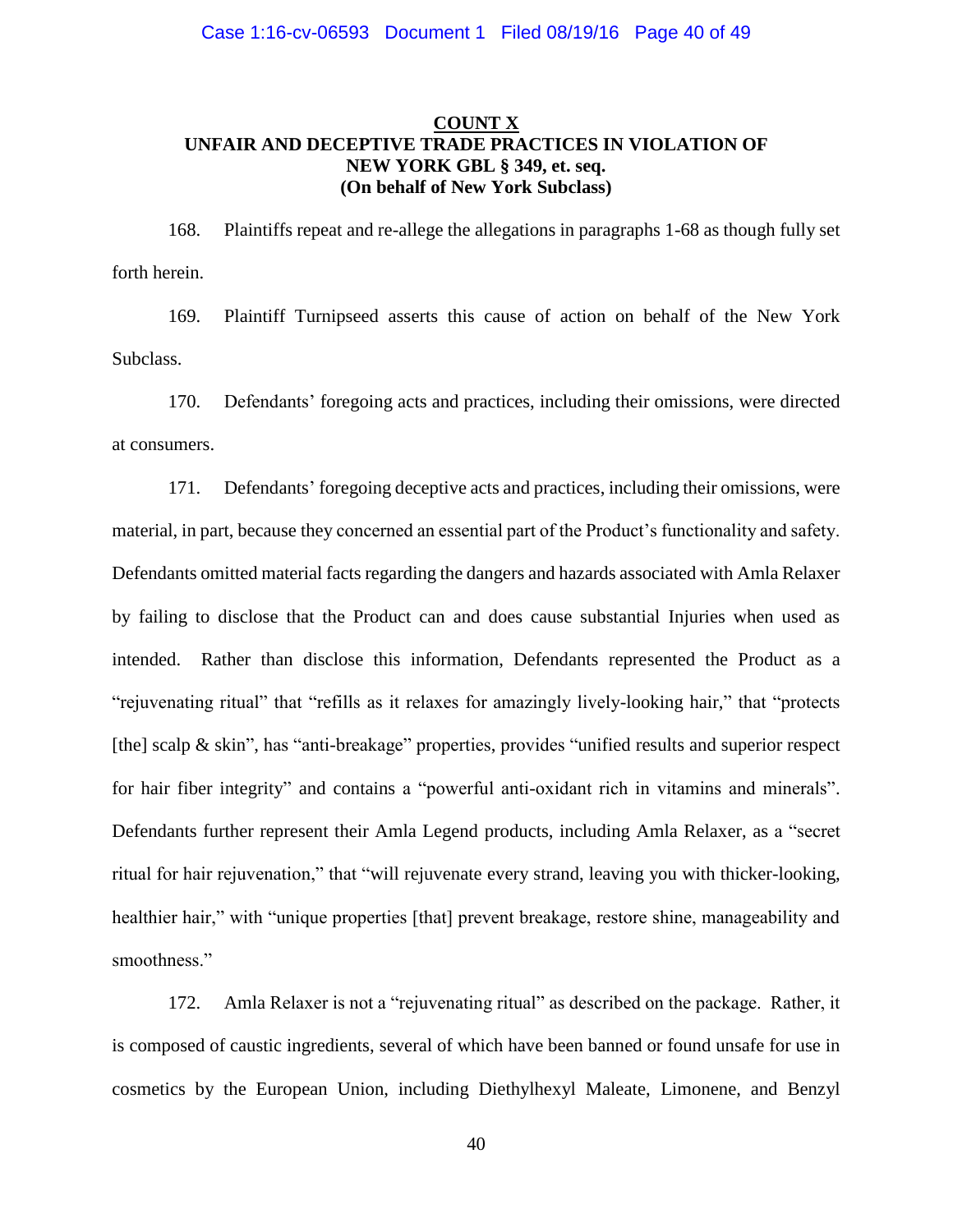#### Case 1:16-cv-06593 Document 1 Filed 08/19/16 Page 41 of 49

Salicylate. In addition, the Cosmetic Ingredient Review panel, which reviews and assesses the safety of ingredients used in cosmetics in the United States, found that Methylisothiazolinone is unsafe for use on the skin. Defendants did not disclose this information to consumers.

173. Defendants' foregoing deceptive acts and practices, including their omissions, were and are deceptive acts or practices in violation of New York's General Business Law section 349, Deceptive Acts and Practices, N.Y. Gen. Bus. Law 349, *et. seq.,* in that:

- a. Defendants designed, formulated, manufactured, inspected, packaged, marketed, distributed, supplied and/or sold Amla Relaxer when they knew, or should have known, that it was materially defective and could cause and has caused substantial scalp burning, irritation and hair loss when used as intended;
- b. Defendants knew the defect in the Amla Relaxer was unknown to and would not be easily discovered by Plaintiffs and New York Subclass Members, and would defeat their ordinary, foreseeable and reasonable expectations concerning the performance of the Product; and
- c. Defendants failed to warn consumers that Amla Relaxer could cause and has caused substantial scalp burning, irritation and hair loss when used as directed by Defendants.

174. Plaintiff Turnipseed and the New York Subclass Members were deceived by Defendants' failure to disclose and could not discover the hazards and defects themselves before suffering damages and Injuries.

175. Plaintiff Turnipseed and the New York Subclass Members suffered damages when they purchased Defendants' Amla Relaxer, which was materially defective. Defendants' unconscionable, deceptive and/or unfair practices caused actual damages to Plaintiffs and the New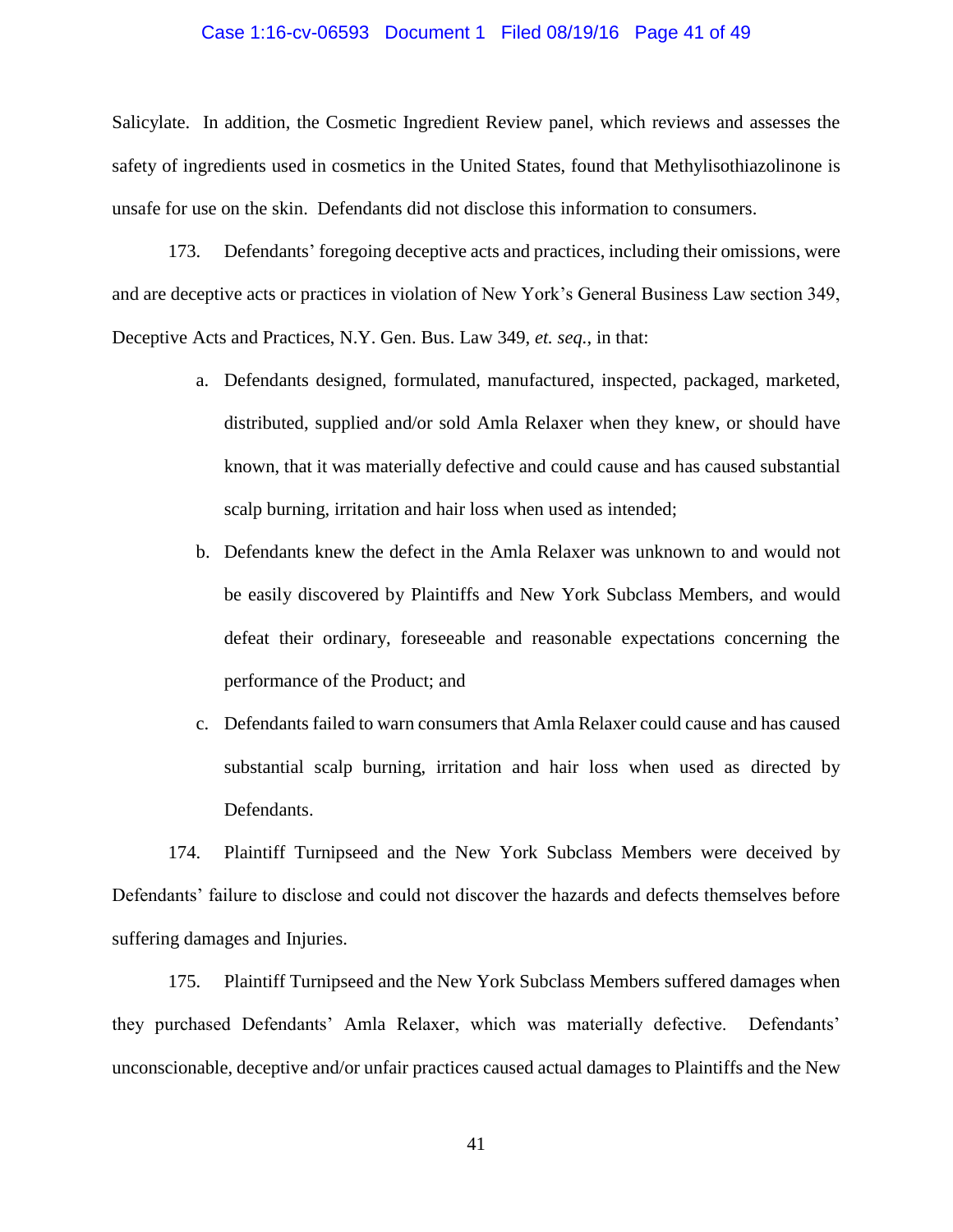#### Case 1:16-cv-06593 Document 1 Filed 08/19/16 Page 42 of 49

York Subclass Members who were unaware of the Product defects when they purchased it.

176. Defendants' foregoing deceptive acts and practices, including their omissions, were likely to deceive, and did deceive, consumers acting reasonably under the circumstances. Consumers, including Plaintiff Turnipseed and putative New York Subclass Members, would not have purchased Amla Relaxer had they known about the hazards and Injuries associated with the intended use of the Product.

177. As a direct and proximate result of Defendants' deceptive acts and practices, including their omissions, Plaintiff Turnipseed and New York Subclass Members have been damaged as alleged herein, and are entitled to recover actual damages to the extent permitted by law, including class action rules, in an amount to be proven at trial.

178. In addition, Plaintiff Turnipseed and New York Subclass Members seek equitable and injunctive relief against Defendants on terms that the Court considers reasonable, and reasonable attorneys' fees and costs.

#### **COUNT XI**

# **VIOLATION OF THE FLORIDA DECEPTIVE AND UNFAIR TRADE PRACTICES ACT, §501.201,** *ET SEQ.,* **FLORIDA STATUTES ("FDUTPA") (on behalf of Florida Subclass)**

179. Plaintiffs repeat and re-allege the allegations in paragraphs 1-68 as though fully set forth herein.

180. Plaintiff Raines asserts this cause of action on behalf of herself and the Florida Subclass.

181. Plaintiff Raines and the Florida Subclass Members are "consumers" as defined by

Florida Statute §501.203(7), and the subject transactions are "trade or commerce" as defined by

Florida Statute §501.203(8).

182. At all times material to this action, Defendants were responsible for designing,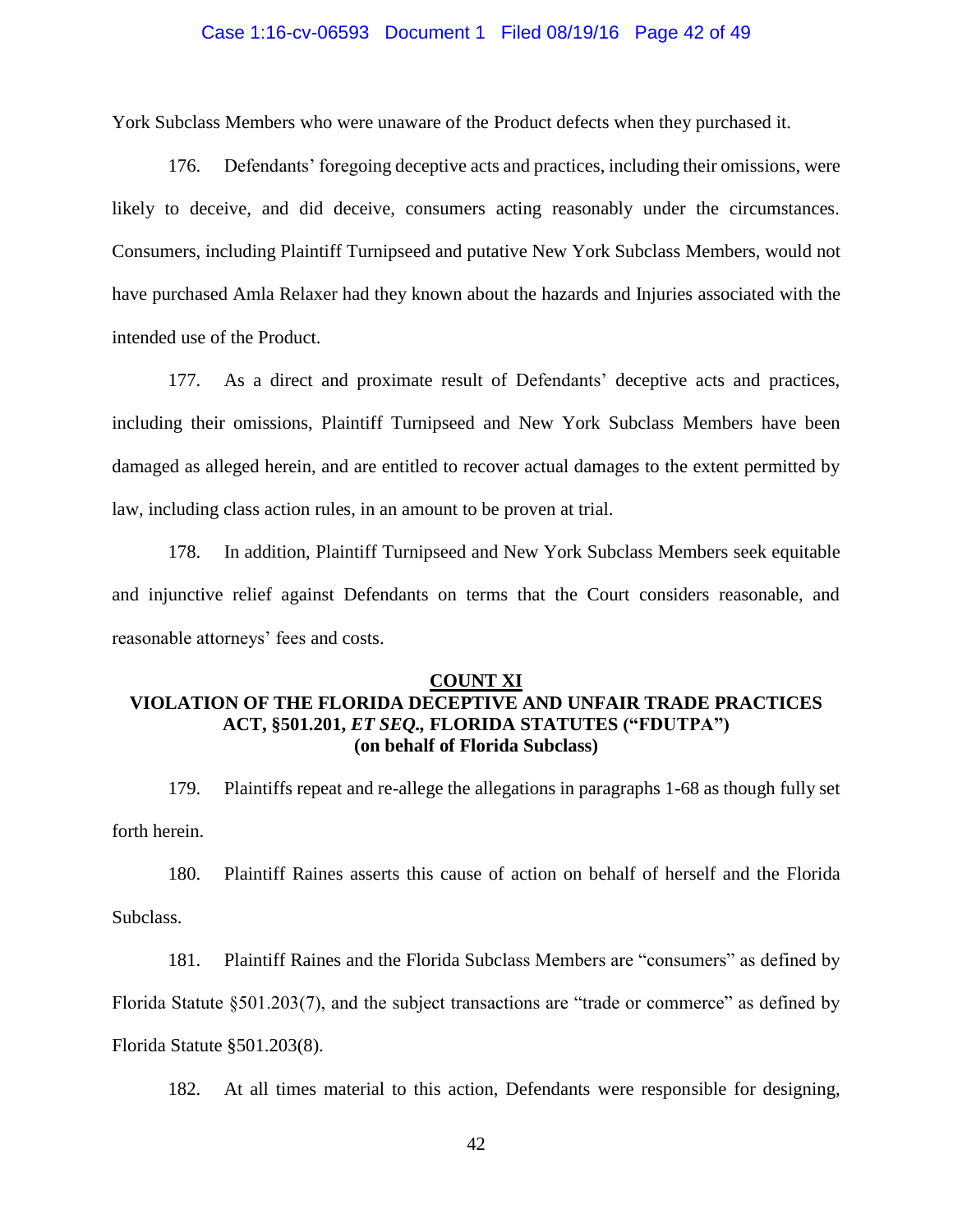#### Case 1:16-cv-06593 Document 1 Filed 08/19/16 Page 43 of 49

formulating, testing, manufacturing, inspecting, packaging, marketing, distributing, supplying and/or selling Amla Relaxer to Plaintiff Raines and Florida Subclass Members. Amla Relaxer is a "good" within the meaning of FDUTPA.

183. FDUPTA was enacted to protect the consuming public and legitimate business enterprises from those who engage in unfair methods of competition, or unconscionable, deceptive, or unfair acts or practices in the conduct of any trade or commerce.

184. For the reasons discussed herein, Defendants violated and continue to violate FDUPTA by engaging in the herein described unconscionable, deceptive, unfair acts or practices proscribed by Florida Statute §501.201, et seq. Defendants' omissions and practices described herein were likely to, and did in fact, deceive and mislead members of the public, including consumers acting reasonably under the circumstances, to their detriment.

185. Defendants' actions constitute unconscionable, deceptive or unfair acts or practices. Defendants omitted material facts regarding the dangers and hazards associated with Amla Relaxer by failing to disclose that the Product can cause and has caused substantial Injuries when used as intended, and engaging in immoral, unethical, oppressive, and unscrupulous activities that are substantially injurious to consumers, in violation of FDUTPA.

186. Specifically, Defendants engaged in the following deceptive and misleading conduct in violation of FDUTPA:

> a. Defendants designed, formulated, manufactured, inspected, packaged, marketed, distributed, supplied and/or sold Amla Relaxer when it knew, or should have known, that it was materially defective and could cause and had caused substantial Injuries, including scalp burning, irritation and hair loss when used as intended;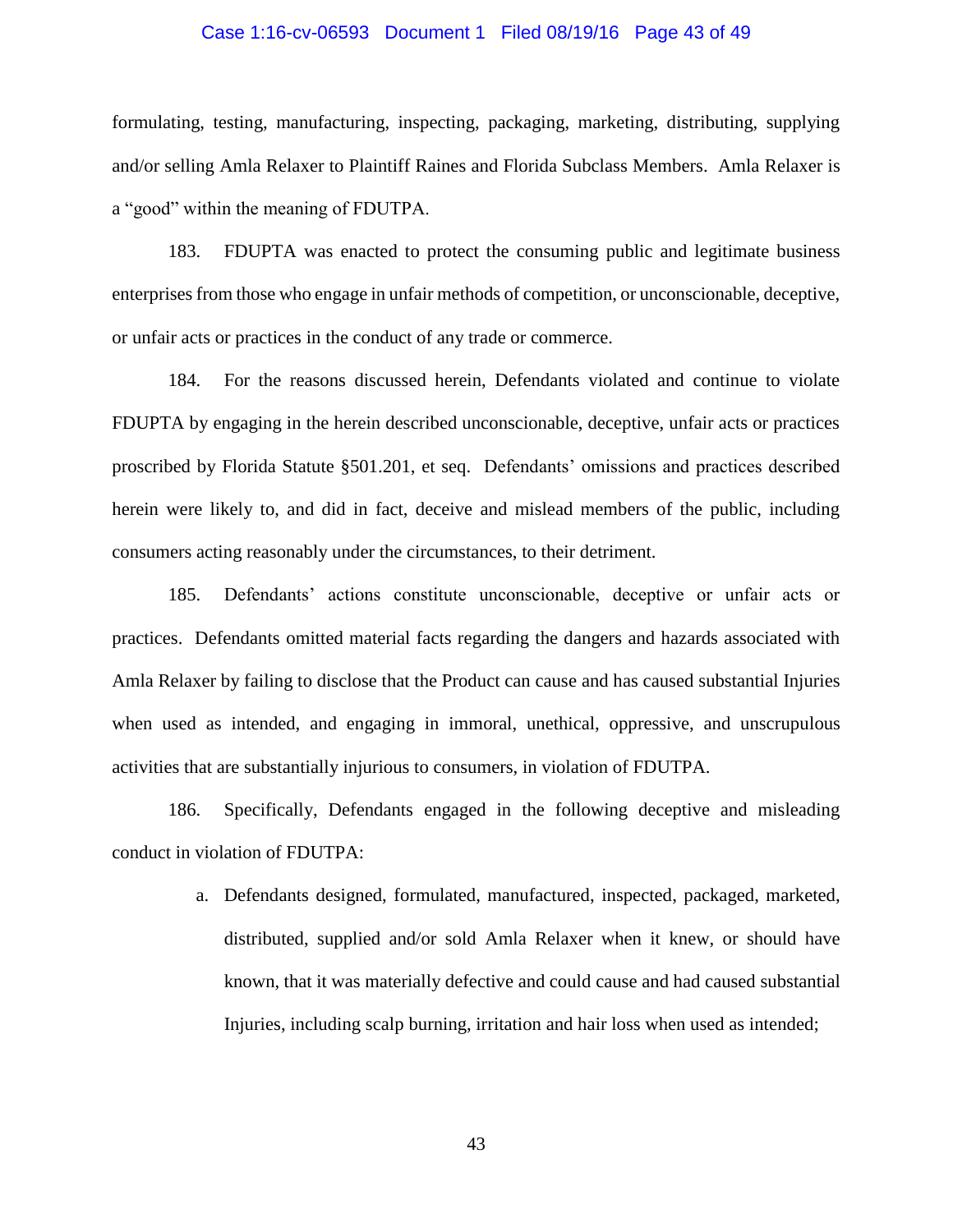- b. Defendants knew the defect in the Amla Relaxer was unknown to and would not be easily discovered by Plaintiff Raines and Florida Subclass Members, and would defeat their ordinary, foreseeable and reasonable expectations concerning the performance of the Product;
- c. Defendants failed to warn consumers that AMLA Legend Relaxer could cause substantial scalp burning, irritation and hair loss when used as intended.

187. Rather than warn consumers about the dangers and hazards associated with the intended use of Amla Relaxer, Defendants represented the Product as a "rejuvenating ritual" that "refills as it relaxes for amazingly lively-looking hair", that "protects [the] scalp & skin", has "antibreakage" properties, provides "unified results and superior respect for hair fiber integrity" and contains a "powerful anti-oxidant rich in vitamins and minerals." Defendants further represent their Amla Legend products, including Amla Relaxer, as a "secret ritual for hair rejuvenation," that "will rejuvenate every strand, leaving you with thicker-looking, healthier hair" with "unique properties [that] prevent breakage, restore shine, manageability and smoothness."

188. Amla Relaxer is not a "rejuvenating ritual" as described on the package. Rather, it is composed of caustic ingredients, several of which have been banned or found unsafe for use in cosmetics by the European Union, including Diethylhexyl Maleate, Limonene, and Benzyl Salicylate. In addition, the Cosmetic Ingredient Review panel, which reviews and assesses the safety of ingredients used in cosmetics in the United States, found that Methylisothiazolinone is unsafe for use on the skin. Defendants did not disclose this information to consumers.

189. Plaintiff Raines and Florida Subclass Members suffered damages when they purchased the Product, which was materially defective. Defendants' unconscionable, deceptive and/or unfair practices caused actual damages to Plaintiff Raines and Florida Subclass Members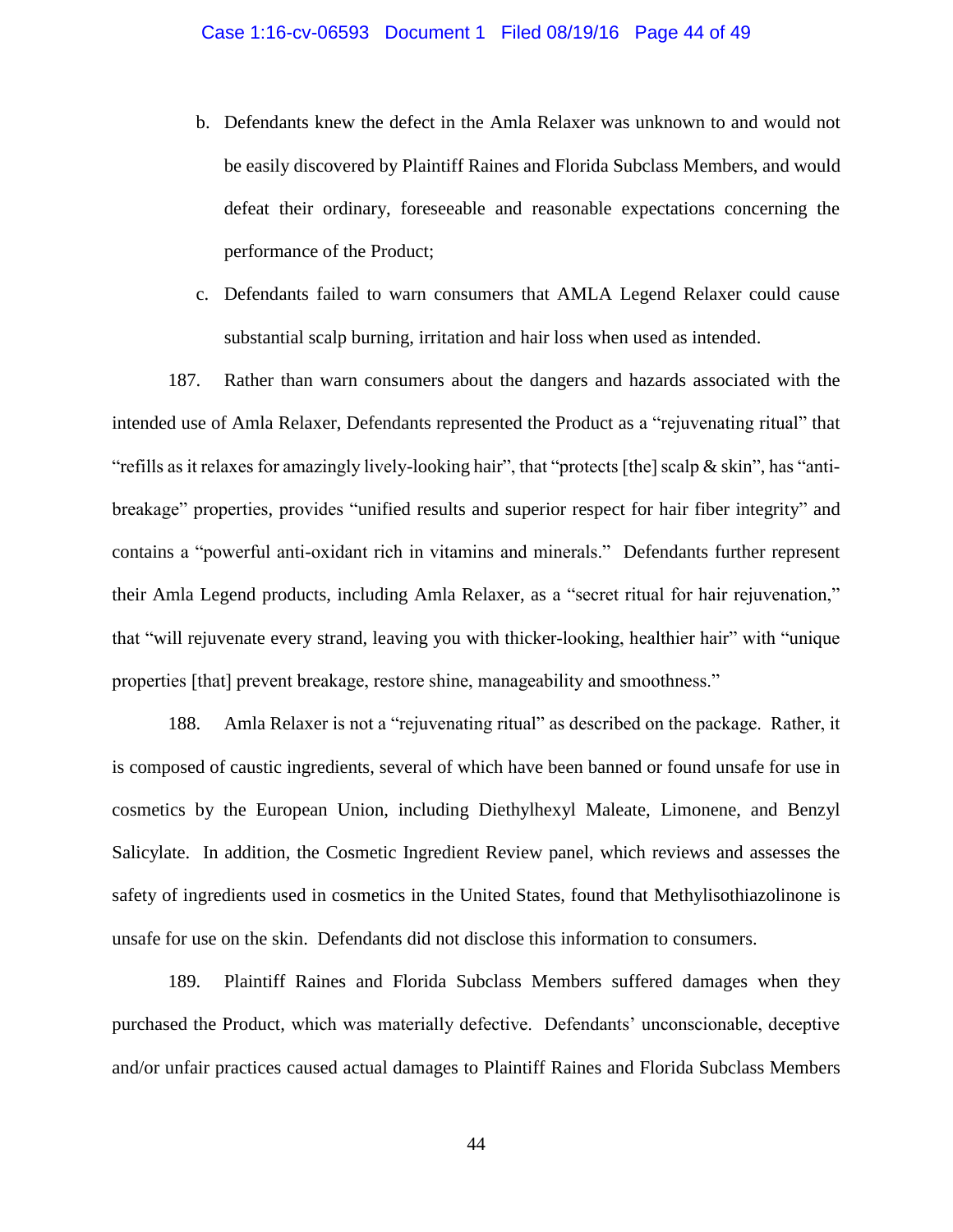#### Case 1:16-cv-06593 Document 1 Filed 08/19/16 Page 45 of 49

who were unaware of the Product defects at the time of purchase.

190. Defendants' acts and omissions regarding Amla Relaxer, as described herein, were likely to – and did – deceive, consumers acting reasonably under the circumstances. Consumers, including Plaintiff Raines and putative Florida Subclass Members, would not have purchased Amla Relaxer had they known about the damages and hazards associated with the intended use of the Product as directed by Defendants.

191. As a direct and proximate result of Defendants' unconscionable, unfair and deceptive acts, practices and omissions alleged herein, Plaintiff Raines and Florida Subclass Members have been damaged and are entitled to recover actual damages to the extent permitted by law, including class action rules, in an amount to be proven at trial. In addition, Plaintiff Raines and the Florida Subclass seek equitable and injunctive relief against Defendants on terms that the Court considers reasonable, and reasonable attorneys' fees and costs.

192. Plaintiff Raines and the Florida Subclass Members reserve the right to allege other violations of FDUTPA as Defendants' conduct is ongoing.

## **COUNT XII VIOLATION OF THE KENTUCKY CONSUMER PROTECTION ACT KENTUCKY REV. STATUTES § 367.110, et, seq***.* **(KCPA) (on behalf of Kentucky Subclass)**

193. Plaintiffs repeat and re-allege the allegations in paragraphs 1-68 as though fully set forth herein.

194. Plaintiff Jacobs asserts this cause of action on behalf of the Kentucky Subclass.

195. Defendants have a statutory duty pursuant to the Kentucky Consumer Protection Act, KRS § 367.110, et seq., not to engage in unfair, false, misleading, and deceptive acts in the conduct of any trade or commerce.

196. Defendants, by engaging in the above described conduct, including the sale of the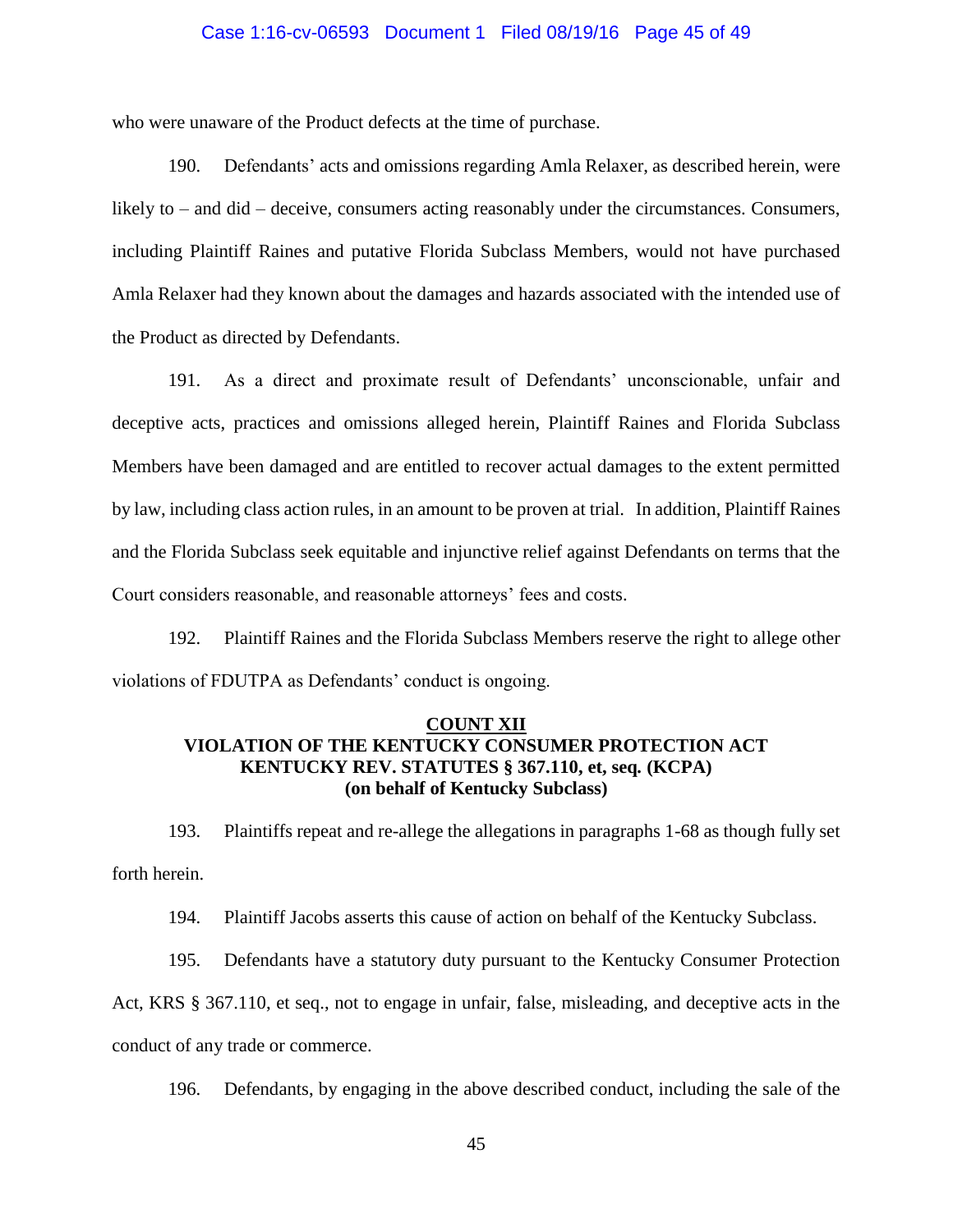#### Case 1:16-cv-06593 Document 1 Filed 08/19/16 Page 46 of 49

Product to consumers, have violated the Kentucky Consumer Protection Act, KRS § 367.170.

197. Defendants' actions constitute unconscionable, deceptive or unfair acts or practices. Defendants omitted material facts regarding the dangers and hazards associated with Amla Relaxer by failing to disclose that the Product can cause substantial Injuries when used as intended, and engaging in immoral, unethical, oppressive, and unscrupulous activities that are substantially injurious to consumers, in violation of the KCPA.

198. Specifically, Defendants engaged in the following deceptive and misleading conduct in violation of the KCPA:

- a. Defendants designed, formulated, manufactured, inspected, packaged, marketed, distributed, supplied and/or sold Amla Relaxer when it knew, or should have known, that it was materially defective and could cause substantial Injuries, including scalp burning, irritation and hair loss when used as intended as directed by Defendants;
- b. Defendants knew the defect in the Amla Relaxer was unknown to and would not be easily discovered by Plaintiff Jacobs and Kentucky Subclass Members, and would defeat their ordinary, foreseeable and reasonable expectations concerning the performance of the Product; and
- c. Defendants failed to warn consumers that Amla Relaxer could cause substantial Injuries, including scalp burning, irritation and hair loss when used as intended.

199. Rather than warn consumers about the dangers and hazards associated with the intended use of Amla Relaxer, Defendants represented the Product as a "rejuvenating ritual" that "refills as it relaxes for amazingly lively-looking hair", that "protects [the] scalp & skin" has "antibreakage" properties, provides "unified results and superior respect for hair fiber integrity" and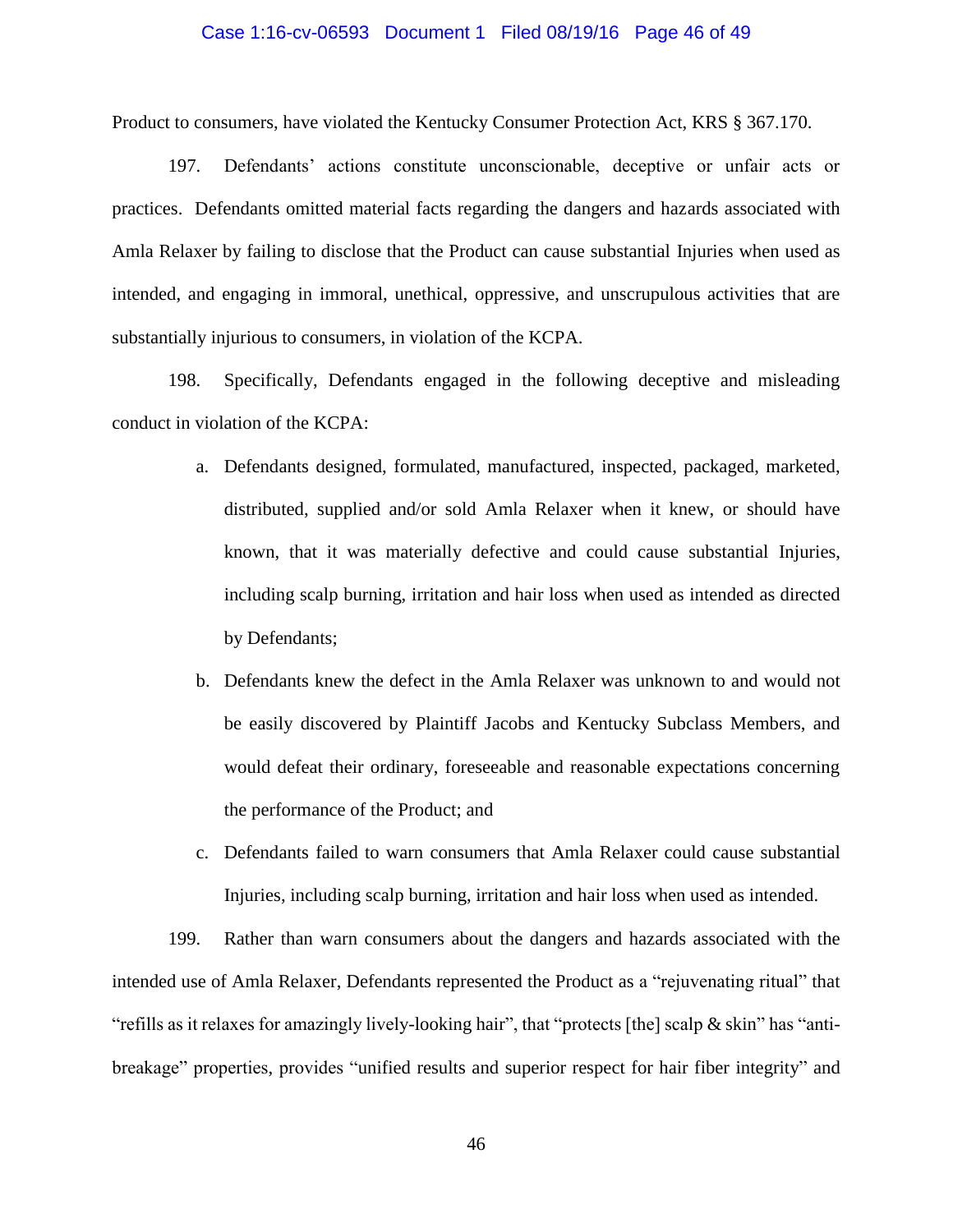#### Case 1:16-cv-06593 Document 1 Filed 08/19/16 Page 47 of 49

contains a "powerful anti-oxidant rich in vitamins and minerals." Defendants further represent their Amla Legend products, including Amla Relaxer, as a "secret ritual for hair rejuvenation," that "will rejuvenate every strand, leaving you with thicker-looking, healthier hair" with "unique properties [that] prevent breakage, restore shine, manageability and smoothness."

200. By reason of the foregoing, Plaintiff Jacobs and Kentucky Subclass Members have been damaged and are entitled to an award of compensatory and punitive damages in the amount to be determined at the trial of this matter. In addition thereto, Plaintiff Jacobs and the Kentucky Subclass Members are entitled to reasonable attorneys' fees and costs incurred in bringing this action.

201. The Kentucky Consumer Protection Act also authorizes the award of equitable relief, including disgorgement. Plaintiff Jacobs and the Kentucky Subclass seek disgorgement of the profits.

#### **PRAYER FOR RELIEF**

WHEREFORE, Plaintiffs, on behalf of themselves and putative Class Members, pray for a judgment:

- a. Determining that this action is a proper class action and certifying the Class and Subclasses, as defined herein;
- b. Appointing the named Plaintiffs as representatives of the Class and their respective Subclasses;
- c. Appointing the undersigned as Class Counsel;
- d. Finding Defendants liable to Plaintiffs and Class Members for actual damages in such amount(s) as the Court or Jury may determine;
- e. Awarding statutory damages as appropriate;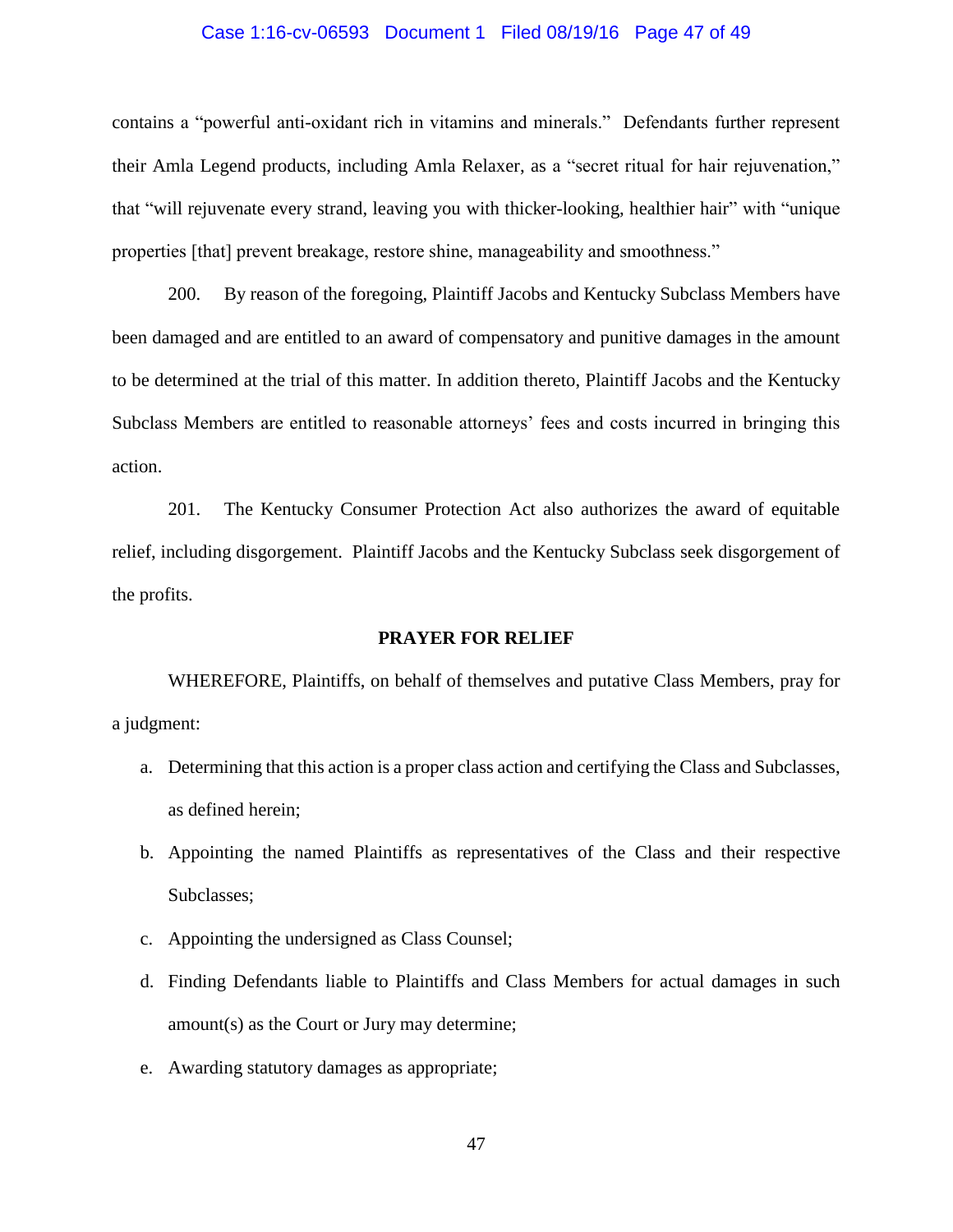- f. Awarding pre- and post-judgment interest;
- g. Awarding injunctive and declaratory relief, as claimed herein;
- h. Awarding Plaintiffs and Class Members attorneys' fees and all litigation costs;
- i. Awarding compensatory damages against Defendants in favor of Plaintiffs and the Class for damages sustained as a result of Defendants' wrongdoing; and
- j. Awarding such other and further relief as may be just and proper.

# **DEMAND FOR JURY TRIAL**

Plaintiffs hereby demand a trial by jury on all issues so triable.

### Dated: August 19, 2016 **TYCKO & ZAVAREEI LLP**

/s/ Jonathan K. Tycko Jonathan K. Tycko (SDNY Bar No. JT2012, New York Bar No. 2568483) Andrea Gold (DC Bar No. 502607)\* 1828 L Street NW, Suite 1000 Washington, D.C. 20036 Telephone: (202) 973-0900 Facsimile: (202) 973-0950 jtycko@tzlegal.com [agold@tzlegal.com](mailto:agold@tzlegal.com)

and

### **MORGAN & MORGAN COMPLEX LITIGATION GROUP**

Rachel Soffin (Florida Bar No. 018054)\* Jonathan B. Cohen (Florida Bar No. 0027620)\* 201 N. Franklin St., 7th Floor Tampa, FL 33602 Telephone: (813) 223-5505 Facsimile: (813) 222-2434 [rsoffin@forthepeople.com](mailto:rsoffin@forthepeople.com) [jcohen@forthepeople.com](mailto:jcohen@forthepeople.com)

and